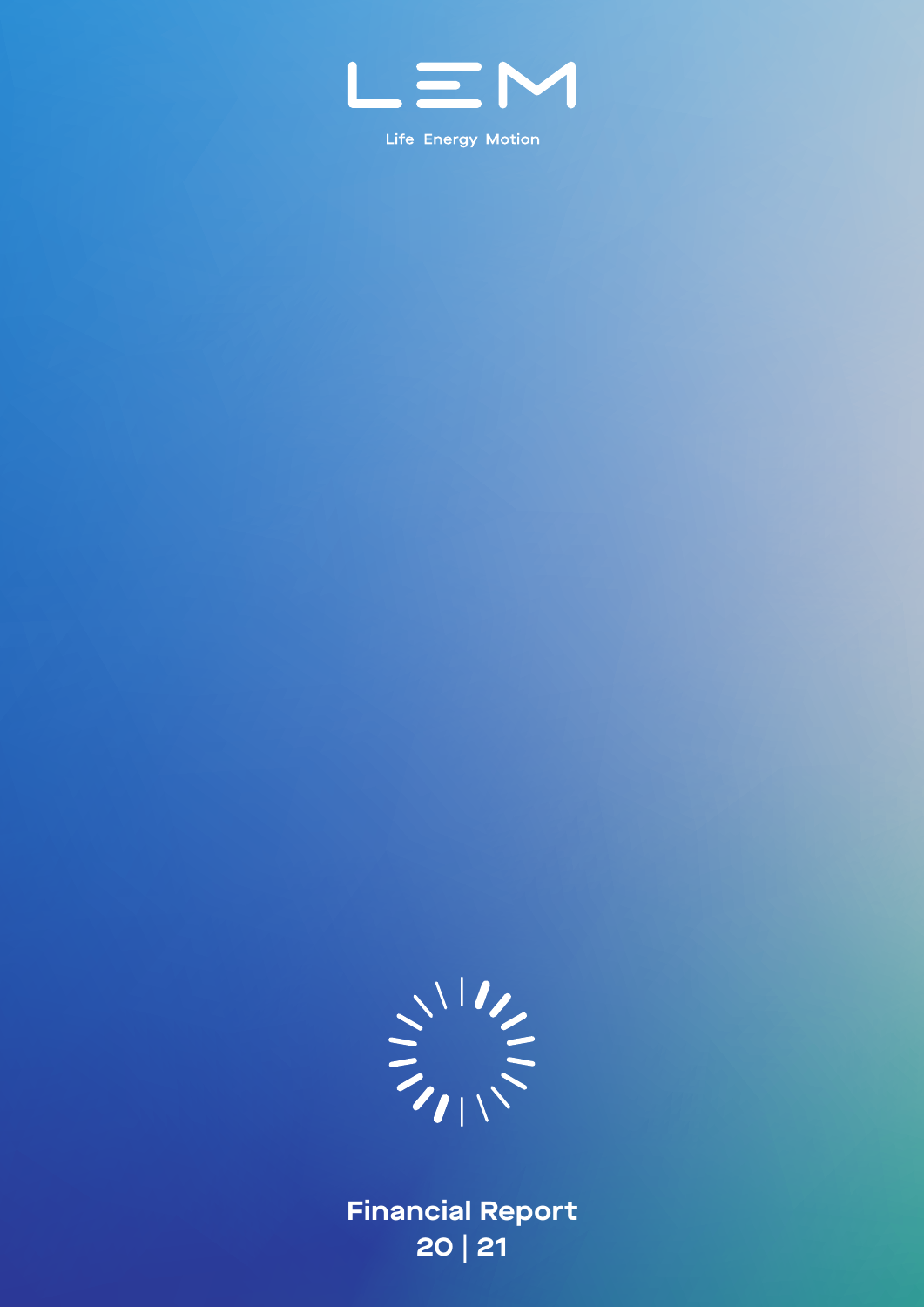## **LEM Group**

- **5 Consolidated financial statements**
- **10 Notes to the consolidated financial statements**
- **40 Auditor's report**
- **44 Corporate governance report**
- **54 Compensation report**
- **60 Auditor's report**

## **LEM HOLDING SA**

- **62 Financial statements**
- **64 Notes to the financial statements**
- **68 Auditor's report**
- **70 Group subsidiaries**

## **Contents**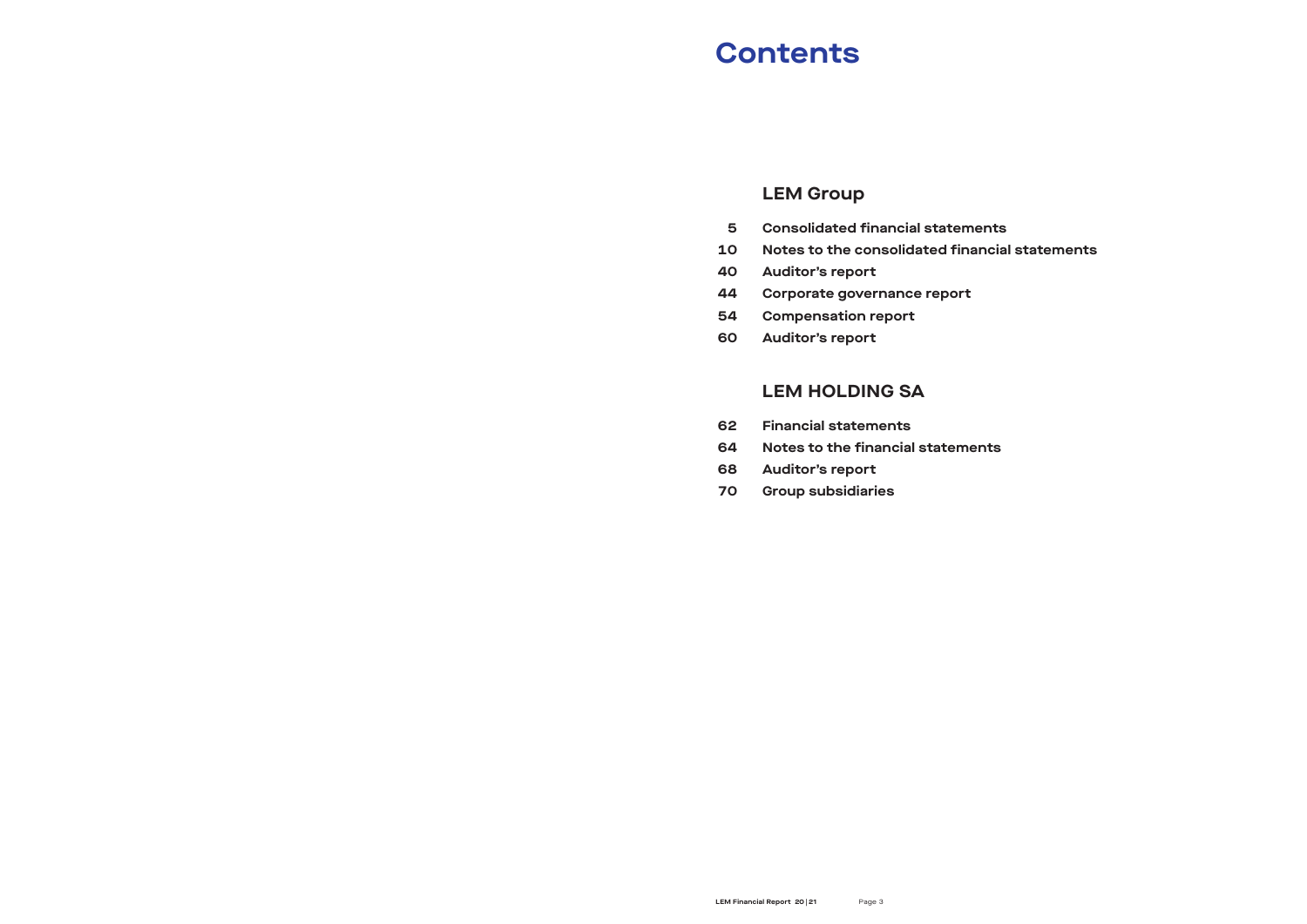# **LEM Group**

 $\frac{1}{2}$ 

## **Consolidated statement of financial position**

#### **Assets**

in CHF thousands

#### **Current assets**

| <b>Total current assets</b> |  |
|-----------------------------|--|
| Other current assets        |  |
| Income tax receivable       |  |
| nventories                  |  |
| Accounts receivable         |  |
| Cash and cash equivalents   |  |
|                             |  |

#### **Noncurrent assets**

| Property, plant and equipment  |  |
|--------------------------------|--|
| Right-of-use assets            |  |
| Intangible assets              |  |
| Deferred tax assets            |  |
| Other noncurrent assets        |  |
| <b>Total noncurrent assets</b> |  |

### **Liabilities and equity**

in CHF thousands

#### **Current liabilities**

| Accounts payable                      |  |
|---------------------------------------|--|
| Accrued expenses                      |  |
| Lease liabilities                     |  |
| Income tax payable                    |  |
| Current provisions                    |  |
| Interest-bearing loans and borrowings |  |
| Other current liabilities             |  |
|                                       |  |

## **Notes 31.3.2021 31.3.2020** Cash and cash equivalents 22'418 19'243 Accounts receivable 68'256 58'256 58'256 58'256 58'256 58'256 58'256 58'256 58'256 58'256 Inventories 6 41'735 33'764 Income tax receivable 2.332 Other current assets 7 2'950 2'828 **Total current assets 141'818 115'423** Property, plant and equipment **8** 50'387 45'155 Right-of-use assets 9 7'253 5'962 Intangible assets 10 4'326 4'474 Deferred tax assets 20 58'277 and 58'277 and 58'277 and 58'277 and 58'277 and 58'277 and 58'277 and 58'277 and 58'277 Other noncurrent assets 11 848 1023 **Total noncurrent assets 122'555 114'891 Total assets 264'373 230'313 Notes 31.3.2021 31.3.2020** Accounts payable 12 27'092 22'116 Accrued expenses 28'852 25'331 Lease liabilities 9 3'458 1'629 Income tax payable 20 31'027 36'692 Current provisions 13 889 2'288 Interest-bearing loans and borrowings 24'000 9'000 9'000 9'000 9'000 9'000 Other current liabilities 14 2'281 916 **Total current liabilities 117'599 97'971** Noncurrent lease liabilities and the set of the set of the set of the set of the set of the set of the set of the set of the set of the set of the set of the set of the set of the set of the set of the set of the set of th Noncurrent provisions and the set of the set of the set of the set of the set of the set of the set of the set of the set of the set of the set of the set of the set of the set of the set of the set of the set of the set o Deferred tax liabilities 20 3'409 3'020 Other noncurrent liabilities and the contract of the contract of the contract of the contract of the contract of the contract of the contract of the contract of the contract of the contract of the contract of the contract **Total noncurrent liabilities 14'875 14'979 Total liabilities 132'474 112'950** Share capital 15 570 570 Treasury shares  $(1'156)$  (581) Reserves 9'181 5'082 Retained earnings 123'304 112'292

#### **Noncurrent liabilities**

| <b>Total noncurrent liabilities</b> |  |
|-------------------------------------|--|
| Other noncurrent liabilities        |  |
| Deferred tax liabilities            |  |
| Noncurrent provisions               |  |
| Noncurrent lease liabilities        |  |

# **Equity**

**Total equity 131'899 117'363**

**Total liabilities and equity 264'373 230'313**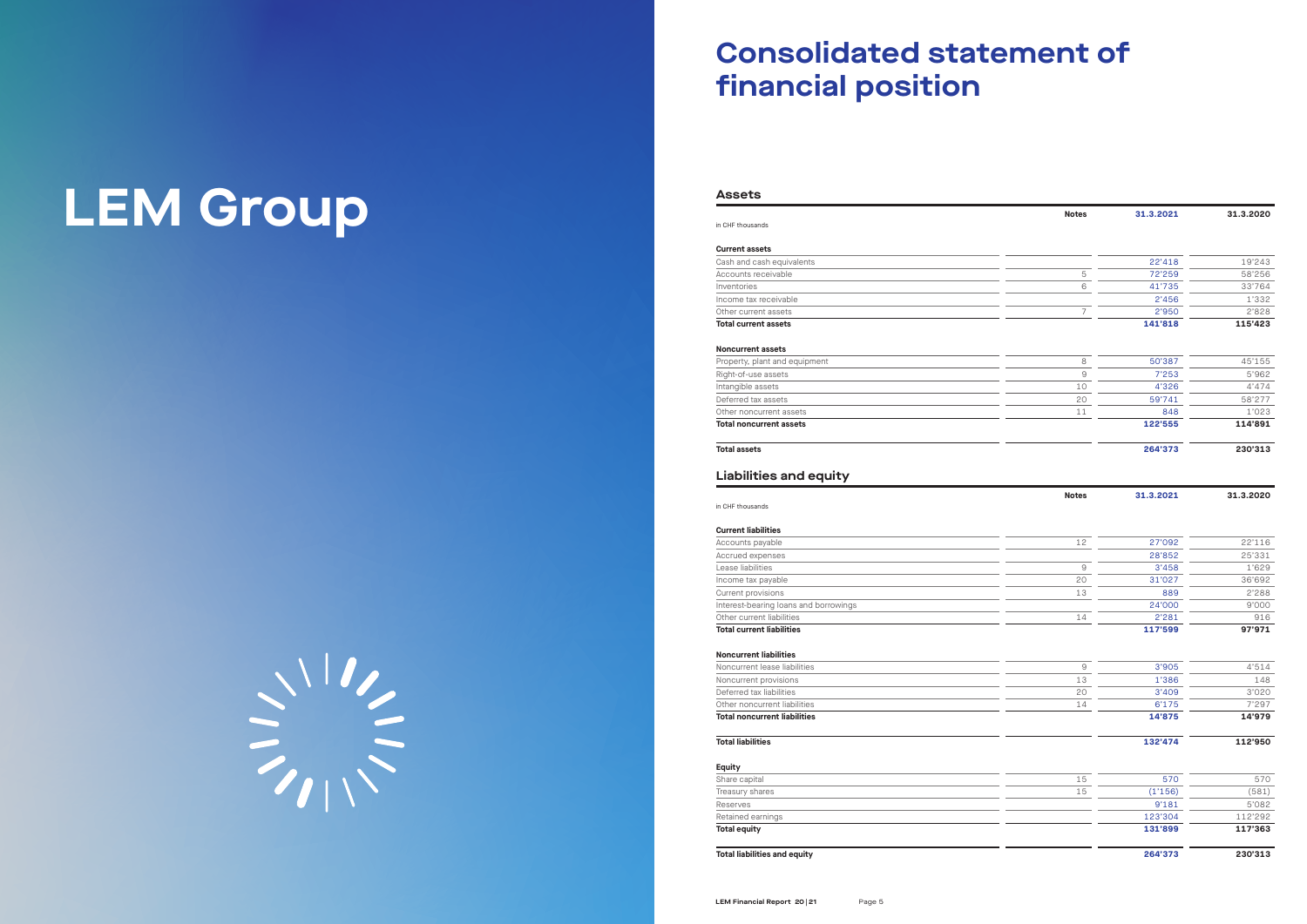## **Consolidated income statement**

|                                                                  |              | <b>April to March</b> |           |
|------------------------------------------------------------------|--------------|-----------------------|-----------|
|                                                                  | <b>Notes</b> | 2020/21               | 2019/20   |
| in CHF thousands                                                 |              |                       |           |
| Sales                                                            |              | 300'966               | 307'942   |
| Cost of goods sold                                               |              | (160'369)             | (165'195) |
| Gross margin                                                     |              | 140'597               | 142'747   |
| Sales expenses                                                   |              | (26'343)              | (28'232)  |
| Administration expenses                                          |              | (26'306)              | (28'270)  |
| Research & development expenses                                  |              | (28'248)              | (28'038)  |
| Other income                                                     |              | 1'196                 | 120       |
| <b>Operating profit</b>                                          |              | 60'896                | 58'327    |
| Financial expenses                                               | 17           | (510)                 | (505)     |
| Financial income                                                 | 18           | 148                   | 191       |
| Foreign currency exchange effect                                 | 19           | 351                   | (2'379)   |
| <b>Profit before taxes</b>                                       |              | 60'885                | 55'634    |
| Income taxes                                                     | 20           | (5'288)               | 5'059     |
| Net profit                                                       |              | 55'597                | 60'693    |
| Earnings per share, in CHF<br>Basic & diluted earnings per share | 21           | 48.79                 | 53.27     |

The accompanying notes are an integral part of the consolidated financial statements.

## **Consolidated statement of comprehensive income**

|                                                                                                                        |              | <b>April to March</b> |         |
|------------------------------------------------------------------------------------------------------------------------|--------------|-----------------------|---------|
| in CHF thousands                                                                                                       | <b>Notes</b> | 2020/21               | 2019/20 |
| Net profit for the period recognized in the income statement                                                           |              | 55'597                | 60'693  |
| Other comprehensive income to be reclassified to profit and loss<br>in subsequent periods                              |              |                       |         |
| Currency translation difference                                                                                        |              | 3'524                 | (6'132) |
| Income tax                                                                                                             |              | (433)                 | 525     |
| in subsequent periods<br>Other comprehensive income not to be reclassified to profit and loss<br>in subsequent periods |              |                       |         |
| Remeasurement gains/(losses) on defined benefit plans                                                                  | 23           | 1'849                 | (3'469) |
| Income tax                                                                                                             | 20           | (277)                 | 358     |
| Total other comprehensive income not to be reclassified to profit and loss<br>in subsequent periods                    |              | 1'572                 | (3'111) |
| Other comprehensive income/(loss) for the period, net of tax                                                           |              | 4'663                 | (8'719) |
| Total comprehensive income for the period                                                                              |              | 60'260                | 51'975  |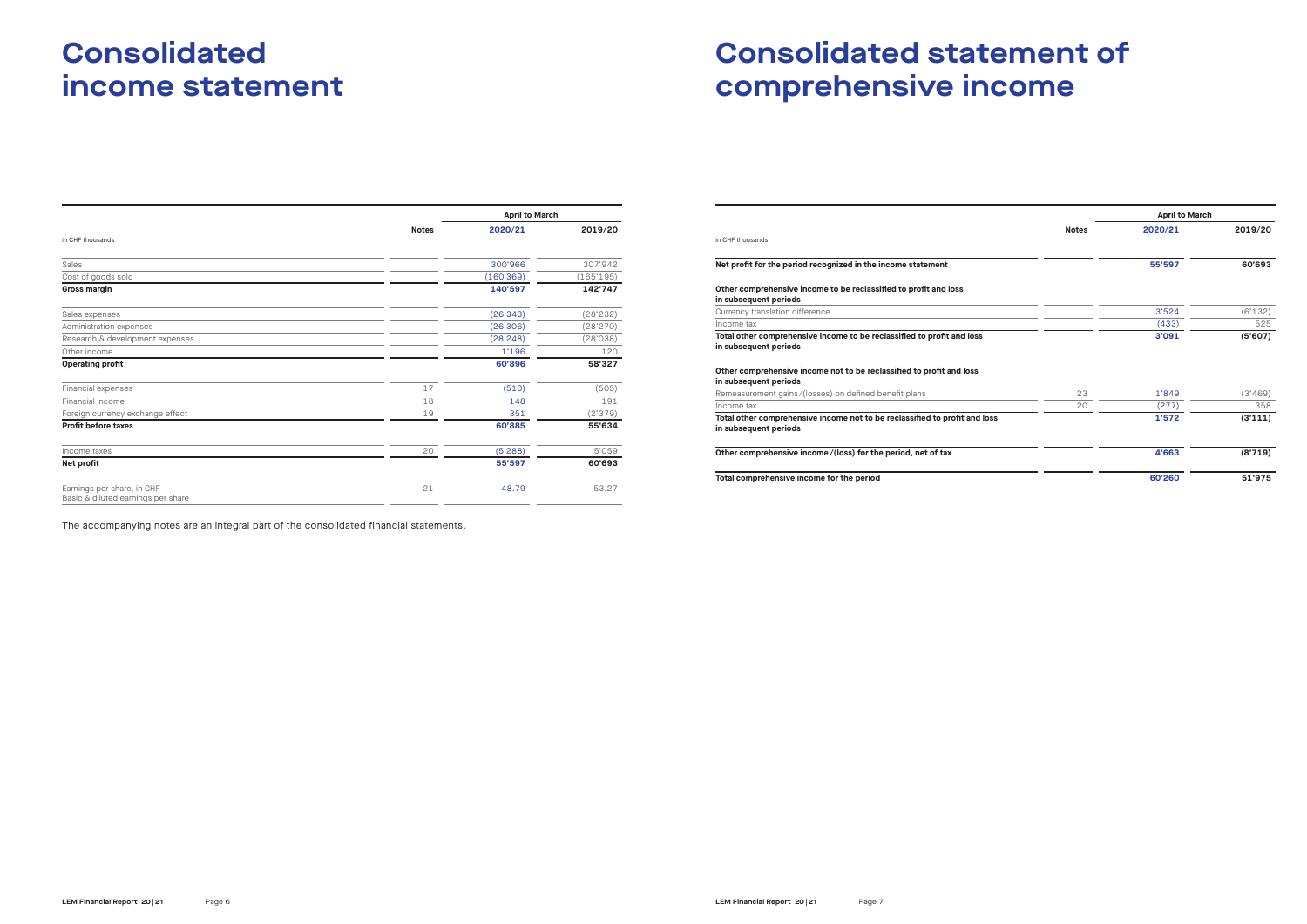## **Consolidated statement of changes in equity**

### **Attributable to shareholders**

| in CHF thousands                  | <b>Notes</b> | <b>Share</b><br>capital | <b>Treasury</b><br>shares | Capital<br>reserve | <b>Translation</b><br>reserve | <b>Retained</b><br>earnings | <b>Total</b><br>equity |
|-----------------------------------|--------------|-------------------------|---------------------------|--------------------|-------------------------------|-----------------------------|------------------------|
| 1 April 2019                      |              | 570                     | (983)                     | 12'926             | (1'310)                       | 101'922                     | 113'125                |
| Net profit for the year           |              |                         |                           |                    |                               | 60'693                      | 60'693                 |
| Other comprehensive income/(loss) |              |                         |                           |                    | (6'132)                       | (2'587)                     | (8'719)                |
| Total comprehensive income        |              |                         |                           |                    | (6'132)                       | 58'107                      | 51'975                 |
| Dividends paid                    | 15           |                         |                           |                    |                               | (47'855)                    | (47'855)               |
| Movement in treasury shares       | 15           |                         | 402                       | (402)              |                               | 119                         | 119                    |
| 31 March 2020                     |              | 570                     | (581)                     | 12'524             | (7'441)                       | 112'292                     | 117'363                |
| 1 April 2020                      |              | 570                     | (581)                     | 12'524             | (7'441)                       | 112'292                     | 117'363                |
| Net profit for the year           |              |                         |                           |                    |                               | 55'597                      | 55'597                 |
| Other comprehensive income/(loss) |              |                         |                           |                    | 3'524                         | 1'139                       | 4'663                  |
| Total comprehensive income        |              |                         |                           |                    | 3'524                         | 56'736                      | 60'260                 |
| Dividends paid                    | 15           |                         |                           |                    |                               | (45'580)                    | (45'580)               |
| Movement in treasury shares       | 15           |                         | (575)                     | 575                |                               | (144)                       | (144)                  |
| 31 March 2021                     |              | 570                     | (1'156)                   | 13'099             | (3'917)                       | 123'304                     | 131'899                |

The amount available for dividend distribution is based on LEM HOLDING SA shareholders' equity determined in accordance with the legal provisions of the Swiss Code of Obligations.

## **Consolidated cash flow statement**

#### in CHF thousands

| <b>CASH FLOW FROM OPERATING ACTIVITIES</b>               |
|----------------------------------------------------------|
| <b>Profit before taxes</b>                               |
| Adjustment for noncash items and taxes paid              |
| Net financial result                                     |
| Derivative financial instruments revaluation             |
| Depreciation and amortization                            |
| Gain / Loss on disposal of fixed assets                  |
| Increase (+) / decrease (-) of provisions and allowances |
| Movement in pension                                      |
| Interest received                                        |
| Interest paid                                            |
| Taxes paid                                               |
| Cash flow before changes in net working capital          |
| Change in inventories                                    |
| Change in accounts receivable and other current assets   |
| Change in payables and other liabilities                 |
| Cash flow from changes in net working capital            |
| Cash flow from operating activities                      |
|                                                          |
| <b>CASH FLOW FROM INVESTING ACTIVITIES</b>               |
|                                                          |

| Cash flow from investing activities |
|-------------------------------------|
| Decrease $(+)$ in other assets      |
| Increase $(-)$ in other assets      |
| Investment in intangible assets     |
| Investment in fixed assets          |

|                                                                                      |              | <b>April to March</b> |                 |
|--------------------------------------------------------------------------------------|--------------|-----------------------|-----------------|
| in CHF thousands                                                                     | <b>Notes</b> | 2020/21               | 2019/20         |
| <b>CASH FLOW FROM OPERATING ACTIVITIES</b>                                           |              |                       |                 |
| <b>Profit before taxes</b>                                                           |              | 60'885                | 55'634          |
| Adjustment for noncash items and taxes paid                                          |              | 4'962                 | 8'084           |
| Net financial result                                                                 |              | (18)                  | (23)            |
| Derivative financial instruments revaluation                                         |              | 1'133                 | (488)           |
| Depreciation and amortization                                                        |              | 13'746                | 14'460          |
| Gain / Loss on disposal of fixed assets                                              |              | 20                    | 432             |
| Increase (+) / decrease (-) of provisions and allowances                             |              | 3'347                 | 1'025           |
| Movement in pension                                                                  |              | 137                   | 378             |
| Interest received                                                                    |              | 128                   | 112             |
| Interest paid                                                                        |              | (110)                 | (90)            |
| Taxes paid                                                                           |              | (13'407)              | (7'723)         |
| Cash flow before changes in net working capital                                      |              | 65'861                | 63'718          |
| Change in inventories                                                                |              | (8'086)               | 2'296           |
| Change in accounts receivable and other current assets                               |              | (12'650)              | 6'652           |
| Change in payables and other liabilities                                             |              | 5'760                 | 955             |
|                                                                                      |              |                       |                 |
| Cash flow from changes in net working capital<br>Cash flow from operating activities |              | (14'976)<br>50'885    | 9'902<br>73'620 |
| <b>CASH FLOW FROM INVESTING ACTIVITIES</b><br>Investment in fixed assets             | 8            | (13'190)              | (14'346)        |
| Investment in intangible assets                                                      | 10           | (464)                 | (325)           |
| Increase (-) in other assets                                                         |              | (248)                 | (313)           |
| Decrease (+) in other assets                                                         |              | 446                   | 258             |
| Cash flow from investing activities                                                  |              | (13'456)              | (14'725)        |
| <b>CASH FLOW FROM FINANCING ACTIVITIES</b>                                           |              |                       |                 |
| Treasury shares acquired (-)                                                         | 15           | (12'516)              | (8'824)         |
| Treasury shares divested (+)                                                         | 15           | 12'371                | 8'943           |
| Payment of lease liabilities                                                         |              | (4'324)               | (4'519)         |
| Dividends paid to the shareholders of LEM HOLDING SA                                 | 15           | (45'580)              | (47'855)        |
| Increase (+) in financial liabilities                                                |              | 106'000               | 72'500          |
| Decrease (-) in financial liabilities                                                |              | (91'000)              | (71'500)        |
| Cash flow from financing activities                                                  |              | (35'048)              | (51'256)        |
| Change in cash and cash equivalents                                                  |              | 2'381                 | 7'640           |
| Cash and cash equivalents at the beginning of the period                             |              | 19'243                | 12'538          |
| Exchange effect on cash and cash equivalents                                         |              | 794                   | (934)           |
| Cash and cash equivalents at the end of the period                                   |              | 22'418                | 19'243          |

| Cash and cash equivalents at the beginning of the period |
|----------------------------------------------------------|
| Exchange effect on cash and cash equivalents             |
| Cash and cash equivalents at the end of the period       |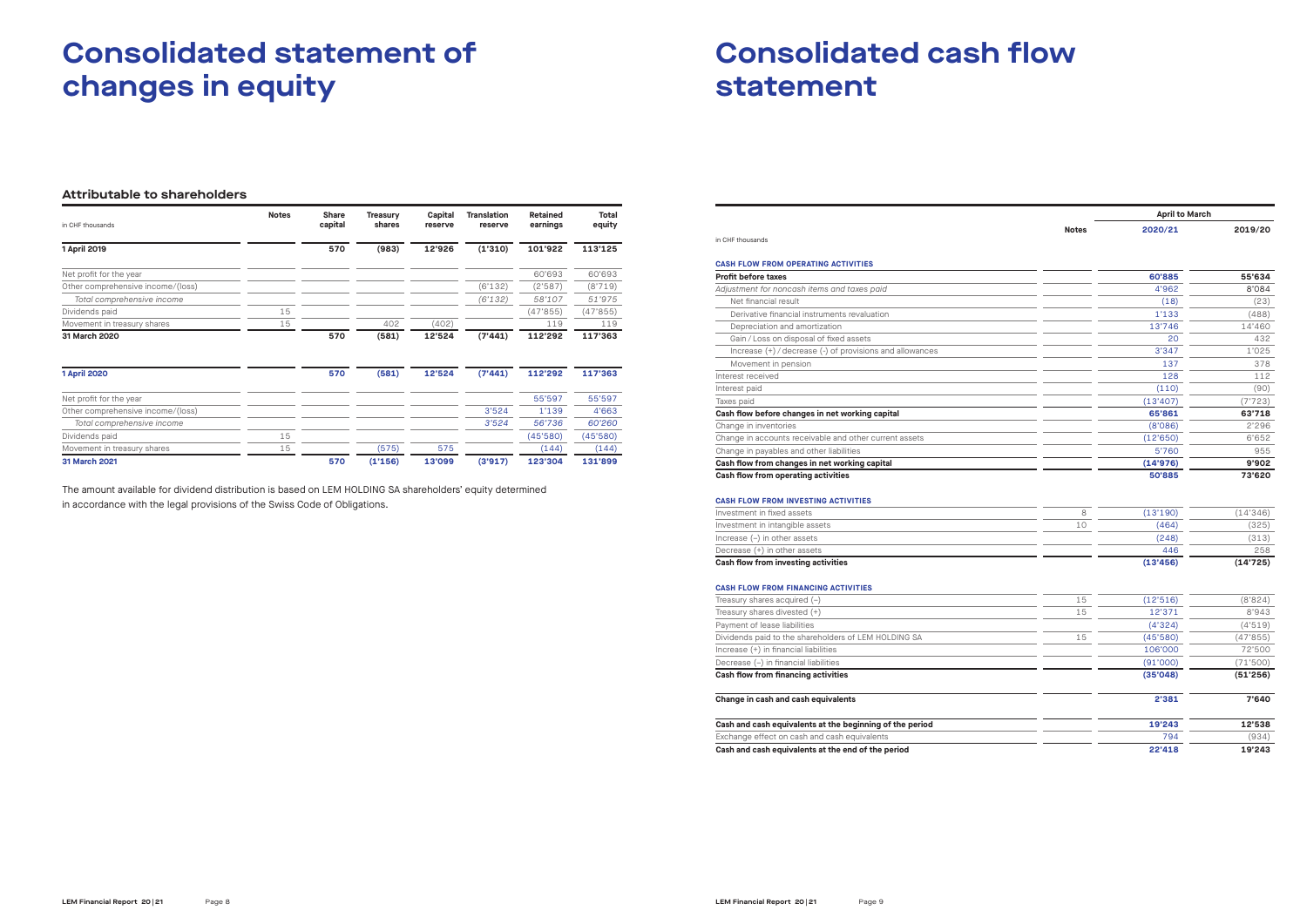## **Notes to the consolidated financial statements**

#### **1. General information**

LEM Group (the Group) is a leading company in electrical measurement. LEM engineers the best solutions for energy and mobility, ensuring that its customers' systems are optimized, reliable and safe. The Group has operations in fifteen countries and employs 1'448 people per 31 March 2021. The parent company of LEM Group is LEM HOLDING SA (the Company) which is a limited company incorporated in Switzerland.

Following the move of LEM HOLDING SA head-office on 9 June 2020, the new registered office is Chemin des Aulx 8, 1228 Plan-les-Ouates. The financial year ends on 31 March (the year). The Company has been listed on the SIX Swiss Exchange since 1986. The Board of Directors approved the consolidated financial statements on 12 May 2021, to be submitted for approval by the Annual General Meeting of Shareholders on 24 June 2021.

#### **2. Significant accounting principles**

#### 2.1 Basis of preparation

The consolidated financial statements of LEM Group have been prepared in accordance with the International Financial and Reporting Standards (IFRS) and interpretations published by the International Accounting Standards Board (IASB) and comply with Swiss law.

The consolidated financial statements have been prepared using the historical cost convention except that, as discussed in the accounting policies below, certain items like derivatives are recorded at fair value.

The financial information is presented in thousands of CHF. The totals are calculated with the original unit amounts which could lead to rounding differences. These differences in thousands of units are not changed in order to keep the accuracy of the original data.

### 2.2 Adoption of new and revised International Financial Reporting Standards and interpretations

#### **New and amended standards and interpretations**

The Group applied for the first-time certain standards and amendments, which are effective for annual periods beginning on or after 1 January 2020. The Group has not early adopted any other standard, interpretation or amendment that has been issued but is not yet effective.

| <b>Standard or interpretation</b> | Title                          | <b>Effective date</b> |
|-----------------------------------|--------------------------------|-----------------------|
| IFRS 3                            | Definition of a Business       | 1 January 2020        |
| IFRS 7. IFRS 9 and IAS 39         | Interest Rate Benchmark Reform | 1 January 2020        |
| IAS 1 and IAS 8                   | Definition of Material         | 1 January 2020        |
|                                   | Conceptual Framework           | 1 January 2020        |

These amendments had no impact on the consolidated financial statements of, nor is there expected to be any future impact to the Group.

#### Future standards

There are no standards that are not yet effective and that would be expected to have a material impact on the Group in the current or future reporting periods.

#### 2.3 Summary of critical accounting estimates and judgments

The preparation of financial statements in conformity with IFRS requires management to make estimates and assumptions that affect the reported amounts of revenues, expenses, assets, liabilities and related disclosures at the date of the financial statements. These estimates are based on management's best knowledge of current events and actions that the Group may undertake in the future. However, actual results could differ from those estimates. The key assumptions concerning the future and other key sources of estimation uncertainty at the reporting date are discussed below.

#### Leases

The Group assessed whether a contract is or contains a lease at inception of the contract. This assessment involves the exercise of judgment about whether it depends on a specific asset, whether the group obtains substantially all the economic benefits from the use of that asset, and whether the Group has the right to direct the use of the asset.

#### Impairment of goodwill, other intangible assets and property, plant and equipment

The Group tests annually whether goodwill has suffered any impairment in accordance with the accounting policy. The recoverable amounts of cash-generating units have been determined based on value-in-use calculations. Other intangible assets and property, plant and equipment are tested for impairment if there is a triggering event indicating a potential impairment. These calculations require the use of estimates in particular to the expected growth of sales, discount rates and development of raw material prices.

#### Provisions

Provisions are recognized only if the specific criteria under IFRS are met. Provisions represent presumed obligations arising from past events and are recognized only if their amount can be estimated reliably. Nevertheless, provisions are based on assumptions.

#### Income and other taxes

The Group operates in multiple jurisdictions with complex legal and tax regulatory environments. Some of these positions are inherently uncertain and include those relating to transfer pricing matters and the interpretation of income tax laws applied to complex transactions. The Group periodically reassesses its tax positions. Changes to the financial statement recognition, measurement, and disclosure of tax positions are based on management's best judgment given any changes in the facts, circumstances, information available and applicable tax laws.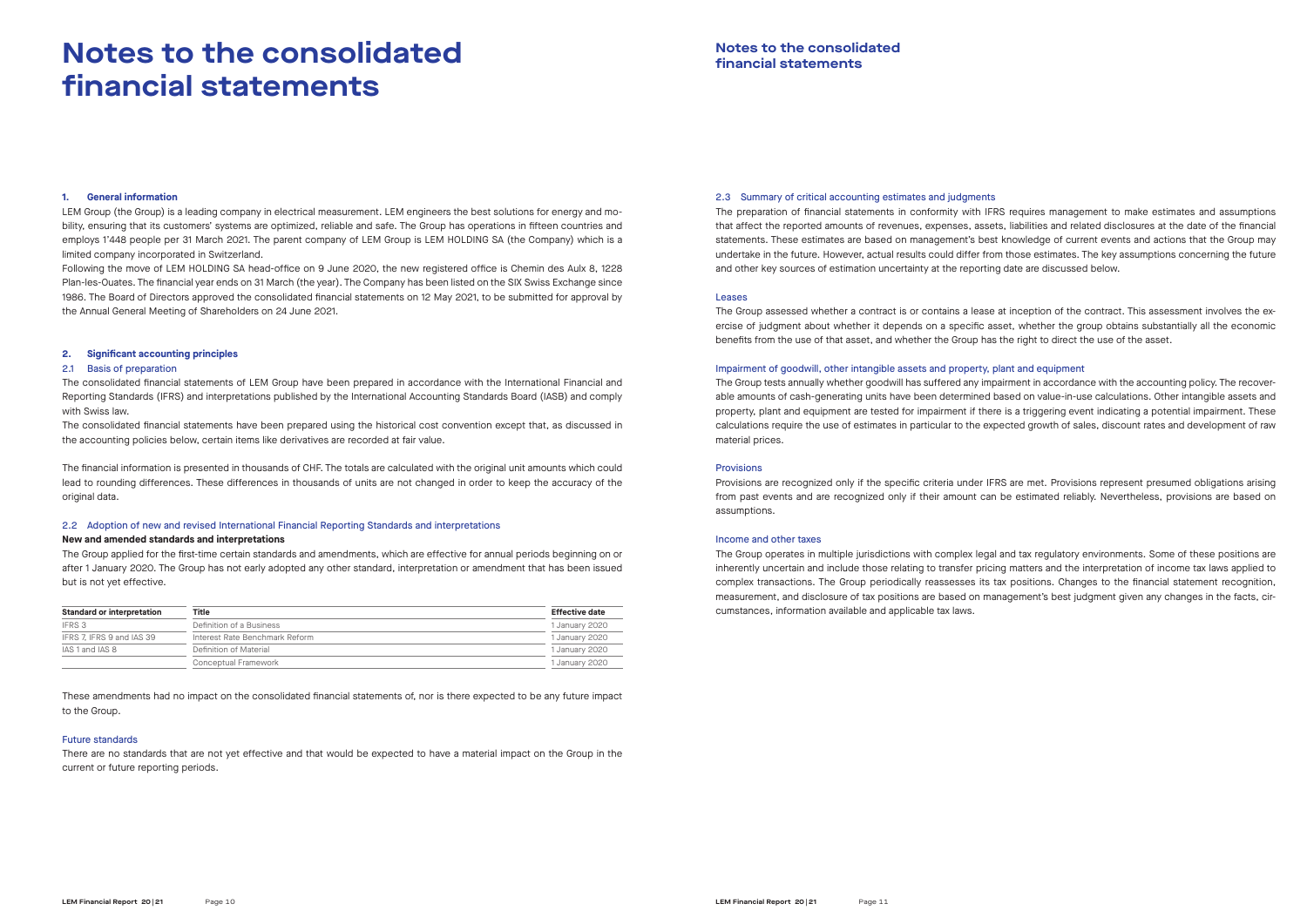#### Employee benefits

The standard requires that certain assumptions are made in order to determine the amount to be recorded for defined benefit obligations and pension plan assets, in particular for defined benefit plans. These are mainly actuarial assumptions such as expected salary increase, employee turnover and discount rates. Substantial changes in the assumed development of any of these variables may significantly change LEM Group's retirement benefit obligation and pension plan assets.

#### Valuation of deferred tax assets

The carrying amount of deferred tax assets is reviewed on each balance sheet date and reduced to the extent that it is no longer probable that sufficient taxable profits will be available to allow all or part of the asset to be recovered.

#### 2.4 Basis of consolidation

The consolidated financial statements are comprised of LEM HOLDING SA and of its subsidiaries.

#### Subsidiaries

Subsidiaries are those entities over which the Group has control. Control is when the Group is exposed, or has rights, to variable returns from its involvement with subsidiary and has the ability to affect those returns through its power over the subsidiary to direct the relevant activities.

Business combinations are accounted for using the acquisition method. Companies that are acquired are included when control is obtained and are consolidated until control is transferred to another acquirer. The cost of purchasing a company is determined as the sum of the fair value of the assets that are to be paid to the seller and the obligations that are entered into, or assumed, on the date of purchase. Identifiable acquired assets, liabilities and contingent liabilities are recognized at their fair value as of the date of their acquisition. The Group's share of the purchase price that exceeds the fair value of the identifiable net assets is recognized as goodwill. The Group's share of the fair value of the identifiable net assets that exceeds the purchase price is shown as gain on bargain purchase on the income statement.

Intragroup assets and liabilities as well as income and expenses are set-off against each other. Unrealized intragroup profits particularly on inventories and fixed assets are eliminated.

#### Associates

Investments in associated undertakings are accounted for using the equity method. These are undertakings over which the Group exercises significant influence, but which it does not control. No associated undertakings exist as per 31 March 2021 and 31 March 2020.

#### 2.5 Foreign currencies

#### Functional and presentation currency

The consolidated financial statements are presented in Swiss francs as the presentation currency. The subsidiaries use local currencies as their functional currency which is the currency of the primary economic environment in which they operate.

#### Foreign currency translation

| Land                    | nil             |
|-------------------------|-----------------|
| <b>Buildings</b>        | $20 - 40$ years |
| Machinery and equipment | 5-8 years       |
| Tools and moulds        | $2-5$ years     |
| Vehicles                | 3-5 years       |
| IT equipment            | 3-5 years       |
|                         |                 |

| nil             |
|-----------------|
| $20 - 40$ years |
| 5-8 years       |
| 2-5 years       |
| 3-5 years       |
| 3-5 years       |
|                 |

All assets and liabilities in the balance sheets of subsidiaries that are denominated in the respective functional currencies are translated into Swiss francs at the year-end exchange rate. Items in the income statement and cash flow statement are translated at the average exchange rate for the year. The resulting translation differences are recognized in other comprehensive income. When a foreign operation is disposed, the cumulative translation differences recognized in other comprehensive income are transferred to the income statement.

The following table summarizes the principal exchange rates that have been used in the translation process:

|                 | <b>Income statement</b><br>of 2020/21 | Income statement<br>of 2019/20 | <b>Balance sheet</b><br>31.3.2021 | <b>Balance sheet</b><br>31.3.2020 |
|-----------------|---------------------------------------|--------------------------------|-----------------------------------|-----------------------------------|
| <b>Currency</b> | Average rate in CHF                   | Average rate in CHF            | Year-end rate in CHF              | Year-end rate in CHF              |
| <b>BGN</b>      | 0.550                                 | 0.561                          | 0.566                             | 0.541                             |
| <b>CNY</b>      | 0.136                                 | 0.142                          | 0.144                             | 0.136                             |
| <b>DKK</b>      | 0.144                                 | 0.147                          | 0.149                             | 0.142                             |
| <b>EUR</b>      | 1.076                                 | 1.097                          | 1.106                             | 1.059                             |
| GBP             | 1.205                                 | 1.255                          | 1.298                             | 1.191                             |
| JPY             | 0.0087                                | 0.0091                         | 0.0085                            | 0.0089                            |
| <b>RUB</b>      | 0.012                                 | 0.015                          | 0.012                             | 0.012                             |
| <b>USD</b>      | 0.922                                 | 0.987                          | 0.943                             | 0.963                             |
| <b>MYR</b>      | 0.221                                 | 0.235                          | 0.227                             | 0.223                             |

#### Foreign currency transactions

Foreign currency transactions are translated at the market rate prevailing at that time. The monetary assets and liabilities are translated at the year-end rates while non-monetary assets are translated at historical rates. Gains and losses arising from the transactions as well as from the translation of monetary assets and liabilities in foreign currencies are recorded as income or expenses in the income statement (except from translation differences arising from a monetary item that forms part of the Group's net investment in a foreign operation which are included in shareholders' equity).

#### 2.6 Cash and cash equivalents

Cash and cash equivalents comprise cash on hand, cash at bank and cash at postal accounts and bank deposits with an original maturity of three months or less from the date of acquisition that are readily convertible to known amounts of cash.

#### 2.7 Inventories

Inventories are stated at the lower of cost or net realizable value. The first-in, first-out (FIFO) method is applied. The cost of finished goods and work in process comprise raw materials, direct labor cost and other cost that can be directly allocated, such as production overhead expenditures. Allowances are established when:

- there is an objective indication that the Group will not be able to sell the goods in due time;
- the goods are damaged, in excess or obsolete;
- the net realizable value is below cost.

#### 2.8 Property, plant and equipment

Property, plant and equipment is stated at cost of acquisition or construction, less depreciation and any impairment. Depreciation is calculated on a straight-line basis on the following estimated useful life: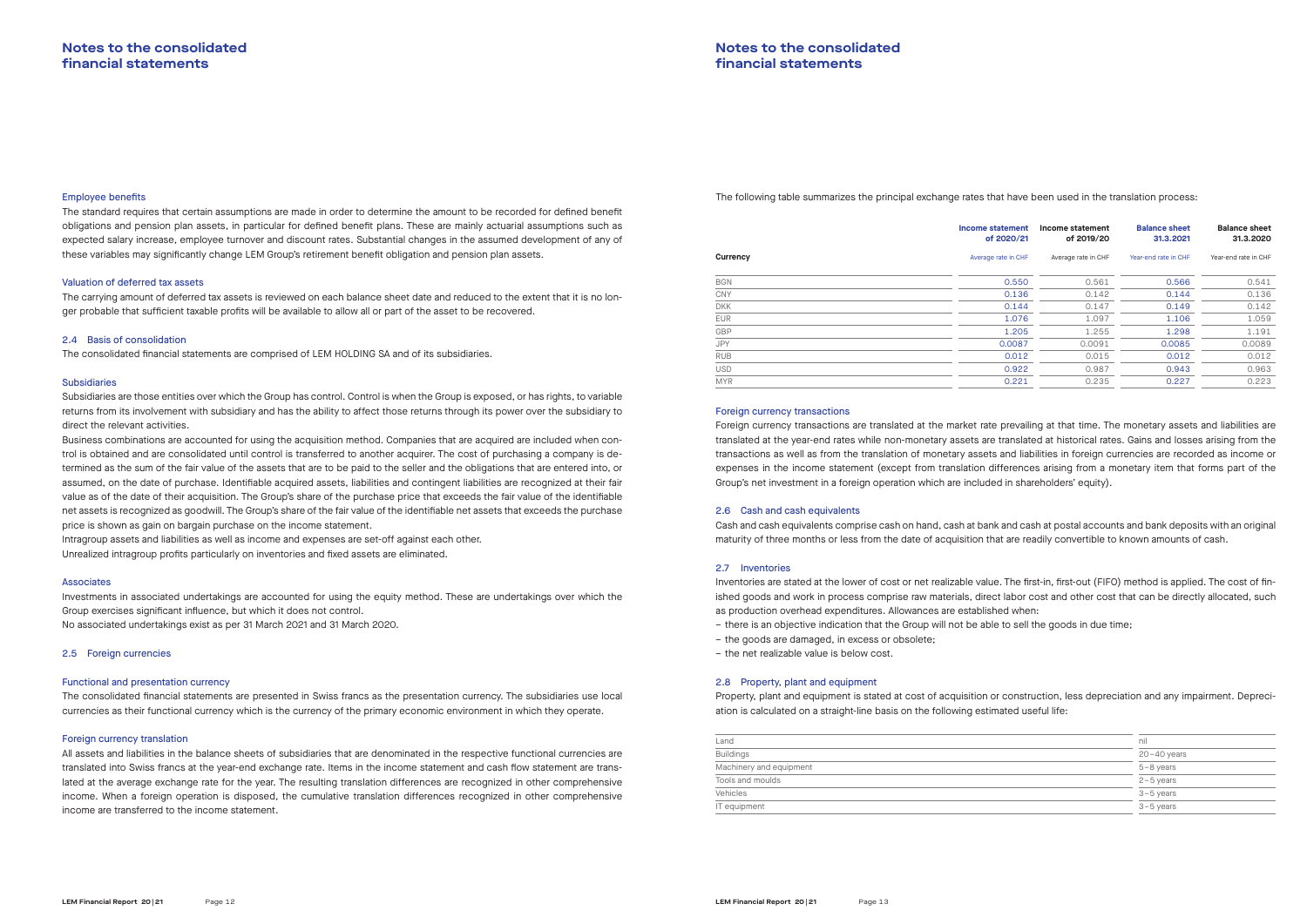Repairs and renewals are charged to the income statement when the expense is incurred. Subsequent expenditure on an item of property, plant and equipment is capitalized only when it is probable that future economic benefits associated with the item will flow to the Group and the cost of the item can be measured reliably.

#### 2.9 Leases

The Group recognizes a right-of-use asset and a corresponding lease liability with respect to contracts considered as a lease in which the Group acts as lessee, except for leases with a term of 12 months or less ("short-term leases") and leases for which the underlying asset is of a low value ("low-value asset").

At the commencement date of a lease, a lessee recognizes a liability measured at the present value of future lease payments using the interest rate stated in the contract or in the absence of such a rate an incremental borrowing rate (i.e., the lease liability) and a corresponding asset representing the right to use the underlying asset during the lease term (i.e., the right-of-use asset). Extension options are initially only considered if the Group is reasonably certain that such options are exercised. Lease liabilities are subsequently remeasured in case the lease term is changing or if extension options are reassessed. Right-of-use assets are adjusted accordingly if lease liabilities are reassessed.

Lease liabilities are thereafter recorded at amortized cost whereas right-of-use assets are depreciated on a straight-line basis over the lease term.

#### Real estate leases

The Group leases buildings for use as office and warehouse space. Lease terms are negotiated on an individual basis and contain a wide range of different terms and conditions. Leases are typically made for a fixed period of 1 to 15 years and may include extension options.

#### Vehicles leases

The Group maintains some leased vehicles with an average lease term of 3 years.

#### 2.10 Intangible assets

#### Goodwill

Goodwill represents the excess of the cost of an acquisition over the fair value of the Group's share of the net assets of the acquired subsidiary at the date of acquisition. Goodwill on acquisitions is reported in the balance sheet under intangible assets and carried at cost less accumulated impairment losses. Gains and losses on the disposal of an entity include the carrying amount of goodwill relating to the entity sold.

#### Research & development

Research costs are expensed as incurred. An intangible asset arising from development is recognized if, and only if, the Group can demonstrate the following:

- the technical feasibility of completing the intangible asset;
- Group's intention to complete the intangible asset;
- ability to use or sell the intangible asset and the expectation that the intangible asset will generate probable future economic benefits;
- the availability of adequate technical, financial and other resources to complete the development; and
- the ability to measure the expenditure attributable to the intangible asset during its development reliably.

Such development costs are capitalized and amortized over the life of the product or process.

#### Other intangible assets

Other intangible assets with definite useful lives are carried at cost less amortization and any impairment. Expenditure on computer software, acquired patents, trademarks and licenses is capitalized and amortized using the straightline method over their useful lives, not exceeding five years.

#### 2.11 Impairment of tangible fixed assets, intangible assets and right-of-use assets

Assets that are subject to depreciation and amortization are reviewed for impairment whenever events or changes in circumstances indicate that the carrying amount may not be recoverable. An impairment loss is recognized for the amount by which the asset's carrying amount exceeds its recoverable amount. The recoverable amount is the higher of an asset's fair value less cost to sell and value in use.

For the purpose of assessing impairment, assets are grouped at the lowest level for which there are separately identifiable cash-flows (cash-generating unit).

The value in use is calculated based on the estimated future cash-flows expected to result from the use of the asset and eventual disposal, discounted using an appropriate non-current interest rate. Goodwill is tested for impairment annually (at 31 March) and when circumstances indicate that the carrying value may be impaired. Impairment is determined by assessing the recoverable amount of the cash-generating unit to which the goodwill relates. Impairment losses relating to goodwill cannot be reversed in future years.

#### 2.12 Financial assets

Financial assets comprise cash, receivables, certain accrued income, marketable securities and derivative financial instruments. Financial assets are recorded on the trade date.

#### Initial recognition and measurement

At initial recognition, financial assets are designated into two categories, financial assets at fair value through profit and loss and at amortized cost.

Financial assets are initially recognized at fair value plus, in the case of a financial asset not at fair value through profit and loss, directly attributable transaction costs.

#### Subsequent measurement

The subsequent measurement of financial assets depends on their classification:

- financial assets at fair value through profit and loss (refer to note 2.13);
- loans and receivables are measured at amortized cost using the effective interest rate method, less impairment.

Accounts receivable are carried at original invoice amount less an allowance made for doubtful accounts based on a review of all outstanding amounts at year-end covering expected lifetime credit losses. Allowances for doubtful accounts are established when there is an objective indication that the Group will not be able to collect the amounts due. Allowances for doubtful accounts are written-off when identified not recoverable in full. For accounts receivable that are not individually adjusted, LEM applies the simplified approach for the recognition of the expected lifetime losses using a provision matrix.

Other receivables are measured at amortized cost less allowances for amounts that are deemed not to be recoverable.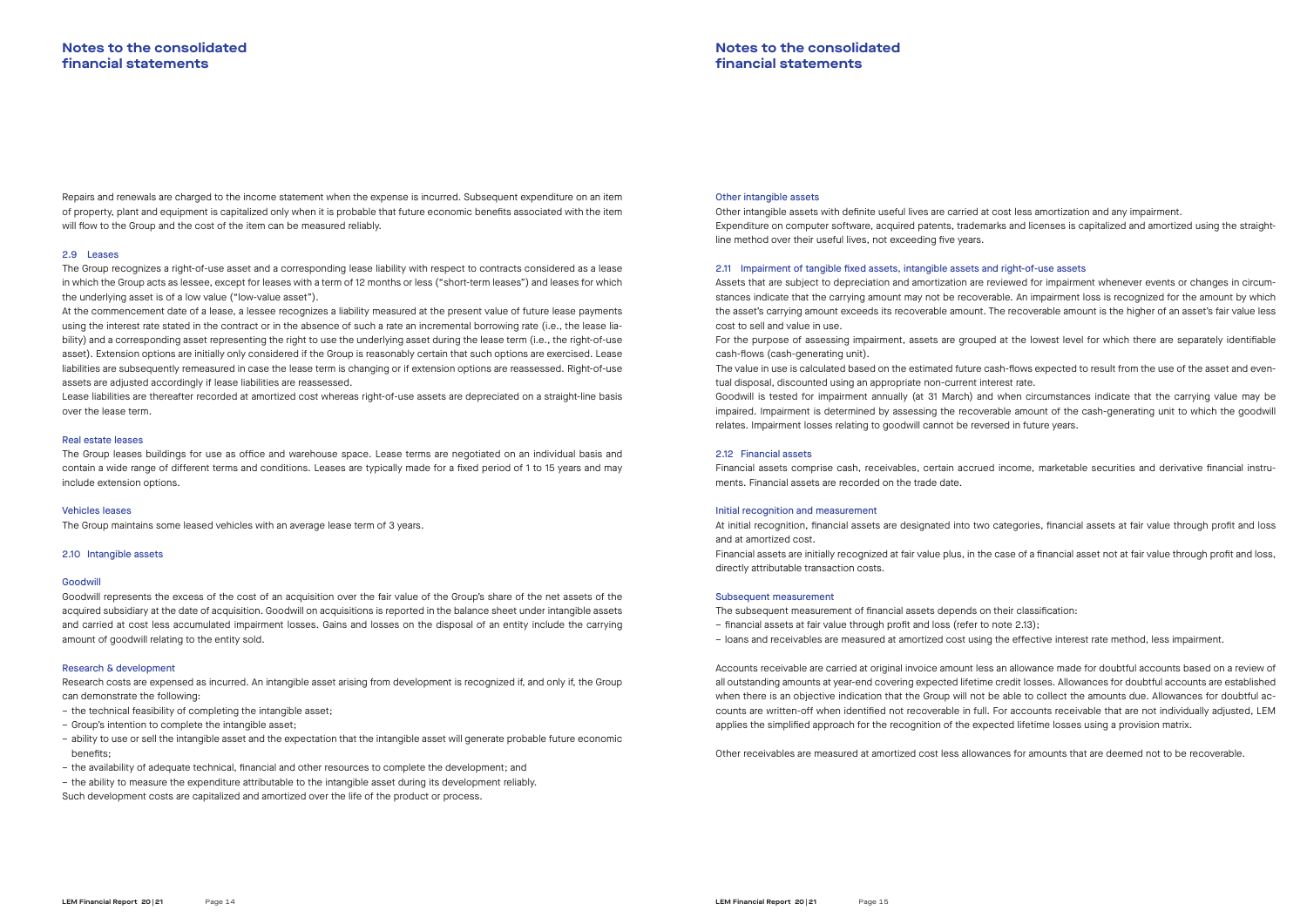#### 2.13 Derivative financial instruments

The Group uses derivative financial instruments to hedge foreign exchange risks of forecasted transactions. Derivative financial instruments comprise forward exchange contracts.

Derivative financial instruments are initially measured at fair value and subsequently at fair value through profit and loss. Any gains and losses arising from changes in fair value on derivatives are recorded directly in the income statement which means that the Group does not apply hedge accounting.

Derivative financial instruments are shown as part of other current assets and other current liabilities. In case the maturity is after more than one year, derivative financial instruments are recognized under other non-current assets or other non-current liabilities.

#### 2.14 Financial liabilities

Financial liabilities comprise bank loans, payables, certain accrued expenses and derivative financial instruments at the end of the period. Financial liabilities are initially recorded on the trade date.

All financial liabilities are recognized initially at fair value less, in the case of financial liabilities not at fair value through profit and loss, directly attributable transaction costs.

Financial liabilities that are due within 12 months after the balance sheet date are classified as current liabilities unless the Group has an unconditional right to defer settlement of the liability until at least 12 months after the balance sheet date. Borrowing costs are expensed as incurred except if they are capitalized as part of a qualifying asset.

#### Subsequent measurement

Subsequently, financial liabilities other than derivatives are measured at amortized cost based on their effective interest rate. Interest expenses and foreign currency revaluations are recognized in the income statement. On derecognition, gains and losses are recognized in the income statement. Financial liabilities are derecognized when the contractual obligations are fulfilled, cancelled or expire.

#### 2.15 Employee benefits

The Swiss and German subsidiaries provide a defined benefit plan for employees; the other subsidiaries provide defined contribution plans according to local laws. In both cases the charges are included in the related periods in the personnel expenses of the various functions where the employees are located.

#### Defined benefit plan

The defined benefit obligation is determined annually by qualified independent actuaries. The obligation and cost of pension benefits are determined using the projected unit credit method. Service costs are part of personnel expenses and consist of current service cost, past service cost and gains/losses from plan settlements. Past service cost are recognized at the earlier of the date when the plan amendment occurs, or when restructuring cost are recognized. They include plan amendment and curtailment. Gains or losses on settlement of pension benefits are recognized when the settlement occurs. Net interest is recorded in the financial result and is determined by applying the discount rate to the net defined benefit liability/asset that exists at the beginning of the year. Actuarial gains and losses resulting from changes in actuarial assumptions and experience adjustments are recorded in other comprehensive income as remeasurements of employee benefits. The return on plan assets (excluding interest based on the discount rate) and any change in the effect of an asset ceiling are also recorded in this line. In accordance with IFRIC 14, any assets resulting from surpluses in defined benefit plans are limited its economic benefit such as to the value of the maximum future savings from reduced contributions.

#### Defined contribution plan

The subsidiaries sponsor defined contribution plans incl. state plans based on local laws and regulations. Defined contribution plan expenses are recorded in the income statement as incurred.

#### LEM Incentive System

The LEM Incentive System consists of a short-term incentive component and a long-term incentive component. The short-term incentive component compensates for the actual annual results and achieved performance. The long-term incentive plan rewards the members of the Executive Management and Senior Managers for the sustainable financial performance of the Group. Both elements are cash settled and the bonus payments are made in the first four months of the following fiscal year. The estimated payments are accrued for at year-end.

#### 2.16 Provisions and contingent liabilities

Provisions are recognized when the Group has a present legal or constructive obligation as a result of past events, it is probable that an outflow of resources will be required to settle the obligation and a reliable estimate can be made of the amount of the obligation.

#### Warranty and customer claims

The Group recognizes the estimated liability to replace products still under the contractual warranty at the balance sheet date. This position is calculated based on past history of the level of repairs and replacements. Additional specific provisions are booked when required.

#### **Litigations**

The Group recognizes the estimated country and entity-specific risks relating to litigations with former personnel or indirect taxation.

#### **Restructuring**

A constructive obligation to restructure arises only when an entity has a detailed formal plan for the restructuring identifying at least:

– the principal locations affected, function and approximate number of employees who will be compensated for terminating

- the business or part of a business concerned;
- their services;
- the expenditures that will be undertaken; and
- when the plan will be implemented;

and raised a valid expectation in those affected that it will carry out the restructuring by starting to implement that plan or announcing its main features to those affected by it.

#### Contingent liabilities

Contingent liabilities arise from past events where the outcome depends on future events. As the probability either cannot be measured reliably or the probability for a subsequent outflow lies below 50 %, contingent liabilities are not recognized in the balance sheet but are described in the notes.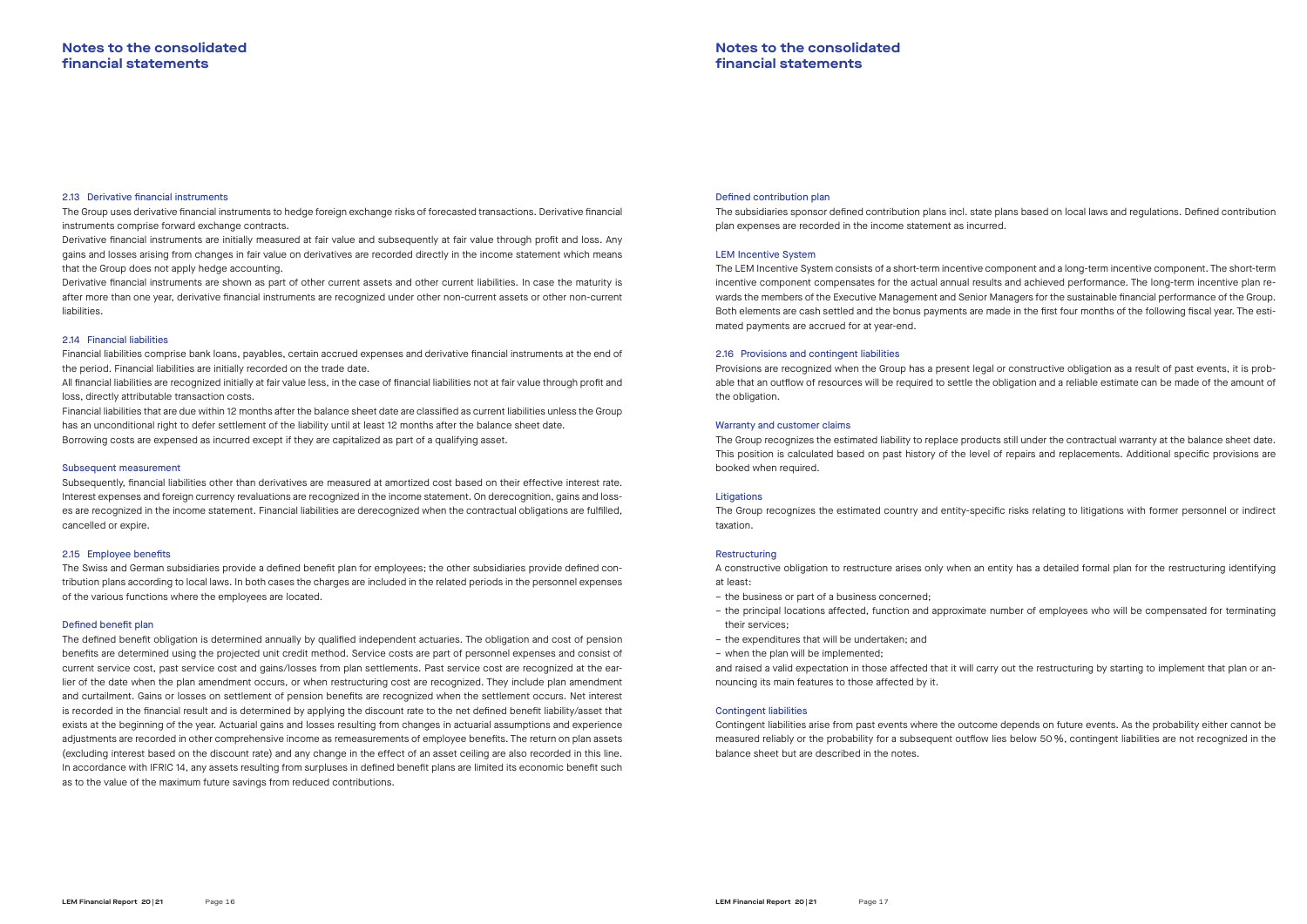#### 2.17 Share capital

LEM HOLDING SA has only ordinary registered shares. Dividends on ordinary shares are deducted from equity in the period in which they are paid.

#### Treasury shares

Own equity instruments which are reacquired (treasury shares) are recognized at cost and deducted from equity. No gain or loss is recognized in the income statement on the purchase, sale, issue or cancellation of the Group's own equity instruments. Any difference between the carrying amount and the consideration is recognized in retained earnings.

#### 2.18 Revenue recognition

Revenue from the sale of products is recognized at a point in time when LEM satisfies its performance obligation which is the moment when the customer acquires control over the products. This is generally achieved at delivery of the products. Revenue is measured at the fair value of the consideration received or receivable, taking into account contractually defined terms of payment and excluding taxes or duty.

Revenue from the sale of products comprises all revenue that is derived from sales of products to third parties after deduction of rebates and value-added taxes.

#### 2.19 Income taxes and deferred taxation

#### Income taxes

Income taxes comprise all current and deferred income taxes, including the withholding tax payable on profit distributions within the Group. Income taxes are recognized in the consolidated income statement except for income taxes on transactions that are recognized directly in shareholders' equity or in other comprehensive income.

#### Deferred taxation

Deferred income tax is provided in full, using the liability method, on temporary differences arising between the tax base of assets and liabilities and their carrying amounts in the financial statements. Deferred taxes are determined using tax rates that apply, or have been substantially enacted, on the balance sheet date in the countries where the Group is active. Tax losses carried forward and deductible temporary differences are recognized as deferred tax assets to the extent that it is probable that tax profit will be available in the future against which the tax losses carried forward can be utilized. Deferred tax assets and liabilities are offset against each other if the corresponding income taxes arise by the same tax authority and a legally enforceable right for offsetting exists.

#### **3. Segment Information**

#### **Business segment information**

|                               |         | <b>Industry</b> |         | <b>Automotive</b> | <b>LEM Group</b> |         |  |
|-------------------------------|---------|-----------------|---------|-------------------|------------------|---------|--|
| CHF thousands                 | 2020/21 | 2019/20         | 2020/21 | 2019/20           | 2020/21          | 2019/20 |  |
| ncome statement               |         |                 |         |                   |                  |         |  |
| ales                          | 225'233 | 240'371         | 75'733  | 67'571            | 300'966          | 307'942 |  |
| <b>BITDA</b>                  | 58'364  | 60'301          | 16'278  | 12'486            | 74'642           | 72'787  |  |
| epreciation and amortization: |         |                 |         |                   |                  |         |  |
| roperty, plant and equipment  | 6'181   | 5'962           | 2'897   | 2'528             | 9'078            | 8'490   |  |
| ntangible assets              | 321     | 942             | 105     | 313               | 426              | 1'256   |  |
| ight-of-use assets            | 2'467   | 2'961           | 1'774   | 1'753             | 4'242            | 4'714   |  |
| otal                          | 8'969   | 9'865           | 4'777   | 4'595             | 13'746           | 14'460  |  |
| perating profit               | 49'395  | 50'436          | 11'501  | 7'891             | 60'896           | 58'327  |  |
| let financial expenses        |         |                 |         |                   | (11)             | (2'693) |  |
| axes                          |         |                 |         |                   | (5'288)          | 5'059   |  |
| let profit for the year       |         |                 |         |                   | 55'597           | 60'693  |  |
| apital expenditures:          |         |                 |         |                   |                  |         |  |
| angible assets                | 7'156   | 7'484           | 6'034   | 6'862             | 13'190           | 14'346  |  |
| ntangible assets              | 347     | 253             | 117     | 71                | 464              | 325     |  |
| otal capital expenditures     | 7'503   | 7'737           | 6'151   | 6'933             | 13'654           | 14'670  |  |

|                                   |         | <b>Industry</b> |         | <b>Automotive</b> | <b>LEM Group</b> |         |
|-----------------------------------|---------|-----------------|---------|-------------------|------------------|---------|
| In CHF thousands                  | 2020/21 | 2019/20         | 2020/21 | 2019/20           | 2020/21          | 2019/20 |
| Income statement                  |         |                 |         |                   |                  |         |
| Sales                             | 225'233 | 240'371         | 75'733  | 67'571            | 300'966          | 307'942 |
| <b>EBITDA</b>                     | 58'364  | 60'301          | 16'278  | 12'486            | 74'642           | 72'787  |
| Depreciation and amortization:    |         |                 |         |                   |                  |         |
| Property, plant and equipment     | 6'181   | 5'962           | 2'897   | 2'528             | 9'078            | 8'490   |
| Intangible assets                 | 321     | 942             | 105     | 313               | 426              | 1'256   |
| Right-of-use assets               | 2'467   | 2'961           | 1'774   | 1'753             | 4'242            | 4'714   |
| <b>Total</b>                      | 8'969   | 9'865           | 4'777   | 4'595             | 13'746           | 14'460  |
| Operating profit                  | 49'395  | 50'436          | 11'501  | 7'891             | 60'896           | 58'327  |
| Net financial expenses            |         |                 |         |                   | (11)             | (2'693) |
| Taxes                             |         |                 |         |                   | (5'288)          | 5'059   |
| Net profit for the year           |         |                 |         |                   | 55'597           | 60'693  |
| <b>Capital expenditures</b>       |         |                 |         |                   |                  |         |
| Tangible assets                   | 7'156   | 7'484           | 6'034   | 6'862             | 13'190           | 14'346  |
| Intangible assets                 | 347     | 253             | 117     | 71                | 464              | 325     |
| <b>Total capital expenditures</b> | 7'503   | 7'737           | 6'151   | 6'933             | 13'654           | 14'670  |

For management purposes, LEM Group is organized into two operating segments, Industry and Automotive. The Industry segment develops, manufactures and sells electronic components called transducers for the measurement of current and voltage of various industrial applications. The Automotive segment develops, manufactures and sells transducers for applications in automotive markets.

#### **4. Revenue information**

#### **Regional information**

|                               |         | <b>Industry</b> |         | <b>Automotive</b> |         | <b>LEM Group</b> |
|-------------------------------|---------|-----------------|---------|-------------------|---------|------------------|
| In CHF thousands              | 2020/21 | 2019/20         | 2020/21 | 2019/20           | 2020/21 | 2019/20          |
| <b>Sales</b>                  |         |                 |         |                   |         |                  |
| Europe                        | 81'728  | 92'242          | 9'180   | 5'615             | 90'908  | 97'858           |
| North America                 | 21'855  | 26'129          | 8'583   | 11'257            | 30'437  | 37'387           |
| Asia and rest of<br>the world | 121'650 | 122'000         | 57'970  | 50'699            | 179'621 | 172'698          |
| <b>Total</b>                  | 225'233 | 240'371         | 75'733  | 67'571            | 300'966 | 307'942          |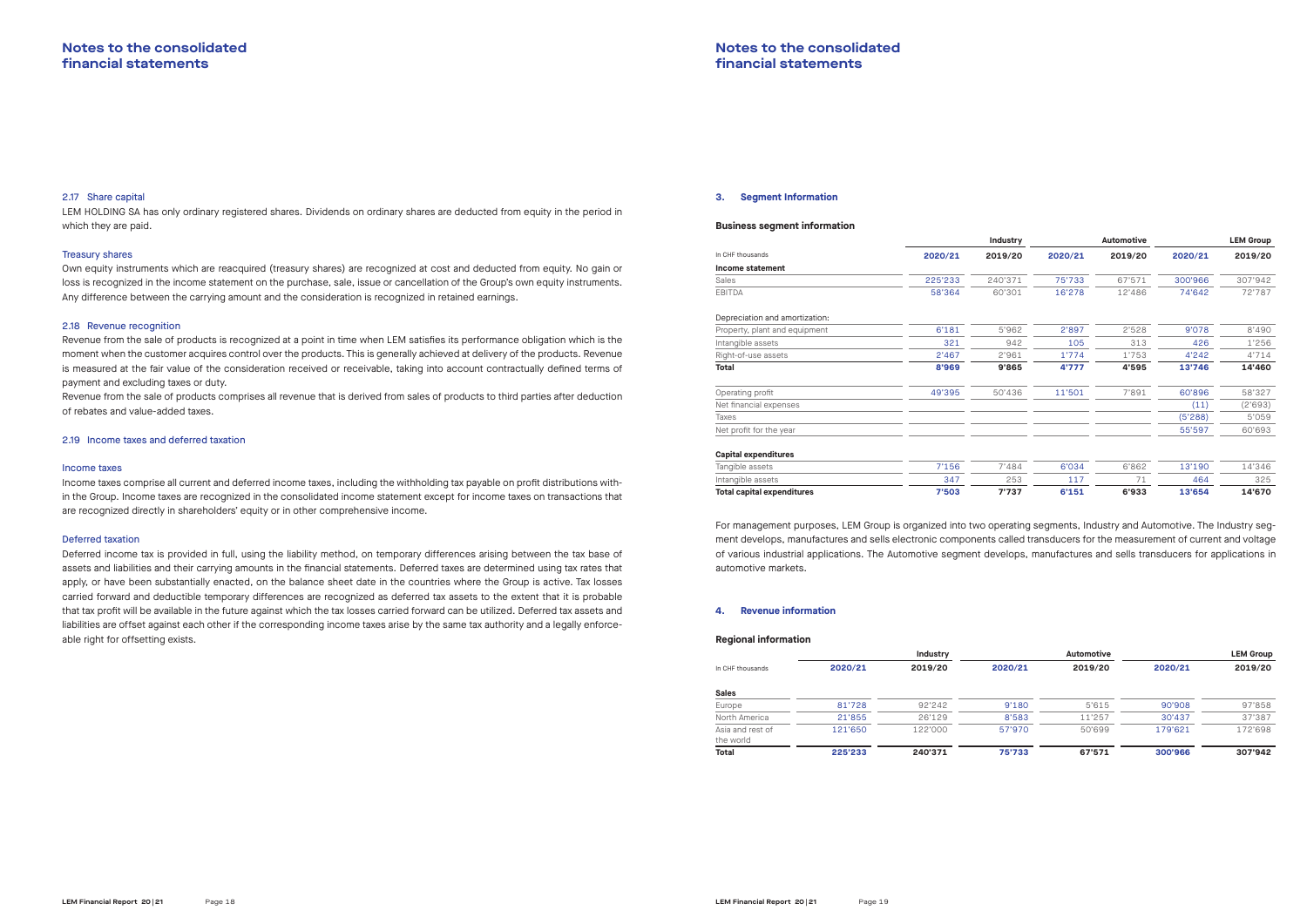#### **Geographical information**

|                                |         | China   |         | <b>USA</b> |         | Germany |         | Japan   |
|--------------------------------|---------|---------|---------|------------|---------|---------|---------|---------|
| In CHF thousands               | 2020/21 | 2019/20 | 2020/21 | 2019/20    | 2020/21 | 2019/20 | 2020/21 | 2019/20 |
| Sales                          | 113'116 | 98'680  | 28'777  | 35'311     | 29'708  | 31'606  | 23'677  | 29'430  |
| Noncurrent assets <sup>1</sup> | 12'195  | 19'958  | 52      | 55         | 163     | 183     | 3'967   | 3'966   |
| Right-of-use assets            | 2'150   | 2'642   | 177     | 234        | 105     | 80      | 67      | 398     |

|                                |         | Italv   |         | <b>Switzerland</b> |         | <b>Rest of the world</b> |         | <b>LEM Group</b> |
|--------------------------------|---------|---------|---------|--------------------|---------|--------------------------|---------|------------------|
| In CHF thousands               | 2020/21 | 2019/20 | 2020/21 | 2019/20            | 2020/21 | 2019/20                  | 2020/21 | 2019/20          |
| Sales                          | 9'455   | 10'031  | 3891    | 3'587              | 92'341  | 99'298                   | 300'966 | 307'942          |
| Noncurrent assets <sup>1</sup> | 34      | 36      | 32941   | 15'929             | 5'362   | 9'501                    | 54'714  | 49'629           |
| Right-of-use assets            | 73      | 85      | 2 5 4 6 | 153                | 2'134   | 2'370                    | 7'253   | 5'962            |

<sup>1</sup> Other than financial instruments, deferred tax assets, post employment benefit assets

Sales are reported as per place of transaction.

#### **5. Accounts receivable**

| in CHF thousands                                         | 31.3.2021 | 31.3.2020 |
|----------------------------------------------------------|-----------|-----------|
| Accounts receivable - trade                              | 67'102    | 52'844    |
| Allowance for doubtful accounts / expected credit losses | (710)     | (763)     |
| Total accounts receivable - trade                        | 66'392    | 52'080    |
| Other receivables                                        | 5'867     | 6'175     |
| <b>Total</b>                                             | 72'259    | 58'256    |

### **Movements of allowance for doubtful accounts/expected credit losses**

| in CHF thousands             | Total |
|------------------------------|-------|
| Balance as per 1 April 2019  | 838   |
| Addition                     | 23    |
| Unused amount reversed       |       |
| Utilized during the year     | (70)  |
| Foreign exchange effect      | (28)  |
| Balance as per 31 March 2020 | 763   |

| <b>Balance as per 1 April 2020</b> | 763   |
|------------------------------------|-------|
| Addition                           | 41    |
| Unused amount reversed             | Ω     |
| Utilized during the year           | (115) |
| Foreign exchange effect            | 21    |
| Balance as per 31 March 2021       | 710   |

### **Notes to the consolidated financial statements**

#### **Aging analysis of accounts receivable**

| In CHF thousands                                             | <b>Not Due</b> | < 30 days | 31-90 days | 91-180 days | $>180$ days | Total  |
|--------------------------------------------------------------|----------------|-----------|------------|-------------|-------------|--------|
| 31 March 2020                                                |                |           |            |             |             |        |
| Accounts receivable - trade                                  | 44'040         | 5'415     | 2'633      | 241         | 514         | 52'844 |
| Allowances for doubtful accounts /<br>expected credit losses | (90)           | (13)      | (132)      | (60)        | (469)       | (763)  |
| Other receivables                                            | 6'172          | $\circ$   | $\circ$    | $\Omega$    | 3           | 6'175  |
| Total                                                        | 50'123         | 5'402     | 2'501      | 181         | 49          | 58'256 |
| 31 March 2021                                                |                |           |            |             |             |        |
| Accounts receivable - trade                                  | 55'895         | 7'635     | 2'659      | 459         | 454         | 67'102 |
| Allowances for doubtful accounts /<br>expected credit losses | (10)           | (96)      | (135)      | (136)       | (333)       | (710)  |
| Other receivables                                            | 5'864          | $\Omega$  | $\circ$    | $\Omega$    | 3           | 5'867  |
| <b>Total</b>                                                 | 61'749         | 7'539     | 2'524      | 323         | 124         | 72'259 |

#### **6. Inventories**

in CHF thousands **31.3.2021 31.3.2020**

| <b>Total</b>                        | 41'735 | 33'764 |
|-------------------------------------|--------|--------|
| Finished goods and goods for resale | 19'987 | 13'714 |
| Work in progress                    | 2'261  | 1'950  |
| Raw material                        | 19'487 | 18'100 |

The inventories include allowances of CHF 5'565 thousand (at 31 March 2020 CHF 4'309 thousand).

#### **7. Other current assets**

in CHF thousands **31.3.2021 31.3.2020**

| <b>Total</b>                     | 2'950 | 2'828 |
|----------------------------------|-------|-------|
| Other current assets             | 94    |       |
| Derivative financial instruments |       | 320   |
| Prepayments and accrued income   | 1'622 | 1'351 |
| Advances to suppliers            | 1'224 | 1'119 |
|                                  |       |       |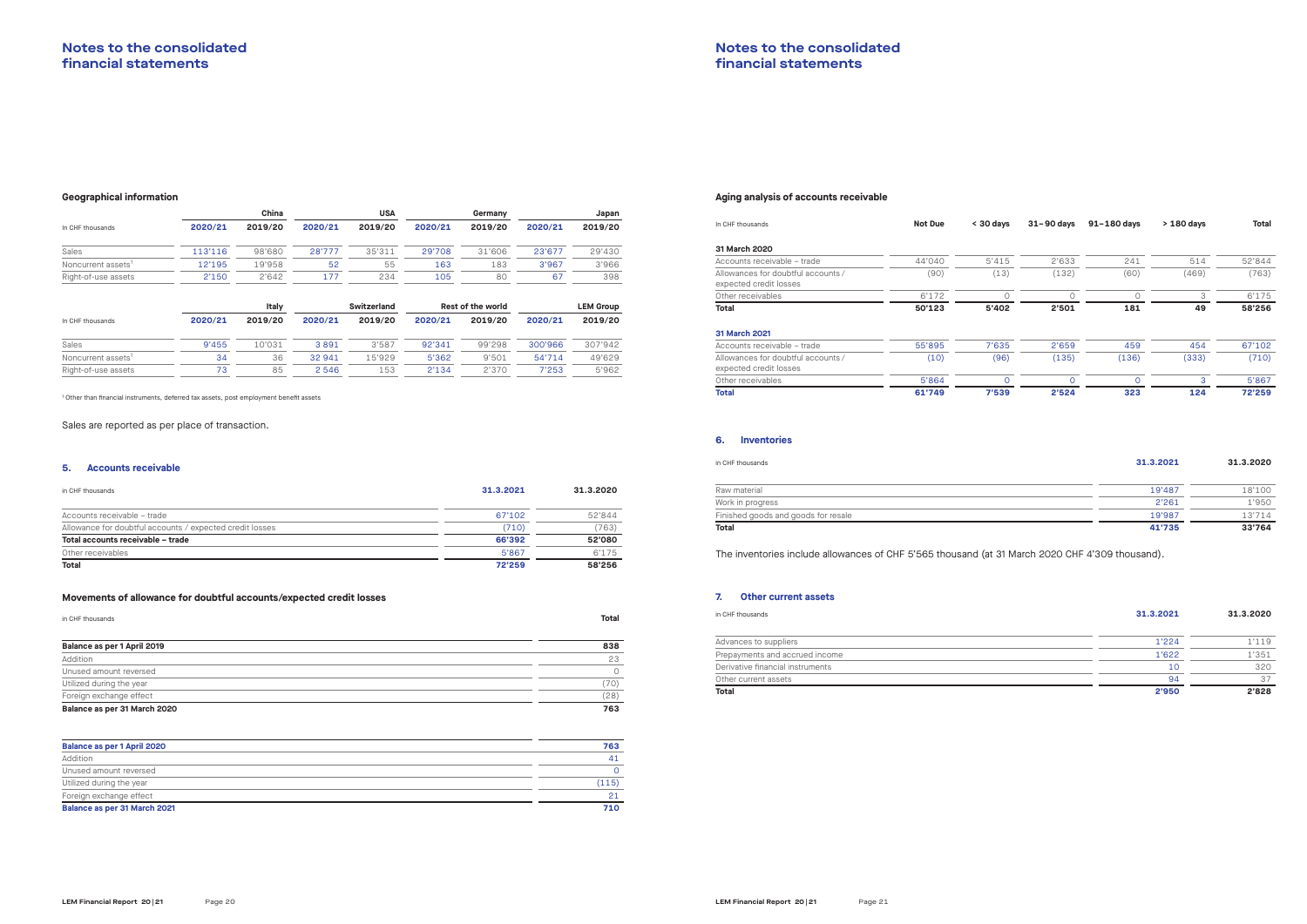### **8. Property, plant and equipment**

| in CHF thousands             | <b>Land and buildings</b> | Machinery and<br>equipment | Total    |
|------------------------------|---------------------------|----------------------------|----------|
| Net book value 1 April 2019  | 62                        | 42'146                     | 42'209   |
| Investment                   | $\Omega$                  | 14'345                     | 14'345   |
|                              |                           |                            |          |
| Disposal                     | (8)                       | (424)                      | (432)    |
| Other movements              | 0                         | (52)                       | (52)     |
| Depreciation                 | (10)                      | (8'480)                    | (8'490)  |
| Foreign exchange effect      | (0)                       | (2'425)                    | (2'425)  |
| Net book value 31 March 2020 | 44                        | 45'111                     | 45'155   |
| At cost of acquisition       | 142                       | 125'070                    | 125'213  |
| Accumulated depreciation     | (98)                      | (79'960)                   | (80'057) |
| Net book value 31 March 2020 | 44                        | 45'111                     | 45'155   |
| Net book value 1 April 2020  | 44                        | 45'111                     | 45'155   |
| Investment                   | 8                         | 13'182                     | 13'190   |
| Disposal                     | 0                         | (20)                       | (20)     |
| Other movements              | $\overline{O}$            | (9)                        | (9)      |
| Depreciation                 | (8)                       | (9'070)                    | (9'078)  |
| Foreign exchange effect      | (2)                       | 1'151                      | 1'149    |
| Net book value 31 March 2021 | 42                        | 50'345                     | 50'387   |
| At cost of acquisition       | 144                       | 140'274                    | 140'417  |
| Accumulated depreciation     | (101)                     | (89'929)                   | (90'030) |
| Net book value 31 March 2021 | 42                        | 50'345                     | 50'387   |

### **9. Right of use assets**

The group presents the right of use asset of the lease as per the definition of IFRS 16:

| in CHF thousands             | <b>Real estate</b> | <b>Vehicles</b> | <b>Total</b> |
|------------------------------|--------------------|-----------------|--------------|
| Net book value 1 April 2019  | 10'445             | 366             | 10'811       |
| Addition                     | 603                | 104             | 707          |
| Remeasurement                | (426)              | $\Omega$        | (426)        |
| Depreciation                 | (4'505)            | (209)           | (4'714)      |
| Foreign exchange effect      | (390)              | (26)            | (416)        |
| Net book value 31 March 2020 | 5'727              | 235             | 5'962        |
| At cost of acquisition       | 10'172             | 441             | 10'613       |
| Accumulated depreciation     | (4'445)            | (206)           | (4'651)      |
|                              |                    |                 |              |
| Net book value 1 April 2020  | 5'727              | 235             | 5'962        |
| Addition                     | 5'164              | 175             | 5'339        |
| Remeasurement                | (16)               | $\Omega$        | (16)         |
| Depreciation                 | (4'050)            | (192)           | (4'242)      |
| Foreign exchange effect      | 183                | 27              | 210          |
| Net book value 31 March 2021 | 7'008              | 245             | 7'253        |
| At cost of acquisition       | 12'624             | 611             | 13'235       |
| Accumulated depreciation     | (5'616)            | (367)           | (5'983)      |
| Net book value 31 March 2021 | 7'008              | 245             | 7'253        |

| in CHF thousands             | <b>Real estate</b> | <b>Vehicles</b> | Total   |
|------------------------------|--------------------|-----------------|---------|
| Net book value 1 April 2019  | 10'445             | 366             | 10'811  |
| Addition                     | 603                | 104             | 707     |
| Remeasurement                | (426)              | $\circ$         | (426)   |
| Depreciation                 | (4'505)            | (209)           | (4'714) |
| Foreign exchange effect      | (390)              | (26)            | (416)   |
| Net book value 31 March 2020 | 5'727              | 235             | 5'962   |
| At cost of acquisition       | 10'172             | 441             | 10'613  |
| Accumulated depreciation     | (4'445)            | (206)           | (4'651) |
| Net book value 31 March 2020 | 5'727              | 235             | 5'962   |
| Net book value 1 April 2020  | 5'727              | 235             | 5'962   |
| Addition                     | 5'164              | 175             | 5'339   |
| Remeasurement                | (16)               | $\Omega$        | (16)    |
| Depreciation                 | (4'050)            | (192)           | (4'242) |
| Foreign exchange effect      | 183                | 27              | 210     |
| Net book value 31 March 2021 | 7'008              | 245             | 7'253   |
| At cost of acquisition       | 12'624             | 611             | 13'235  |
| Accumulated depreciation     | (5'616)            | (367)           | (5'983) |
| Net book value 31 March 2021 | 7'008              | 245             | 7'253   |

| Net book value 31 March 2021 |  |
|------------------------------|--|
| Accumulated depreciation     |  |
| At cost of acquisition       |  |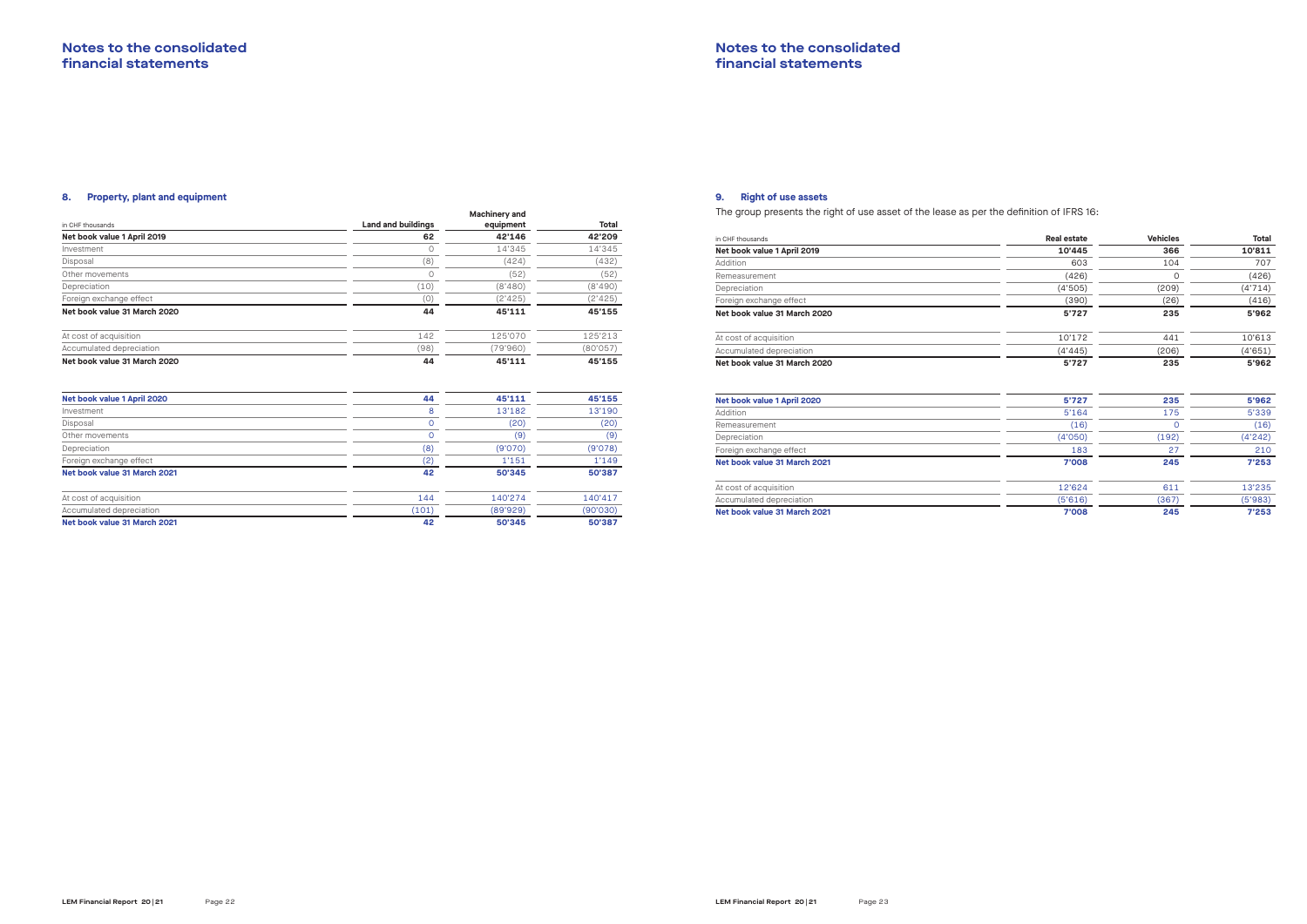#### 9.1 Lease liabilities

The group presents the lease liabilities in the table below:

| in CHF thousands                                | <b>Current lease</b><br>liabilities | <b>Noncurrent</b><br>lease liabilities | <b>Total</b> |
|-------------------------------------------------|-------------------------------------|----------------------------------------|--------------|
| Balance as per 1 April 2019                     | 4'568                               | 6'243                                  | 10'811       |
| Payment of lease liabilities including interest | (4'825)                             | 0                                      | (4'825)      |
| Non-cash items                                  |                                     |                                        |              |
| Addition                                        | 68                                  | 639                                    | 707          |
| Interest                                        | 298                                 |                                        | 298          |
| Remeasurements                                  | (27)                                | (399)                                  | (426)        |
| Transfer from noncurrent to current             | 1'650                               | (1'650)                                | $\circ$      |
| Exchange differences                            | (104)                               | (319)                                  | (423)        |
| Balance as per 31 March 2020                    | 1'629                               | 4'514                                  | 6'143        |

| <b>Balance as per 1 April 2020</b>              | 1'629   | 4'514   | 6'143   |
|-------------------------------------------------|---------|---------|---------|
| Payment of lease liabilities including interest | (4'595) |         | (4'595) |
| Non-cash items                                  |         |         |         |
| Addition                                        | 2'754   | 2'584   | 5'338   |
| Interest                                        | 271     |         | 271     |
| Remeasurements                                  | (16)    |         | (16)    |
| Transfer from noncurrent to current             | 3'371   | (3'371) |         |
| Exchange differences                            | 43      | 178     | 221     |
| Balance as per 31 March 2021                    | 3'458   | 3'905   | 7'363   |

The weighted average incremental borrowing rate is 3.68 % (31 March 2020: 2.76 %).

The following table presents the contract undiscounted cash flows for lease obligations as at 31 March 2021:

| In CHF thousands         | 31.3.2021 | 31.3.2020 |
|--------------------------|-----------|-----------|
| Within 1 year            | 3'789     | 2'392     |
| Within 1 year to 5 years | 3'288     | 4'784     |
| Above 5 years            | 547       | 894       |

#### 9.2 Other lease disclosures

The following expenses related to the Group's leasing activities are recognized in the income statement:

| In CHF thousands                                          | 31.3.2021 | 31.3.2020 |
|-----------------------------------------------------------|-----------|-----------|
| Expenses relating to short-term leases / low value assets | (494)     | (541)     |
| Depreciation of right-of-use assets                       | (4'242)   | (4'714)   |
| Interest expenses on lease liabilities                    | (271)     | (298)     |
| <b>Total</b>                                              | (5'007)   | (5'553)   |

#### 9.3 Lease commitments

The Group committed to a lease agreement for its new headquarter. The lease is starting on 14th September 2021 for 15 years. The estimated right of use asset and the corresponding liabilities are amounting to CHF 25 million.

#### **10. Intangible assets**

| n CHF thousands                 | Goodwill | <b>Patents</b> | Other<br>intangible assets | Total   |
|---------------------------------|----------|----------------|----------------------------|---------|
| Net book value 1 April 2019     | 3'127    | 173            | 1'878                      | 5'178   |
| nvestment                       | $\circ$  | $\circ$        | 325                        | 325     |
| Other movements                 | $\circ$  | $\circ$        | 52                         | 52      |
| <b>Amortization</b>             | (0)      | (43)           | (1'212)                    | (1'256) |
| Foreign exchange effect         | 201      | 0              | (26)                       | 174     |
| Net book value 31 March 2020    | 3'328    | 130            | 1'016                      | 4'474   |
| At cost of acquisition          | 3'328    | 465            | 8'727                      | 12'520  |
| <b>Accumulated amortization</b> |          | (335)          | (7'711)                    | (8'046) |
| Net book value 31 March 2020    | 3'328    | 130            | 1'016                      | 4'474   |
| Net book value 1 April 2020     | 3'328    | 130            | 1'016                      | 4'474   |
| nvestment                       | O        | 0              | 464                        | 464     |
| Disposal                        | $\Omega$ | O              | (42)                       | (42)    |
| <b>Amortization</b>             | $\Omega$ | O              | (426)                      | (426)   |
| Foreign exchange effect         | (158)    | 0              | 15                         | (143)   |
| Net book value 31 March 2021    | 3'171    | 130            | 1'025                      | 4'326   |
| At cost of acquisition          | 3'171    | 465            | 9'194                      | 12'830  |
| <b>Accumulated amortization</b> | ∩        | (335)          | (8'169)                    | (8'504) |
| Net book value 31 March 2021    | 3'171    | 130            | 1'025                      | 4'326   |

|                              |          |                | Other             |              |
|------------------------------|----------|----------------|-------------------|--------------|
| in CHF thousands             | Goodwill | <b>Patents</b> | intangible assets | <b>Total</b> |
| Net book value 1 April 2019  | 3'127    | 173            | 1'878             | 5'178        |
| Investment                   | 0        | 0              | 325               | 325          |
| Other movements              | Ω        | $\circ$        | 52                | 52           |
| Amortization                 | (0)      | (43)           | (1'212)           | (1'256)      |
| Foreign exchange effect      | 201      | $\circ$        | (26)              | 174          |
| Net book value 31 March 2020 | 3'328    | 130            | 1'016             | 4'474        |
| At cost of acquisition       | 3'328    | 465            | 8'727             | 12'520       |
| Accumulated amortization     |          | (335)          | (7'711)           | (8'046)      |
| Net book value 31 March 2020 | 3'328    | 130            | 1'016             | 4'474        |
| Net book value 1 April 2020  | 3'328    | 130            | 1'016             | 4'474        |
| Investment                   | 0        | O              | 464               | 464          |
| Disposal                     | $\circ$  | $\circ$        | (42)              | (42)         |
| Amortization                 | $\Omega$ | $\circ$        | (426)             | (426)        |
| Foreign exchange effect      | (158)    | $\Omega$       | 15                | (143)        |
| Net book value 31 March 2021 | 3'171    | 130            | 1'025             | 4'326        |
| At cost of acquisition       | 3'171    | 465            | 9'194             | 12'830       |
| Accumulated amortization     | O        | (335)          | (8'169)           | (8'504)      |
| Net book value 31 March 2021 | 3'171    | 130            | 1'025             | 4'326        |

The entire goodwill of LEM Group results from the acquisition of NANA in 2000/01 and is allocated to the cash-generating unit LEM Japan KK. The goodwill relates to the Industry segment. The recoverable amount has been determined based on value-inuse calculations. These calculations use cash flow projections of five years based on financial business plans and budgets approved by management. The projections include assumptions concerning revenue growth and expected operating costs over the next five years plus a continuous period. Average revenue growth is projected at 8.6 % and operating cost were estimated based on the experience of management. The pretax discount rate used within these cash flow calculations is 11.9 % (2019/20 12.9 %) and is based on the weighted average cost of capital of a peer group. The carrying value of the cash-generating unit including goodwill was compared to the value in use and no impairment was found to be present for the year ended 31 March 2021.

#### **11. Other noncurrent assets**

| in CHF thousands      | 31.3.2021 | 31.3.2020 |
|-----------------------|-----------|-----------|
| Loan to personnel     | 251       | 272       |
| Deposits & guarantees | 597       | 75.       |
| <b>Total</b>          | 848       | 1'023     |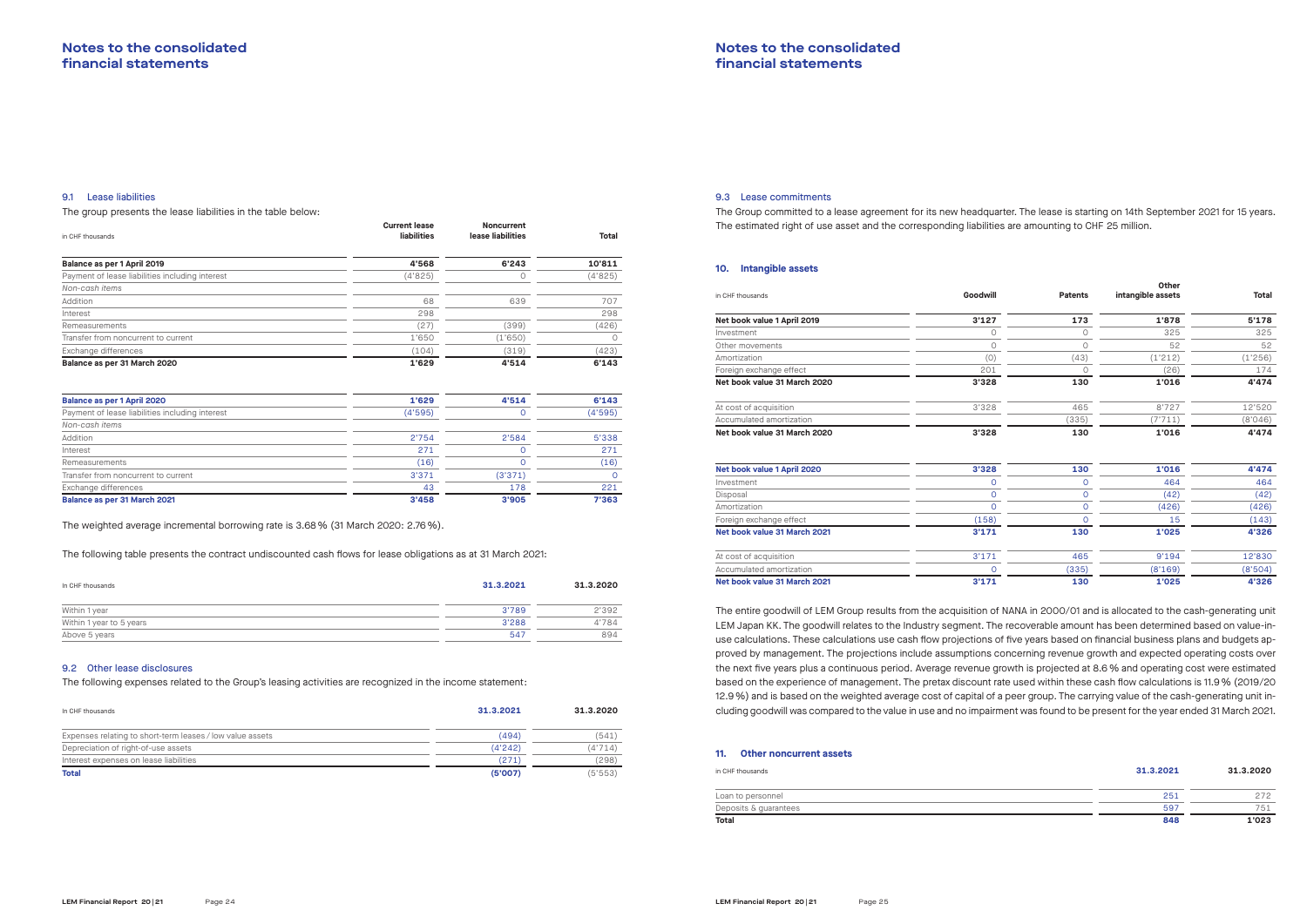#### **12. Accounts payable**

| in CHF thousands               | 31.3.2021 | 31.3.2020 |
|--------------------------------|-----------|-----------|
| Total accounts payable - trade | 22'527    | 19'000    |
| Other payables                 | 4'565     | 3'116     |
| Total                          | 27'092    | 22'116    |

#### **13. Provisions**

| In CHF thousands             | <b>Warranty and</b><br>customer claims | Litigations | Other | <b>Total</b> |
|------------------------------|----------------------------------------|-------------|-------|--------------|
| Balance as per 1 April 2019  | 2'575                                  | 198         | 985   | 3'758        |
| Additional provisions        | 715                                    |             | 517   | 1'232        |
| Unused amounts reversed      | (816)                                  | (198)       | (780) | (1'794)      |
| Utilized during the year     | (620)                                  |             |       | (620)        |
| Foreign exchange effect      | (132)                                  |             | (9)   | (141)        |
| Balance as per 31 March 2020 | 1'723                                  | Ο           | 713   | 2'436        |
| Of which current             |                                        |             |       | 2'288        |
| Of which noncurrent          |                                        |             |       | 148          |
|                              |                                        |             |       |              |

| <b>Balance as per 1 April 2020</b> | 1'723   |     | 713   | 2'436   |
|------------------------------------|---------|-----|-------|---------|
| Additional provisions              | 1'570   | 359 | 266   | 2'195   |
| Unused amounts reversed            | (539)   |     | (616) | (1'825) |
| Utilized during the year           | (1'209) |     | (65)  | (604)   |
| Foreign exchange effect            | 49      |     | 24    |         |
| Balance as per 31 March 2021       | 1'594   | 359 | 322   | 2'275   |
| Of which current                   |         |     |       | 889     |
| Of which noncurrent                |         |     |       | 1'386   |
|                                    |         |     |       |         |

#### **Warranty and customer claims**

Provisions for warranty and customer claims have been estimated based on past experience and the risk assessment of management. The warranty provision is expected to be used over the next five years.

#### **Litigations**

Despite the care that LEM applies in the separation process with personnel, such separation may result in legal conflicts. The Group reviews all legal claims and takes appropriate actions to support its position and management estimates the reasonable risk to be provided for.

The Company operates in multiple jurisdictions with complex legal and tax regulatory environments. In the frame of the continuous improvement of its processes and systems, LEM has reviewed the consumption taxes in several countries. It has appeared that some LEM's subsidiaries may not have been fully compliant with their local consumption tax regulations. As a consequence, LEM has estimated consumption tax provisions according to Management's best judgment. Some of these positions are inherently uncertain and include the interpretation of local regulations applied to complex transactions.

#### **14. Other liabilities**

| In CHF thousands                 | 31.3.2021 | 31.3.2020 |
|----------------------------------|-----------|-----------|
| Post-employment benefit plans    | 4'655     | 6'562     |
| Derivative financial instruments | 823       | ∩         |
| Other liabilities                | 2'978     | 1'650     |
| <b>Total</b>                     | 8'456     | 8'212     |
| Of which current                 | 2'281     | 916       |
| Of which noncurrent              | 6'175     | 7'297     |
|                                  |           |           |

The decrease of the post-employment benefit plan liability is mainly linked to the increase in the DBO more than compensated by the increase in the fair-value of plan assets, as elaborated in note 23.

#### **15. Equity**

#### **Share capital**

The nominal share capital of CHF 570'000 comprises 1'140'000 registered shares, each with a nominal value of CHF 0.50. There is neither authorized nor conditional share capital outstanding. Investments in shares of LEM HOLDING SA held by the Group are classified as treasury shares and are accounted for at historical cost. Treasury shares are not entitled to dividends.

#### **Movement of treasury shares**

|                             |               |          | Price per share in CHF |          | Value            |
|-----------------------------|---------------|----------|------------------------|----------|------------------|
| In number of shares, in CHF | <b>Number</b> | High     | Average                | Low      | in CHF thousands |
| Value 1 April 2019          | 795           |          |                        |          | 983              |
| Purchases at cost           | 6'773         | 1'500.27 | 1'302.78               | 902.11   | 8'824            |
| Sales at cost               | (7'012)       | 1'520.00 | 1'315.69               | 917.47   | (9'226)          |
| Value 31 March 2020         | 556           |          |                        |          | 581              |
| Purchases at cost           | 7'846         | 1'940.38 | 1'595.19               | 1'002.10 | 12'516           |
| Sales at cost               | (7'794)       | 1'970.22 | 1'532.01               | 1'011.32 | (11'940)         |
| Value 31 March 2021         | 608           |          |                        |          | 1'156            |

In CHF

Ordinary dividend per share 2019/20 Ordinary dividend per share 2020/21

A dividend of CHF 42 per share will be proposed by the Board of Directors to the Annual General Meeting of Shareholders of the Group on 24 June 2021. The expected payout for dividends amounts to CHF 47.9 million.

| וח כיו |
|--------|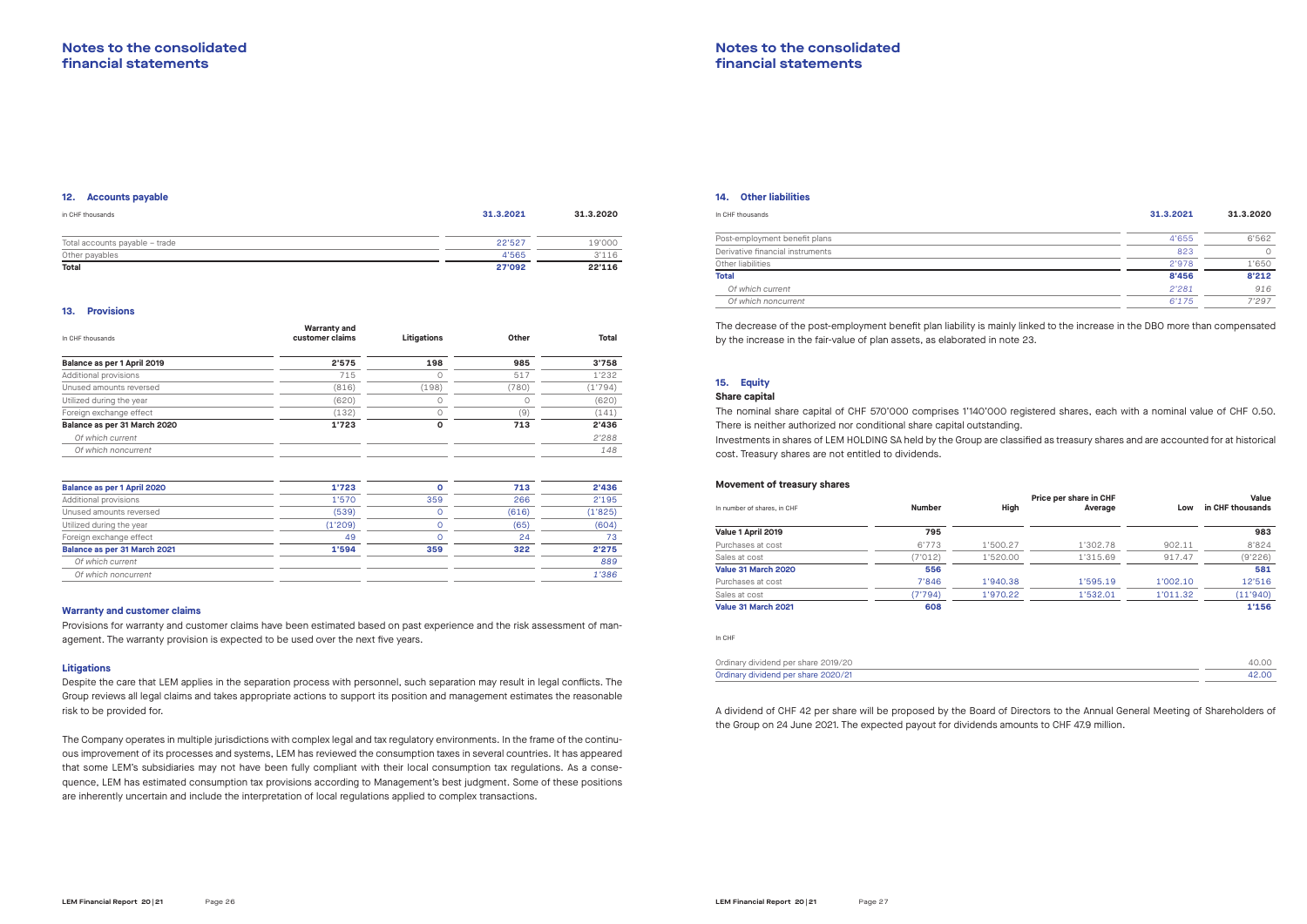#### **16. Staff costs**

| In CHF thousands                                     | <b>Notes</b> | 2020/21   | 2019/20   |
|------------------------------------------------------|--------------|-----------|-----------|
| Production                                           |              | (22'225)  | (24'958)  |
| Sales                                                |              | (18'488)  | (18'599)  |
| Administration                                       |              | (14'103)  | (14'116)  |
| Research and development                             |              | (19'538)  | (18,993)  |
| <b>Total</b>                                         |              | (74'354)  | (76'667)  |
| Salaries and wages                                   |              | (70'681)  | (72'638)  |
| Temporary employee costs                             |              | (1'235)   | (1'154)   |
| Cost of defined benefit plans                        | 23.1         | (2'231)   | (2'639)   |
| Cost of defined contribution plans                   |              | (207)     | (236)     |
| <b>Total</b>                                         |              | (74'354)  | (76'667)  |
| Number of employees at the end of the financial year |              | 31.3.2021 | 31.3.2020 |
| Permanent employees                                  |              | 1'297     | 1'376     |
| Temporary employees                                  |              | 135       | 112       |
| Apprentices                                          |              | 16        | 9         |
| Total                                                |              | 1'448     | 1'497     |

In 2019/20, a restructuring plan has been decided to change roles of our headquarter and leading to a one-off charge of CHF 1.5 million included in salaries and wages.

#### **17. Financial expenses**

| In CHF thousands         | 2020/21 | 2019/20                      |
|--------------------------|---------|------------------------------|
| Interest expenses        | (381)   | (388)                        |
| Other financial expenses | (129)   | (117)<br>$\cdot$ + + $\cdot$ |
| <b>Total</b>             | (510)   | (505)                        |

#### **18. Financial income**

| In CHF thousands        | 2020/21 | 2019/20 |
|-------------------------|---------|---------|
| Interest income on cash | 148     | 191     |
| <b>Total</b>            | 148     | 191     |

#### **19. Exchange effect**

| In CHF thousands                           | 2020/21 | 2019/20 |
|--------------------------------------------|---------|---------|
| Exchange gains/(losses)                    | 838     | (2'775) |
| Fair value revaluation on derivatives      | (1'133) | 488     |
| Gains/(losses) on derivatives <sup>1</sup> | 646     | (93)    |
| Total                                      | 351     | (2'379) |

<sup>1</sup> Position includes cost of derivative hedging

The 2020/21, the exchange effect is mainly driven by the foreign exchange gain linked to EUR revaluation.

#### **20. Income taxes, deferred tax assets and liabilities**

The Group operates in multiple jurisdictions with complex legal and tax regulatory environments. In certain of these jurisdictions, the Group has taken income tax positions that management believes are supportable and are intended to withstand challenges by tax authorities. Some of these positions are inherently uncertain and include those relating to transfer pricing matters and the interpretation of income tax laws applied to complex transactions. The Company periodically reassesses its tax positions. Changes to the financial statement recognition, measurement, and disclosure of tax positions are based on management's best judgment given any changes in the facts, circumstances, information available and applicable tax laws. Considering all available information and the history of resolving income tax uncertainties, the Group believes that the ultimate resolution of such matters will not have a material effect on its financial statements. Differences between the final tax outcome and the amounts that were initially recorded impact the income and deferred taxes in the period in which such determinations are made. The Group calculates its expected average tax rate as a weighted average of the tax rates in the tax jurisdictions in which the Group operates.

LEM has taken the decision to repatriate all available dividends from its subsidiaries in the foreseeable future. Unrecoverable withholding taxes are considered part of the expected tax rate. Deferred income tax liabilities have been established for unrecoverable withholding taxes that would be payable on the unremitted earnings of foreign subsidiaries.

| In CHF thousands                                                                 | 2020/21 | 2019/20  |
|----------------------------------------------------------------------------------|---------|----------|
| Current income taxes                                                             | (6'881) | (41'199) |
| Deferred taxes relating to the origination and reversal of temporary differences | 493     | 45'611   |
| Previously unrecognized deferred tax asset used to reduce deferred tax expense   |         | 488      |
| Deferred tax income/(expense) resulting from reduction in tax rates              | 314     | (112)    |
| Adjustment recognized in the period for current tax of prior year                | 786     | 270      |
| <b>Total</b>                                                                     | (5'288) | 5'059    |

The tax expense relating to components of other comprehensive income amounts to CHF 710 thousand for the year 2020/21 (tax income of CHF 882 thousand in 2019/20).

The Group's effective tax rate differs from the Group's average expected tax rate as follows:

| Overredo errora e erregedad harrieda          |
|-----------------------------------------------|
| Group's average expected withholding tax rate |
| Group's average expected income tax rate      |

|                                                              | 2020/21 | 2019/20 |
|--------------------------------------------------------------|---------|---------|
| $ln\%$                                                       |         |         |
| Group's average expected income tax rate                     | 13.7    | 15.8    |
| Group's average expected withholding tax rate                | 2.2     | 1.0     |
| Group's average expected tax rate                            | 15.9    | 16.8    |
| Tax effect of                                                |         |         |
| Permanent differences                                        | 0.5     | 0.7     |
| Changes in tax rates on deferred taxes                       | (0.5)   | 0.4     |
| Adjustment in respect of previous periods' income tax        | (1.3)   | (0.5)   |
| Recognition of previously unrecorded tax losses              | 0.0     | (0.9)   |
| Tax benefit from usufruct transaction / Group IP transaction | (5.8)   | (25.2)  |
| Other differences                                            | (0.1)   | (0.4)   |
| Group's effective tax rate                                   | 8.7     | (9.1)   |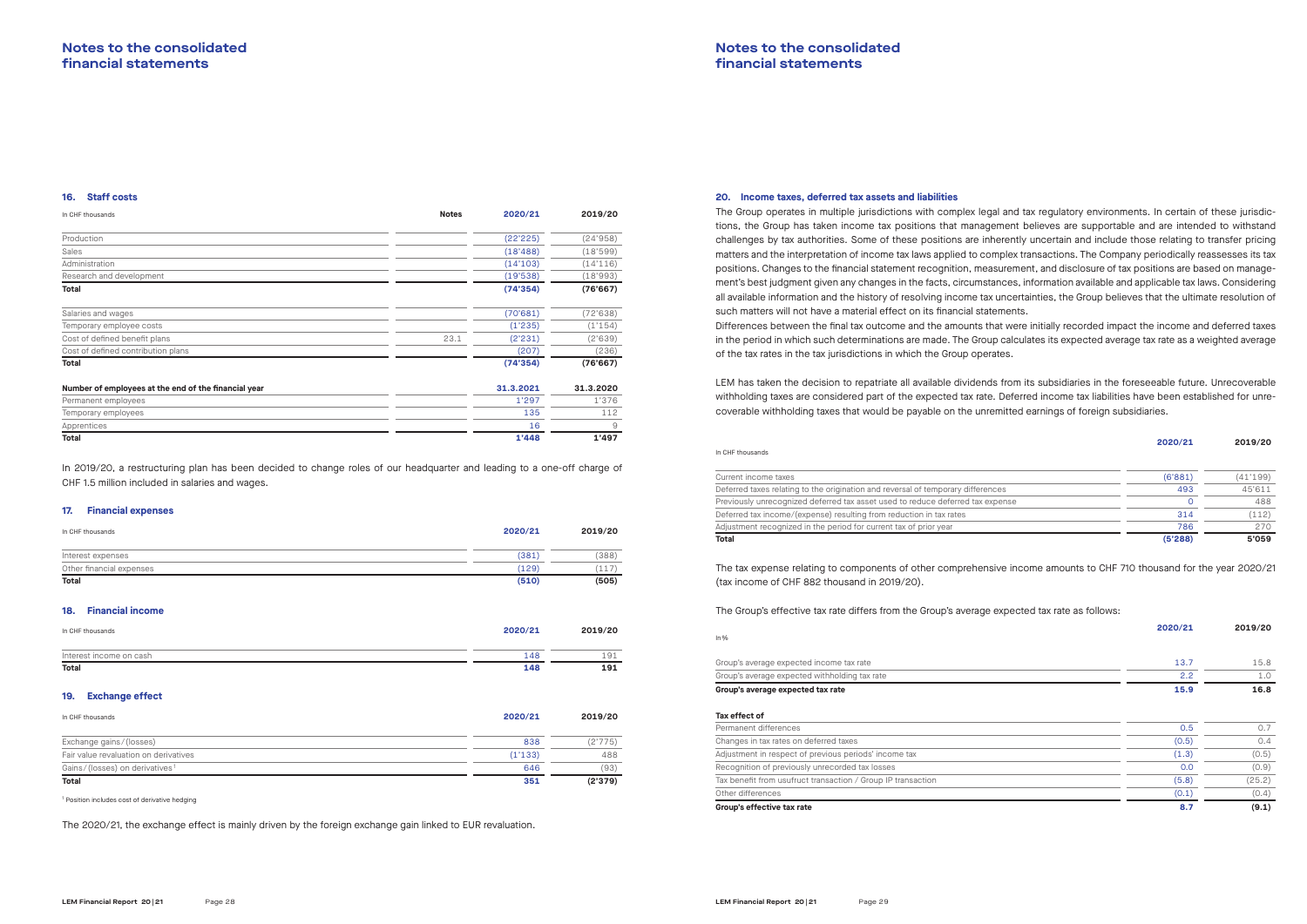In 2020/21, LEM HOLDING SA sold the usufruct of the trademark license to LEM International SA which conducted to a positive impact on effective tax rate of around CHF 3.5 million.

Last year, the Group's effective tax rate was negative reflecting a non-recurring positive tax impact of CHF 14.0 million from the sale of technical intellectual property from LEM Intellectual Property SA based in Fribourg to LEM International SA based in Geneva and to LEM Electronics China Co. Ltd.

This transaction generated additional current income taxes of CHF 34.2m in LEM Intellectual Property SA and a deferred tax income of CHF 48.2m in both LEM International SA and LEM Electronics China Co. Ltd.

#### **Deferred tax assets and liabilities**

Deferred taxes have been calculated on the following balance sheet positions:

|                               | 31.3.2021    |          |         | 31.3.2020 |  |
|-------------------------------|--------------|----------|---------|-----------|--|
| In CHF thousands              | <b>Asset</b> |          | Asset   | Liability |  |
| <b>Assets</b>                 | 60'038       | (2'107)  | 58'199  | (1'763)   |  |
| Accounts receivable           | 107          | (93)     | 75      | (69)      |  |
| Inventories                   | 1'212        | (702)    | 913     | (481)     |  |
| Property, plant and equipment | 953          | (747)    | 1'157   | (678)     |  |
| Intangible assets             | 55'902       | (45)     | 55'478  | (26)      |  |
| Tax losses carried forward    | 1'857        | O        | 577     | 0         |  |
| Other assets                  | 7            | (520)    | $\circ$ | (509)     |  |
| <b>Liabilities</b>            | 1'751        | (3'350)  | 1'776   | (2'955)   |  |
| Provisions                    | 125          | $\Omega$ | 206     | 0         |  |
| <b>Others</b>                 | 1'626        | (11)     | 1'570   | $\circ$   |  |
| Withholding tax on dividends  |              | (3'339)  | 0       | (2'955)   |  |
| <b>Gross deferred taxes</b>   | 61'789       | (5'457)  | 59'974  | (4'718)   |  |
| Offsetting                    | (2'048)      | 2'048    | (1'698) | 1'698     |  |
| Net deferred taxes            | 59'741       | (3'409)  | 58'277  | (3'020)   |  |

#### The balance sheet contains the following:

|                            | 31.3.2021 | 31.3.2020 |
|----------------------------|-----------|-----------|
| Deferred tax assets        | 59'741    | 58'277    |
| Deferred tax liabilities   | (3'409)   |           |
| Net assets / (liabilities) | 56'332    | 55'256    |

LEM Group has CHF 1'857 thousand (CHF 557 thousand in 2019/20) of deferred tax assets on tax losses. The Group expects that the related subsidiaries will be able to fully use the tax losses against future taxable profit. In 2019/20, the deferred tax assets of CHF 58.3m was mainly linked to the deferred tax asset of CHF 44.2m booked in relation with the technical intellectual property sale referred above.

At 31 March 2021, the unrecognized losses carried forward are the following:

## **Unused tax loss carry-forwards not recognized in the balance sheet expire**

| Unused tax loss carry-forwards not recognized in the balance sheet expire<br>In CHF thousands | 31.3.2021 | 31.3.2020 |
|-----------------------------------------------------------------------------------------------|-----------|-----------|
| In the next 10 years                                                                          | O         | $\circ$   |
| Total                                                                                         | O         | O         |
| <b>Earnings per share</b><br>21.                                                              | 2020/21   | 2019/20   |
| Basic and diluted earnings per share                                                          |           |           |
| Net profit for the year attributable to LEM shareholders – in CHF thousands                   | 55'597    | 60'693    |
| Ordinary number of shares at the beginning of the year                                        | 1'140'000 | 1'140'000 |
| Weighted average number of ordinary shares                                                    | 1'140'000 | 1'140'000 |
| Weighted average number of treasury shares                                                    | 479       | 690       |
| Weighted average number of shares outstanding                                                 | 1'139'520 | 1'139'310 |
| Earnings per share - basic and diluted in CHF                                                 | 48.79     | 53.27     |

#### **22. Related parties**

Related parties are the Board of Directors and the Executive Managers as defined in the Corporate Governance guidelines. The compensation to the Board of Directors is paid as a fixed fee in cash. The compensation for the Executive Management includes base salary, a performance-related bonus (LEM Incentive System), bonus and post-employment benefits. In 2020/21 and 2019/20, no termination benefits have been paid. The base salary is the employee's compensation before deduction of the employee's social security contributions. Bonus payments are made in cash.

#### **Compensation of the Board of Directors**

#### **Compensation of the Executive Management**

| Base salary                            |  |
|----------------------------------------|--|
| <b>Bonus</b>                           |  |
| Company's contribution to pension fund |  |
| エヘネヘリ                                  |  |

| In CHF thousands                                | 2020/21 | 2019/20 |
|-------------------------------------------------|---------|---------|
| Annual fees                                     | (870)   | (870)   |
| <b>Total</b>                                    | (870)   | (870)   |
| <b>Compensation of the Executive Management</b> |         |         |
| In CHF thousands                                | 2020/21 | 2019/20 |
| Base salary                                     | (1'690) | (1'254) |
| <b>Bonus</b>                                    | (1'435) | (1'089) |
| Company's contribution to pension fund          | (165)   | (129)   |
| <b>Total</b>                                    | (3'290) | (2'473) |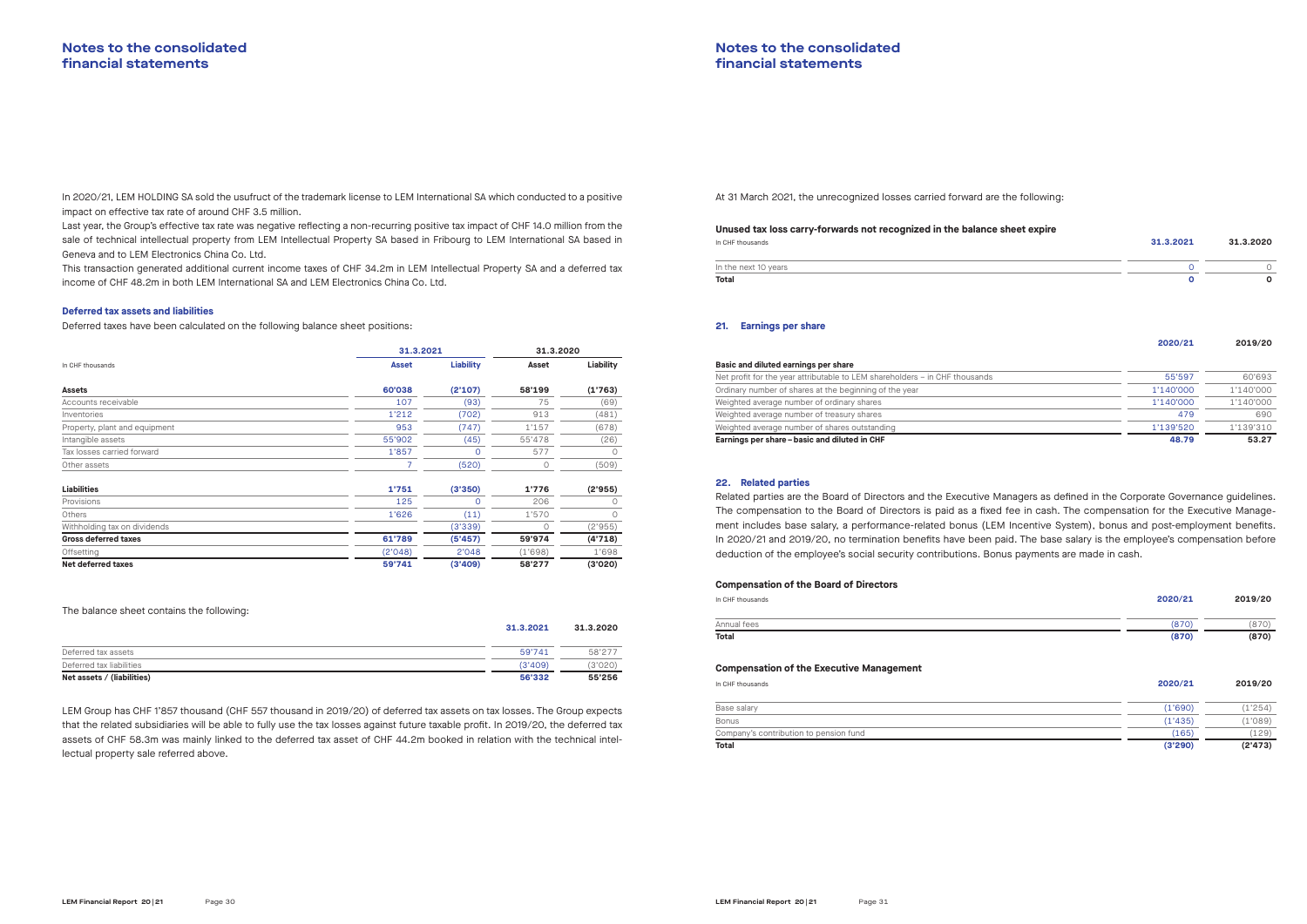Ilan Cohen was President of Servotronix Motion Control Ltd until end of 2019, which has bought transducers for CHF 968 thousand in 2019/20, including purchases done by its subsidiaries and subcontractors, from LEM Group at market price. No other member of the Board of Directors has any significant business connection with LEM Group.

For details on the compensation of the Board of Directors and of the Executive Management, please refer to the compensation report. Also, see Significant Accounting Principles 2.15 Employee benefits.

#### **23. Retirement benefit obligations**

The Group operates a defined benefit plan for all its employees in Switzerland with a collective foundation.

This foundation is a separate legal entity which is not part of the Group. It is managed by a board of trustees having equal representation of employees and employers of the affiliated companies. It is supervised by the supervisory authority and complies with the requirements of Swiss pension law. The company pays contributions that are based on a percentage of the insured salary under the Swiss law. According to Swiss law, the pension plan qualifies as a defined benefit plan under IAS 19 due to the various benefits guaranteed according to the law.

The plan is funded by contributions from both employer and employees.

The plan participants are insured against the financial consequences of old age, disability and death. The retirement benefit is based on a notional individual savings account converted at retirement into a fixed pension benefit.

The assets of the foundation are invested into a diversified portfolio. Death-in service and disability benefits are insured with an insurance company. The pension plan does not expose the affiliated companies to any additional unusual risks not foreseen by the law. No curtailments or settlements occurred in 2020/21.

The funded status increase of CHF +1.6m is the result of the assumptions and demographic changes generating an increase of the DBO of CHF 3.5m and an increase in the fair value of assets of CHF 5.3m reflecting a positive return in the financial year 2020/21. The following main assumptions have been applied:

- discount rate from 0.6 % to 0.3 %;
- interests credited on savings account remains stable at 1 %;
- salary increase rate remains stable at 1 %.

Applying the rules of IAS 19, adjustment from actuarial assumptions have been accounted for in other comprehensive income.

The subsidiaries abroad sponsor either defined contribution plans or defined benefit plans based on local laws and regulations. A former employee in Germany benefits from a defined benefit obligation amounting to CHF 347 thousand at 31.3.2021 (CHF 373 thousand in 31.3.2020). Other subsidiaries' defined benefit obligations in Japan and Bulgaria amount to CHF 202 thousand at 31.3.2021 (CHF 439 thousand in 31.3.2020).

In CHF thousands **31.3.2021 31.3.2020**

| Funded status (Net (liabilities)/assets in the balance sheet) | (4'104) | (5'750) |
|---------------------------------------------------------------|---------|---------|
| Defined benefit obligations at vear-end                       | 48'427  | 47'838  |
| Fair value of plan assets at year-end                         | 44'323  | 42'088  |
|                                                               |         |         |

| Fair value of plan assets at year-end                         |
|---------------------------------------------------------------|
| Defined benefit obligations at year-end                       |
| Funded status (Net (liabilities)/assets in the balance sheet) |

LEM expects to contribute CHF 2'335 thousand to its defined benefit plan in 2021/22.

#### 23.1 Cost of defined benefit plans

| In CHF thousands                                                 | 2020/21 | 2019/20 |
|------------------------------------------------------------------|---------|---------|
| Current service cost                                             | 2'650   | 3'049   |
| Past service cost                                                | (441)   | (421)   |
| Net interest (income) / cost                                     | つつ      |         |
| Total pension expenses recorded in consolidated income statement | 2'231   | 2'639   |

Costs related to the pension plan were charged to the different functional departments based on salary costs. Past service costs result from a change in conversion rate.

#### 23.2 Remeasurements of employee benefits

| Experience adjustments on defined benefit obligation |  |  |  |
|------------------------------------------------------|--|--|--|
|                                                      |  |  |  |

| In CHF thousands                                            | 2020/21 | 2019/20 |
|-------------------------------------------------------------|---------|---------|
| Experience adjustments on defined benefit obligation        | 3'510   | 2'048   |
| Return on plan assets excluding interests                   | (5'292) | 1'460   |
| Total remeasurements recorded in other comprehensive income | (1'782) | 3'508   |
|                                                             |         |         |

#### 23.3 Change in fair value of plan assets

In CHF thousands **31.3.2021 31.3.2020**

| Fair value of plan assets as per beginning of year | 42'088  | 42'691  |
|----------------------------------------------------|---------|---------|
| Return on plan assets excluding interest income    | 5'292   | (1'460) |
| Interest income on plan assets                     | 261     | 256     |
| Employer's contributions                           | 2'094   | 2'262   |
| Employees' contributions                           | 1'855   | 1'927   |
| Benefits paid                                      | (7'267) | (3'588) |
| Fair value of plan assets as per end of year       | 44'323  | 42'088  |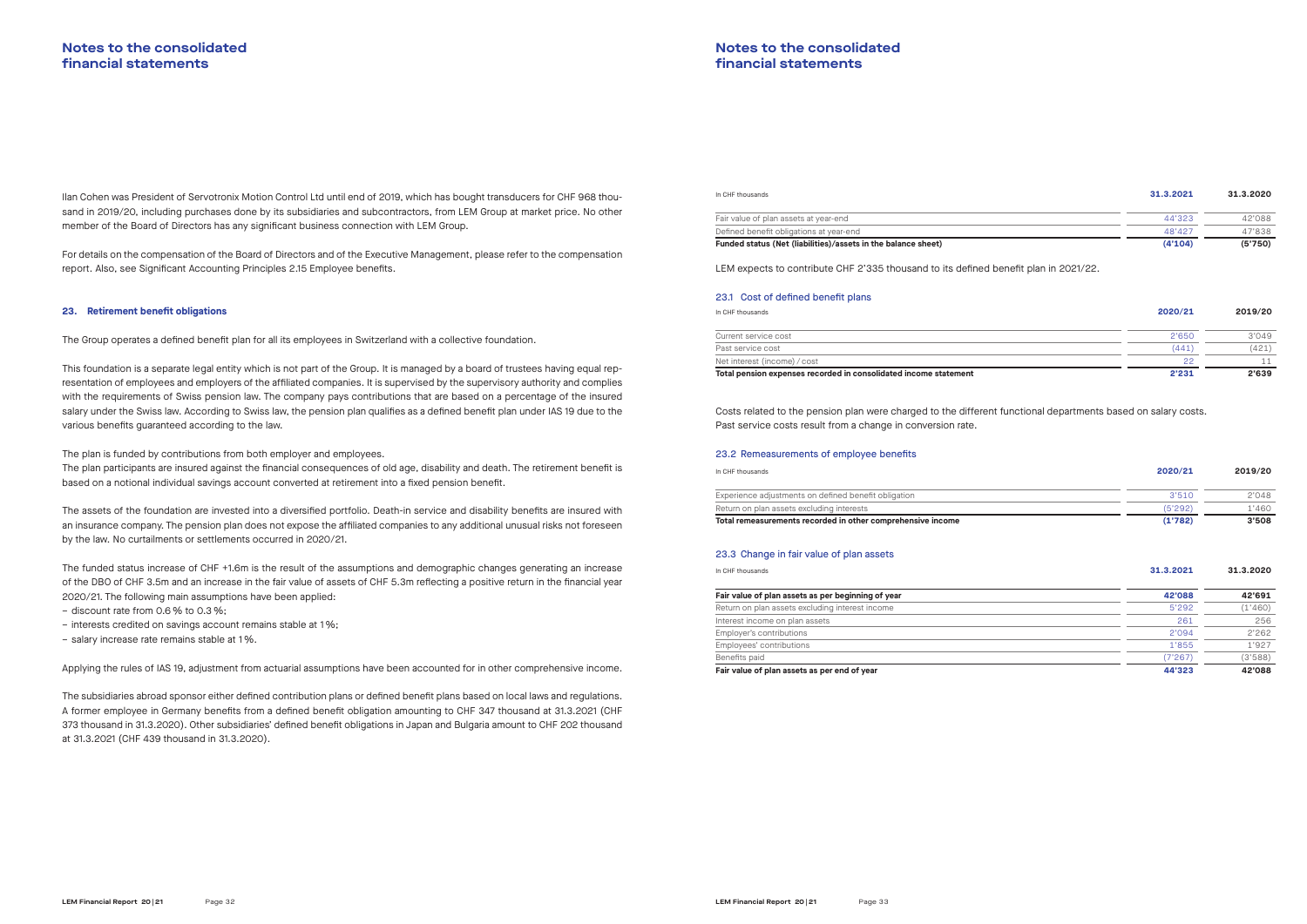#### 23.4 Change in present value of defined benefit obligation

| In CHF thousands                                 | 31.3.2021 | 31.3.2020 |
|--------------------------------------------------|-----------|-----------|
| Defined benefit obligation per beginning of year | 47'838    | 44'556    |
| Current service cost                             | 2'650     | 3'049     |
| Past service cost                                | (441)     | (421)     |
| Employees' contributions                         | 1'855     | 1'927     |
| Interest cost                                    | 282       | 267       |
| Actual (gains) / losses                          | 3'510     | 2'048     |
| due to changes in assumptions                    | 2'643     | 1'468     |
| due to demographic changes                       | 867       | 580       |
| Benefits paid                                    | (7'267)   | (3'588)   |
| Defined benefit obligation per end of year       | 48'427    | 47'838    |

The weighted average duration of the Defined Benefit Obligation (DBO) at the end of the current fiscal year is 19 years. Past service costs result from a change in conversion rate.

#### 23.5 Asset allocation of investments

#### **Major categories of plan assets as a percentage of the fair value of total plan assets**

| $ln\%$                     | Long-term target | 2020/21 | 2019/20 |
|----------------------------|------------------|---------|---------|
| <b>Equity securities</b>   | 36.0%            | 37.5%   | 36.0%   |
| Debt securities            | 34.0%            | 31.0 %  | 33.0%   |
| Real estate                | 25.0%            | 25.3%   | 27.0 %  |
| Cash and other investments | 5.0%             | 6.2%    | 4.0%    |
|                            | 100.0%           | 100.0%  | 100.0%  |

Strategic pension plan allocations are determined by the objective to achieve a return on investment which, together with the contribution paid, is sufficient to maintain reasonable control over the various funding risks of the plans. Estimated returns on assets are determined based on the asset allocation and are reviewed periodically. A temporary deviation from policy targets is allowed.

Cash as well as most equity and debt securities have a quoted market price in an active market (level 1 of fair value hierarchy). Other assets including real estate and other investments do not have a quoted market price (level 3 of fair value hierarchy).

#### 23.6 Actuarial assumptions

| $ln\%$           | 2020/21 | 2019/20    |
|------------------|---------|------------|
| Discount rate    | 0.30%   | $0.60\,\%$ |
| Salary increases | 1.00%   | 1.00%      |

The present value of the defined benefit obligation is determined annually by independent actuaries using the projected unit credit method. Actuarial assumptions are required for this purpose.

#### Sensitivities of significant actuarial assumptions

The sensitivity analysis is based on reasonable possible changes as of the end of the year 2020/21. Each change in a significant assumption was analyzed separately as part of the test.

The sensitivity of the DBO to changes in the main actuarial assumptions is as follows::

| 2020/21 | 2019/20 |
|---------|---------|
|         |         |
| (2'190) | (2'152) |
| 2'355   | 2'312   |
|         |         |
| 522     | 683     |
| (506)   | (673)   |
|         |         |

#### 23.7 Maturity structure of pension obligation

The following main cash outflows are expected in future periods: In CHF thousands

| in 1 year        | 1'664  |
|------------------|--------|
| in 2 years       | 1'562  |
| in 3 years       | 1'649  |
| in 4 years       | 1'652  |
| in 5 years       | 1'735  |
| in 6 to 10 years | 10'470 |

#### **24. Contingent liabilities**

The Group is from time to time impacted by changing political, legislative, fiscal and regulatory environments, including those relating to environmental protection. The frequency and effects on future operations and earnings are unpredictable and are only partly covered by insurance policies. For the years 2019/20 and 2020/21, there is no material contingent liability from a consolidated point of view.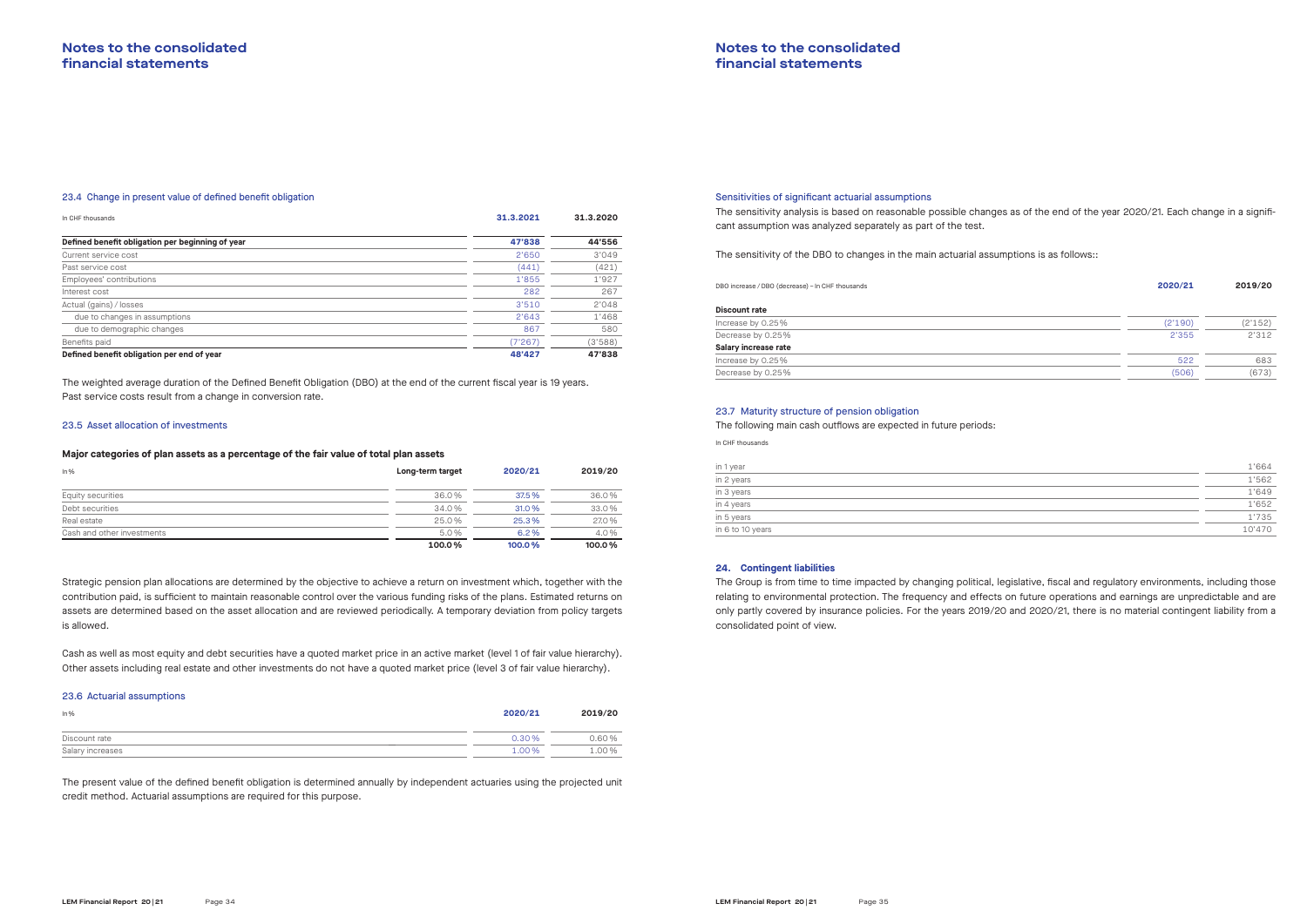#### **25. Financial risk management objectives and policies**

The group classifies its financial assets and liabilities in the following categories as per IFRS 7:

#### **Financial assets**

| In CHF thousands                           | 31.3.2021<br><b>Book value</b> | 31.3.2020<br><b>Book value</b> | <b>Amortized</b><br>cost | At fair value<br>through<br>profit and<br>loss |
|--------------------------------------------|--------------------------------|--------------------------------|--------------------------|------------------------------------------------|
| Cash and cash equivalents                  | 22'418                         | 19'243                         |                          |                                                |
| Accounts receivable                        | 72'259                         | 58'256                         |                          |                                                |
| Derivative financial instruments - current | 10                             | 320                            |                          |                                                |
| Other current financial assets             | 94                             | 13                             |                          |                                                |
| Other noncurrent financial assets          | 848                            | 1'023                          |                          |                                                |
| Total                                      | 95'629                         | 78'855                         |                          |                                                |

#### **Financial liabilities**

| In CHF thousands                           | 31.3.2021<br><b>Book value</b> | 31.3.2020<br><b>Book value</b> | Other finan-<br>cial liabilities | At fair value<br>through<br>profit and<br>loss |
|--------------------------------------------|--------------------------------|--------------------------------|----------------------------------|------------------------------------------------|
| Accounts payable                           | 27'092                         | 22'116                         |                                  |                                                |
| Accrued expenses                           | 28'852                         | 25'331                         |                                  |                                                |
| Derivative financial instruments - current | 823                            |                                |                                  |                                                |
| Other current financial liabilities        | 24'000                         | 9'000                          |                                  |                                                |
| Other noncurrent financial liabilities     |                                |                                |                                  |                                                |
| <b>Total</b>                               | 80'767                         | 56'446                         |                                  |                                                |

Book values approximate fair values except for derivative financial instruments which are disclosed at fair value. Fair value of the lease is amounting to CHF 7'624 thousand in 2020/21 (CHF 8'070 thousand in 2019/20)

|                                       |          |                                    | Cash impact                    | Non-cash<br>impact                                 |           |
|---------------------------------------|----------|------------------------------------|--------------------------------|----------------------------------------------------|-----------|
| In CHF thousands                      | 1.4.2019 | <b>Cash flows</b><br><b>Inflow</b> | <b>Cash flows</b><br>(Outflow) | <b>Fair values</b><br>changes and<br><b>Others</b> | 31.3.2020 |
| Interest-bearing loans and borrowings | 8'000    | 72'500                             | (71'500)                       | ∩                                                  | 9'000     |
| <b>Total</b>                          | 8'000    | 72'500                             | (71'500)                       | (0)                                                | 9'000     |
|                                       |          |                                    | Cash impact                    | Non-cash<br>impact                                 |           |

| In CHF thousands                      | 1.4.2020 | <b>Cash flows</b><br><b>Inflow</b> | <b>Cash flows</b><br>(Outflow) | <b>Fair values</b><br>changes and<br><b>Others</b> | 31.3.2021 |
|---------------------------------------|----------|------------------------------------|--------------------------------|----------------------------------------------------|-----------|
| Interest-bearing loans and borrowings | 9'000    | 106'000                            | (91'000)                       |                                                    | 24'000    |
| <b>Total</b>                          | 9'000    | 106'000                            | (91'000)                       |                                                    | 24'000    |

Management assessed that fair value levels of all financial assets and liabilities approximate their book value. The Group enters into derivative transactions such as forward contracts to hedge the USD and EUR risks. The purpose of these currency hedges is to manage the currency risks arising from the Group's operations.

It is the Group's policy that no derivatives for speculative purposes shall be entered into. The main risks arising from the Group's financial instruments are foreign currency risks and credit risks whereas the others are of minor or no impact.

The Board of Directors reviews and agrees policies for managing each of those risks.

#### **Fair value hierarchy**

The Group uses the following hierarchy for determining and disclosing the fair value of financial instruments by valuation technique:

Level 1: quoted (unadjusted) prices in active markets for identical assets or liabilities. Level 2: inputs other than quoted prices included within level 1 that are observable for the asset or liability, either directly (i.e., as prices) or indirectly (i.e., derived from prices).

Level 3: techniques which use inputs which have a significant effect on the recorded fair value that are not based on observable market data.

The Group's net financial liabilities at fair value amount to CHF 813 thousand per 31 March 2021 (financial assets of CHF 320 thousand per 31 March 2020), all classified under level 2. During the two last reporting periods, there were no transfers between Level 1 and Level 2 fair value measurements, and no transfers into and out of Level 3 fair value measurements.

#### **Foreign currency risk**

The Group operates globally and is exposed to various foreign exchange risks primarily to the USD, EUR, JPY, CNY and GBP. The Group generally seeks to reduce these risks by optimizing its natural hedging strategy (cash inflows and outflows in a specific currency should be balanced as far as possible). The Group's policy states that 100 % of LEM's net exposure for the main currencies EUR, USD and JPY is to be hedged on a rolling 12-month basis. Currency risks also arise from translation differences that are not hedged by the Group when preparing the consolidated financial statements in CHF. The foreign exchange translation is excluded from the calculation of the sensitivity analysis for currency risk below.

#### **Sensitivity analysis for currency risk**

The sensitivity analysis is performed per 31 March 2021 with a 5% change in the USD, EUR, JPY, CNY and GBP with all other variables held constant of the Group's profit before tax (due to the changes in the fair value of the monetary assets and liabilities) and the Group's equity. The sensitivity analysis performed for the financial year shows an impact of CHF ±1'015 thousand for a ±5% EUR rate change (CHF ±989 thousand per 31 March 2020), of CHF ±452 thousand for a ±5% USD rate change (CHF ±557 thousand per 31 March 2020),of CHF ±1'582 thousand for a ±5% CNY rate change (CHF ±1'053 thousand per 31 March 2020) and of CHF ±133 thousand for a ±5% JPY rate change (CHF ±153 thousand per 31 March 2020). For other currencies, there is no significant impact. There is no significant impact on the Group's equity.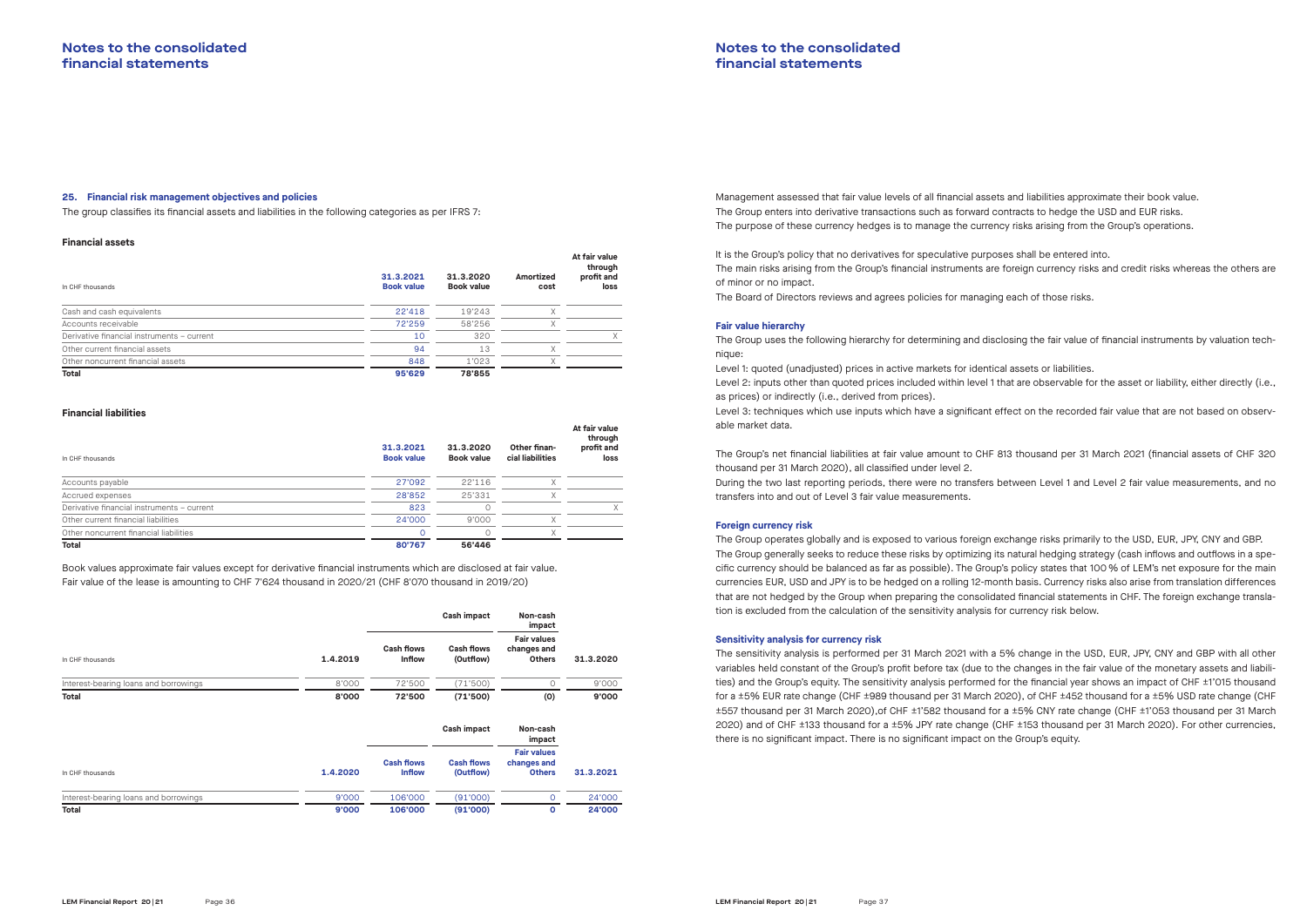#### **Credit risk**

Credit risk is the risk that a financial loss occurs if a counterparty is unable or unwilling to fulfill its contractual payment obligation. The Group trades with recognized and creditworthy parties. Accounts receivable are monitored on a monthly basis. It is the Group's policy that all customers who wish to trade on credit terms are subject to credit verification procedures. In case of a deterioration of the credit history, advance payments are required. The Group's exposure to bad debts is not significant. The maximum exposure is the carrying amount as disclosed in note 5. There are no significant concentrations of credit risk within the Group. With respect to credit risk arising from the other financial assets in the Group which comprises cash and cash equivalents, other current assets and certain derivative instruments, the Group's exposure to credit risks arises from a potential default of the counterparty, with a maximum exposure equal to the carrying amount of these positions.

#### **Liquidity risk**

The Group operates a cash-pooling agreement in which cash targets are set for all the subsidiaries. Cash surplus / shortages are balanced in intercompany loans on a monthly basis. Group capital requirements are managed centrally by corporate finance. In case liquidity is required, bank loans are either taken-up centrally and passed on as an intercompany loan, or provided directly by the bank to the subsidiary with a reduction of the Group's total credit line. The total leverage of the Group is low, the financial liabilities mature in less than one year based on the carrying value of borrowings reflected in the financial statements.

| In CHF thousands                           | 31.3.2021<br><b>Book value</b> | Less than<br>one year | Over one<br>vear | 31.3.2020<br><b>Book value</b> | Less than<br>one year | Over one<br>year |
|--------------------------------------------|--------------------------------|-----------------------|------------------|--------------------------------|-----------------------|------------------|
| Accounts payable                           | 27'092                         | 27'092                |                  | 22'116                         | 22'116                |                  |
| Accrued expenses                           | 28'852                         | 28'852                |                  | 25'331                         | 25'331                |                  |
| Derivative financial instruments - current | 823                            | 823                   |                  |                                | 0                     |                  |
| Lease liabilties                           | 3'458                          | 3'789                 |                  | 1'629                          | 2'392                 |                  |
| Noncurrent lease liabilties                | 3'905                          |                       | 3'836            | 4'514                          | Ω                     | 5'678            |
| Other current financial liabilities        | 24'000                         | 24'000                |                  | 9'000                          | 9'000                 |                  |
| Total                                      | 88'130                         | 84'556                | 3'836            | 62'590                         | 58'839                | 5'678            |

#### **Interest rate risk**

The Group's exposure to the risk of changes in market interest rates with the current financial leverage is low. Per 31 March 2021, the bank credit line amounts to CHF 24 million.

#### **Capital management**

The primary objective of the Group's capital management is to ensure that it maintains a healthy and stable equity ratio in order to secure the confidence of shareholders and investors, creditors and other market players and to strengthen the future development of the Group's business activities.

The Group manages its capital structure and makes adjustments if required by economic conditions.

LEM targets a payout ratio significantly above 50 % of the consolidated net profit for the year.

However, it may diverge from this policy due to economic prospects or on the grounds of planned future investment activities.

#### **26. Scope of consolidation**

| <b>Full consolidation</b>                       | Country     | <b>Currency</b> | Share capital | Ownership |
|-------------------------------------------------|-------------|-----------------|---------------|-----------|
| <b>Europe</b>                                   |             |                 |               |           |
| <b>LEM Europe GmbH</b>                          | Germany     | <b>EUR</b>      | 75'000        | 100%      |
| <b>LEM Holding SA</b>                           | Switzerland | <b>CHF</b>      | 570'000       | 100%      |
| <b>LEM International SA</b>                     | Switzerland | CHF             | 100'000       | 100%      |
| LEM Intellectual Property SA ("in liquidation") | Switzerland | <b>CHF</b>      | 300'000       | 100%      |
| <b>LEM Tech France SAS</b>                      | France      | <b>EUR</b>      | 50'000        | 100%      |
| LEM Bulgaria EOOD                               | Bulgaria    | <b>BGN</b>      | 1'971'000     | 100%      |
| <b>LEM Russia Ltd</b>                           | Russia      | <b>RUB</b>      | 16'400'000    | 100%      |
| <b>LEM Management Services SARL</b>             | Switzerland | <b>CHF</b>      | 20'000        | 100%      |
| <b>LEM Advisory Services SA</b>                 | Switzerland | <b>CHF</b>      | 100'000       | 100%      |
| <b>North America</b>                            |             |                 |               |           |
| LEM USA Inc.                                    | <b>USA</b>  | <b>USD</b>      | 150'000       | 100%      |
| Asia                                            |             |                 |               |           |
| LEM Electronics (China) Co. Ltd                 | China       | <b>CNY</b>      | 204'495'594   | 100%      |
| LEM Japan KK                                    | Japan       | JPY             | 16'000'000    | 100%      |
| LEM Malaysia SDN, BHD                           | Malaysia    | <b>MYR</b>      | 200'000       | 100%      |

| <b>Full consolidation</b>                       | Country     | <b>Currency</b> | <b>Share capital</b> | Ownership |
|-------------------------------------------------|-------------|-----------------|----------------------|-----------|
| <b>Europe</b>                                   |             |                 |                      |           |
| <b>LEM Europe GmbH</b>                          | Germany     | <b>EUR</b>      | 75'000               | 100%      |
| <b>LEM Holding SA</b>                           | Switzerland | CHF             | 570'000              | 100%      |
| <b>LEM International SA</b>                     | Switzerland | CHF             | 100'000              | 100%      |
| LEM Intellectual Property SA ("in liquidation") | Switzerland | CHF             | 300'000              | 100%      |
| <b>LEM Tech France SAS</b>                      | France      | <b>EUR</b>      | 50'000               | 100%      |
| LEM Bulgaria EOOD                               | Bulgaria    | <b>BGN</b>      | 1'971'000            | 100%      |
| <b>LEM Russia Ltd</b>                           | Russia      | <b>RUB</b>      | 16'400'000           | 100%      |
| <b>LEM Management Services SARL</b>             | Switzerland | CHF             | 20'000               | 100%      |
| <b>LEM Advisory Services SA</b>                 | Switzerland | CHF             | 100'000              | 100%      |
| <b>North America</b>                            |             |                 |                      |           |
| LEM USA Inc.                                    | <b>USA</b>  | <b>USD</b>      | 150'000              | 100%      |
| Asia                                            |             |                 |                      |           |
| LEM Electronics (China) Co. Ltd                 | China       | <b>CNY</b>      | 204'495'594          | 100%      |
| LEM Japan KK                                    | Japan       | <b>JPY</b>      | 16'000'000           | 100%      |
| LEM Malaysia SDN, BHD                           | Malaysia    | <b>MYR</b>      | 200'000              | 100%      |

#### **27. Changes in scope of consolidation**

In 2020/21, there were no changes in the scope of consolidation.

#### **28. Events after the balance sheet date**

There were no events subsequent to the balance sheet date that require adjustment to or disclosure in the financial statements.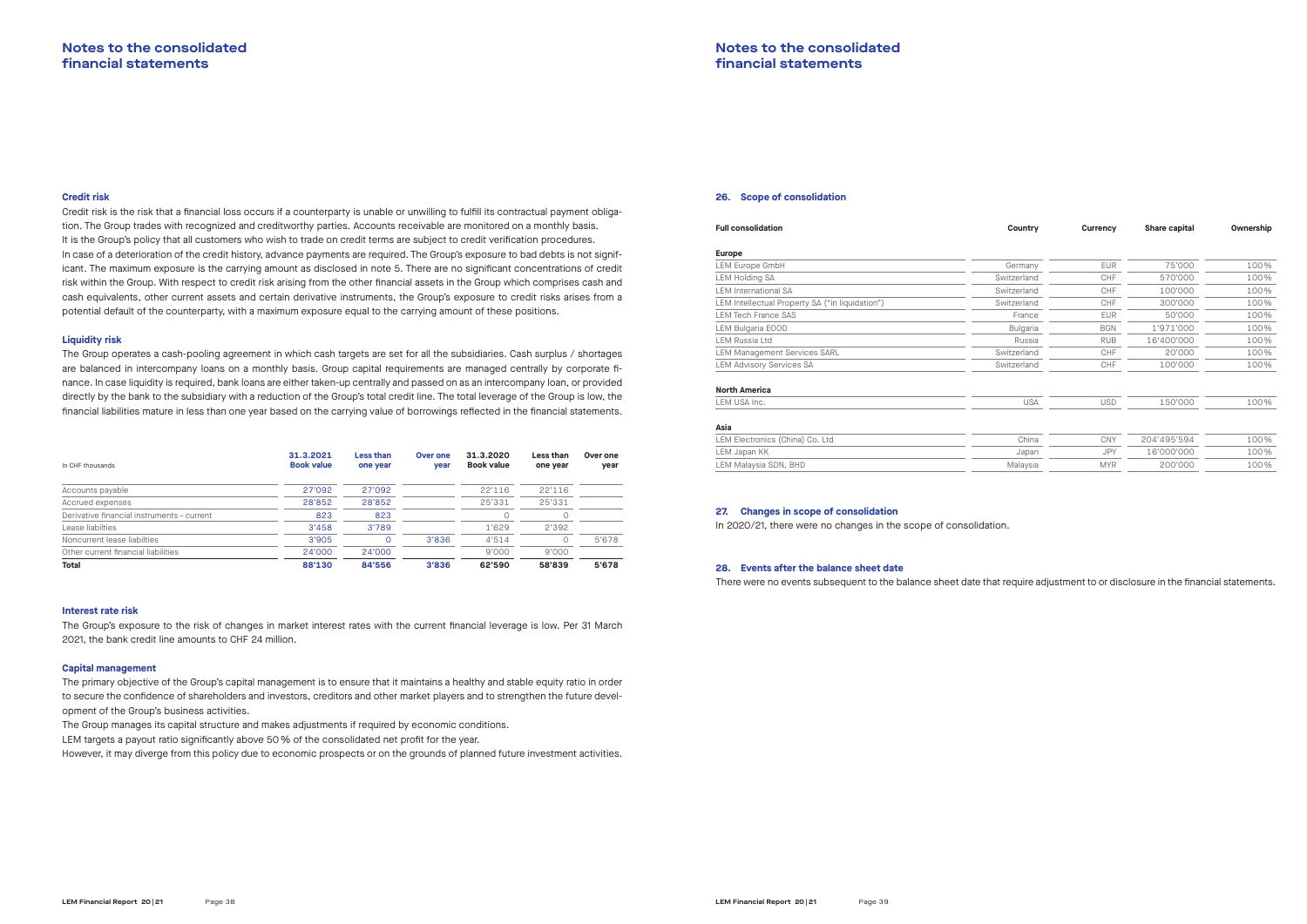

## **Auditor's report**



#### **Statutory auditor's report on the audit of the consolidated financial statements**

#### Opinion

We have audited the consolidated financial statements of LEM Holding SA and its subsidiaries (the Group), which comprise the consolidated statement of financial position as at 31 March 2021 and the consolidated statement of income, consolidated statement of comprehensive income, consolidated statement of changes in equity and consolidated statement of cash flows for the year then ended, and notes to the consolidated financial statements, including a summary of significant accounting policies.

In our opinion, the consolidated financial statements (pages 5 to 39) give a true and fair view of the consolidated financial position of the Group as at 31 March 2021, and its consolidated financial performance and its consolidated cash flows for the year then ended in accordance with International Financial Reporting Standards (IFRS) and comply with Swiss law.

#### Basis for opinion

We conducted our audit in accordance with Swiss law, International Standards on Auditing (ISAs) and Swiss Auditing Standards. Our responsibilities under those provisions and standards are further described in the Auditor's Responsibilities for the Audit of the Consolidated Financial Statements section of our report.

We are independent of the Group in accordance with the provisions of Swiss law and the requirements of the Swiss audit profession, as well the International Code of Ethics for Professional Accountants (including International Independence Standards) of the International Ethics Standards Board for Accountants (IESBA Code) and we have fulfilled our other ethical responsibilities in accordance with these requirements.

We believe that the audit evidence we have obtained is sufficient and appropriate to provide a basis for our opinion.

#### Key audit matters

Key audit matters are those matters that, in our professional judgment, were of most significance in our audit of the consolidated financial statements of the current period. These matters were addressed in the context of our audit of the consolidated financial statements as a whole, and in forming our opinion thereon, and we do not provide a separate opinion on these matters. For each matter below, our description of how our audit addressed the matter is provided in that context.

We have fulfilled the responsibilities described in the Auditor's responsibilities for the audit of the consolidated financial statements section of our report, including in relation to these matters. Accordingly, our audit included the performance of procedures designed to respond to our assessment of the risks of material misstatement of the consolidated financial statements. The results of our audit procedures, including the procedures performed to address the matters below, provide the basis for our audit opinion on the consolidated financial statements.

### **Auditor's report**

#### **Uncertainties regarding Income taxes and transfer pricing**

#### Area of focus

The Group operates in multiple jurisdictions with complex legal and tax regulatory environment that are changing and expose the Group to country specific tax risks which could result in potential material amounts payable.

Management monitors these tax risks primarily at corporate level, including the significant level of estimations and judgments made with respect to the likelihood and magnitude of these risks. In certain of these jurisdictions, the Group has taken tax position on income taxes and transfer pricing that management believes are supportable. Due to the significance of the deferred tax balances and other tax positions and the judgment involved in determining these, this matter was considered significant to our audit. Refer to note 20 to the consolidated financial statements for further information.

#### Our audit response

Our procedures included, amongst others, assessing the tax rules in the various jurisdictions in which the Company operates and assessing management's assumptions and estimates in relation to uncertain tax positions, current income tax and deferred taxes.

We involved our tax specialists to assist in assessing the Company's tax methodologies, tax rules and analyzing the underlying key assumptions, including the advice received by management from external parties to support their position. We audited the current year tax provision, the Company's reconciliation of book to taxable income, as well as the deferred tax balances and evaluated whether the assumptions applied by management on the recoverability of deferred tax assets are consistent with its budget and forecasts. Our audit procedures did not lead to any reservations regarding income taxes and transfer pricing.

#### **Additions to and transfer of production lines**

#### Area of focus

The Group manufactures its production lines centrally and sells them to its production entities abroad, namely to Bulgaria and China that produce transducers in those jurisdictions. Production costs are incurred in Switzerland and allocated to the individual machines and consist of various elements including raw material, components and labor cost. Production lines are then sold to the subsidiaries mentioned above including a margin. The unrealized profit is eliminated at group level incl. the effect of accumulated prior-year and current-year depreciation and foreign currency translation effects on all elements. Additions to and transfer of production lines are complex due to the system used to capitalize such production lines and the multiple elements of unrealized profit that have to be eliminated at group level. Refer to note 8 to the consolidated financial statements for further information.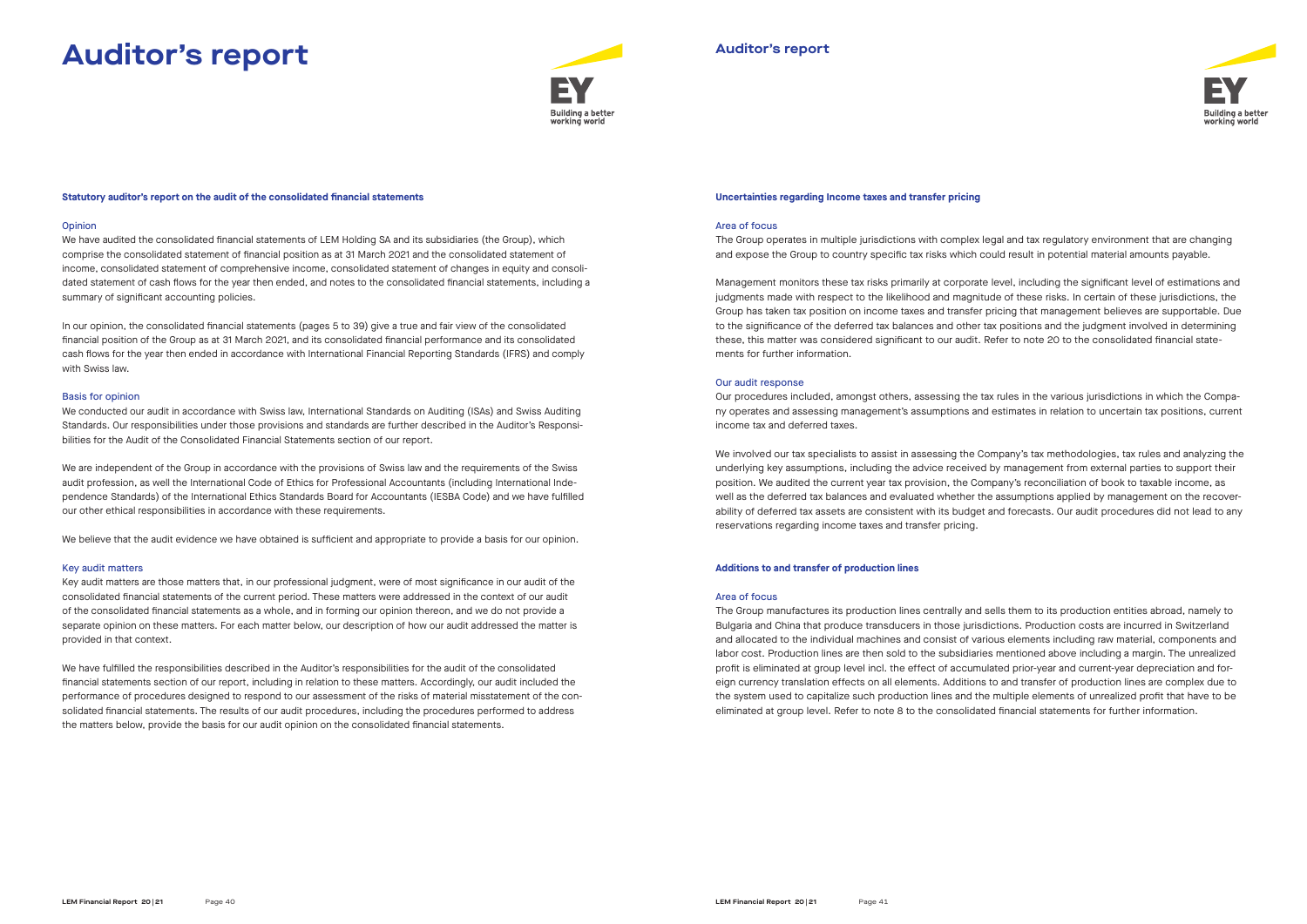

#### Our audit response

Our procedures included, amongst others, assessing production cost of the Group's production lines in Switzerland on a sample basis incl. those in process of being produced. Moreover, we analyzed whether production lines were recorded at local cost in the production entities. We tested the profit margin of the individual production lines sold to the foreign production entities and recalculated the realized margin in Switzerland. We obtained supporting documents from the Group's finance team and assessed whether the realized margin was eliminated including the effect of prior year margins and the related effect on depreciation in the current year. We also analyzed the translation effect on the profit and depreciation. Our audit procedures did not lead to any reservations regarding income taxes and transfer pricing.

#### Other information in the annual report

The Board of Directors is responsible for the other information in the annual report. The other information comprises all information included in the annual report, but does not include the consolidated financial statements, the stand-alone financial statements and our auditor's reports thereon.

Our opinion on the consolidated financial statements does not cover the other information in the annual report and we do not express any form of assurance conclusion thereon.

In connection with our audit of the consolidated financial statements, our responsibility is to read the other information in the annual report and, in doing so, consider whether the other information is materially inconsistent with the consolidated financial statements or our knowledge obtained in the audit, or otherwise appears to be materially misstated. If, based on the work we have performed, we conclude that there is a material misstatement of this other information, we are required to report that fact. We have nothing to report in this regard.

#### Responsibility of the Board of Directors for the consolidated financial statements

The Board of Directors is responsible for the preparation of the consolidated financial statements that give a true and fair view in accordance with IFRS and the provisions of Swiss law, and for such internal control as the Board of Directors determines is necessary to enable the preparation of consolidated financial statements that are free from material misstatement, whether due to fraud or error.

In preparing the consolidated financial statements, the Board of Directors is responsible for assessing the Group's ability to continue as a going concern, disclosing, as applicable, matters related to going concern and using the going concern basis of accounting unless the Board of Directors either intends to liquidate the Group or to cease operations, or has no realistic alternative but to do so.

#### Auditor's responsibilities for the audit of the consolidated financial statements

Our objectives are to obtain reasonable assurance about whether the consolidated financial statements as a whole are free from material misstatement, whether due to fraud or error, and to issue an auditor's report that includes our opinion. Reasonable assurance is a high level of assurance, but is not a guarantee that an audit conducted in accordance with Swiss law, ISAs and Swiss Auditing Standards will always detect a material misstatement when it exists. Misstatements can arise from fraud or error and are considered material if, individually or in the aggregate, they could reasonably be expected to influence the economic decisions of users taken on the basis of these consolidated financial statements.



### **Auditor's report Auditor's report**

A further description of our responsibilities for the audit of the consolidated financial statements is located at the website of EXPERTsuisse: http://www.expertsuisse.ch/en/audit-report-for-public-companies. This description forms part of our auditor's report.

#### Report on other legal and regulatory requirements

In accordance with article 728a para. 1 item 3 CO and the Swiss Auditing Standard 890, we confirm that an internal control system exists, which has been designed for the preparation of consolidated financial statements according to the instructions of the Board of Directors.

We recommend that the consolidated financial statements submitted to you be approved.

To the General Meeting of LEM Holding SA, Plan-les-Ouates Geneva, 12 May 2021

Ernst & Young Ltd

**Roland Ruprecht** Licensed audit expert (Auditor in charge)

**Victoria Napoly** Licensed audit expert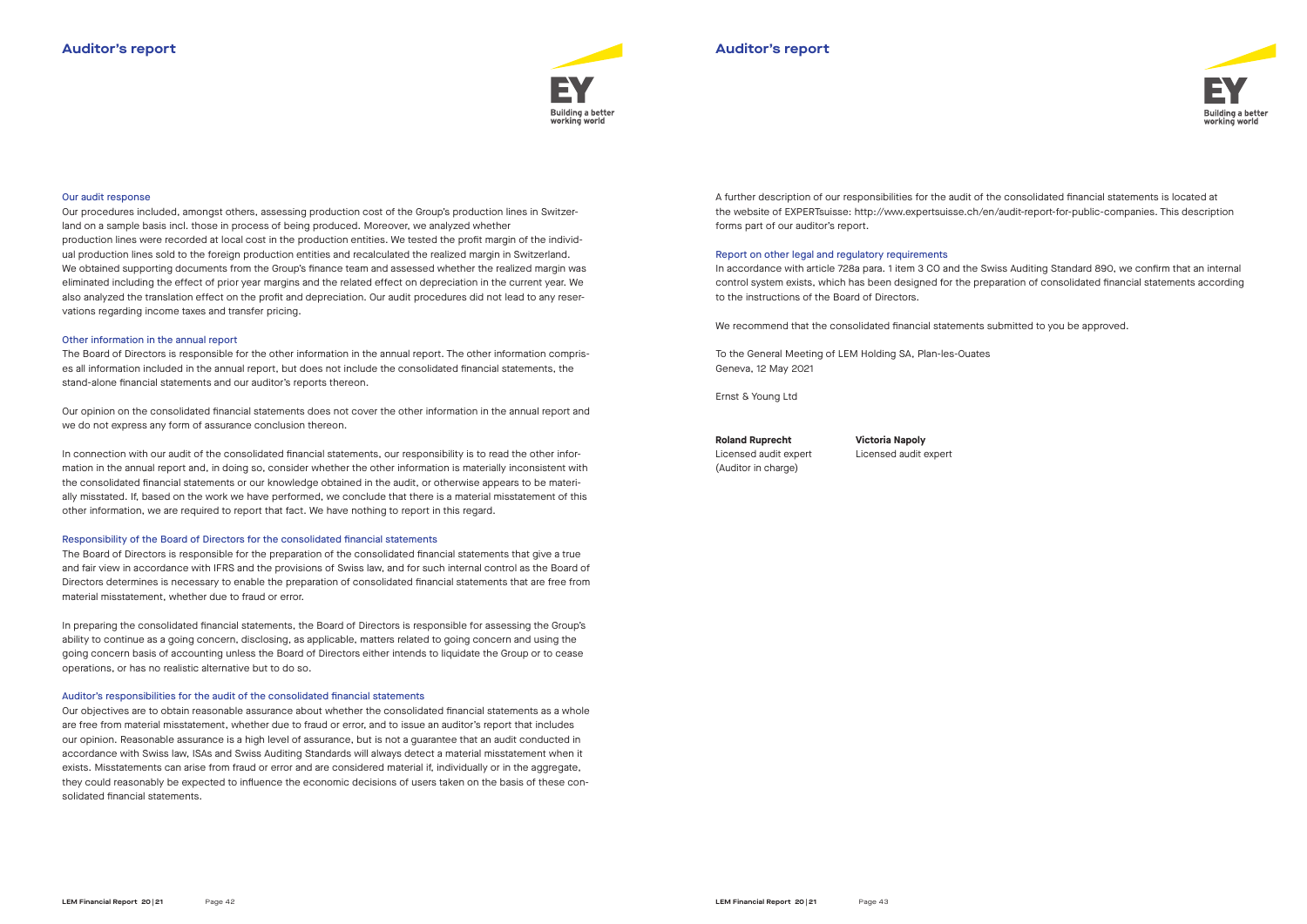## **Corporate governance report**

**The following information complies with the Corporate Governance Directive of the SIX Swiss Exchange (SIX) and the disclosure rules of the Swiss Code of Obligations. In order to enhance the clarity of this chapter, reference is made to other parts of this Financial Report and our website (www.lem.com). Key elements are contained in the Articles of Incorporation.** 

### **1. Group structure and shareholders**

### **Group structure**

LEM HOLDING SA is domiciled at Chemin des Aulx 8, CH–1228 Plan-les-Ouates. LEM's registered shares are listed on the main segment of the SIX Swiss Exchange (LEHN, security no. 2 242 762; ISIN 0022427626). On 31 March 2021, the market capitalization was CHF 2'082 million. LEM Group is structured into Industry and Automotive segments. Appropriate segment reporting pursuant to IFRS is contained in note 3 of the consolidated financial statements. All companies in LEM Group are listed under "Scope of consolidation" in note 26 of the consolidated financial statements, with their respective company names, registered offices, share capitals and the relevant percentages of shares held. There are no other listed companies in the scope of consolidation.

#### **Significant shareholders**

The following shareholders held 3 % or more of the share capital and voting rights:

|                                                                                                                                          |               | 31.3.2021                |               | 31.3.2020 |
|------------------------------------------------------------------------------------------------------------------------------------------|---------------|--------------------------|---------------|-----------|
| In number of shares, per cent of shareholding                                                                                            | <b>Shares</b> | In $%$                   | <b>Shares</b> | In $%$    |
| Werner O. Weber and Ueli Wampfler, in Zollikon/Wollerau,<br>Switzerland, through WEMACO Invest AG and Voltano AG<br>in Cham. Switzerland | 582'600       | 51.1%                    | 582'700       | 51.1%     |
| Ruth Wertheimer, in Kfar Shmaryahu, Israel, through<br>7-Industries Holding B.V., in Amsterdam, Netherlands                              | 36'381        | $3.2\%$                  | 100'081       | 8.8%      |
| Capital Group Companies Ltd., Los Angeles, U.S.A.                                                                                        | n.a.          | $3\% - 5\%$ <sup>1</sup> | n.a.          | n.a.      |
| Invesco Ltd., Atlanta, U.S.A.                                                                                                            | n.a.          | < 3.0 % <sup>2</sup>     | 36'883        | 3.2%      |
| J. Safra Sarasin Investmentfonds AG. Basel, Switzerland                                                                                  | 36'250        | 3.2%                     | 36'000        | 3.2%      |

1 Capital Group disclosed a 3.02 % stake as of 31 August 2020, but did not report the exact number of LEM shares per 31 March 2021 2 Invesco disclosed a 2.998 % stake as of 15 December 2020, but did not report the exact number of LEM shares per 31 March 2021

#### **Shareholdings of Executive Management**

| <b>Shareholdings of</b><br>non-executive Directors |                                              |                                              |
|----------------------------------------------------|----------------------------------------------|----------------------------------------------|
|                                                    | 31.3.2021<br><b>Number of</b><br>shares held | 31.3.2020<br><b>Number of</b><br>shares held |
| Andreas Hürlimann                                  | 1'001                                        | 1'001                                        |
| François Gabella                                   | 600                                          | 600                                          |
| Ilan Cohen                                         | 300                                          | 300                                          |
| Ueli Wampfler                                      | 70'600                                       | 70'700                                       |
| Ulrich Jakob Looser                                | 100                                          | 100                                          |
| Werner C. Weber                                    | 0                                            |                                              |
| エーエーエ                                              | 701004                                       | ,,,,,,                                       |

| . |             |             |
|---|-------------|-------------|
|   | 31.3.2021   | 31.3.2020   |
|   | Number of   | Number of   |
|   | shares held | shares held |

| Total               | 72'601 | 72'701 | Total                          |  |
|---------------------|--------|--------|--------------------------------|--|
| Werner C. Weber     |        |        | Rainer Bos, SVP Automotive     |  |
| Ulrich Jakob Looser | 100    | 100    | Rebecca Cullinan, SVP Industry |  |
| Ueli Wampfler       | 70'600 | 70'700 | Rodolphe Boschet, CHRO         |  |
| Ilan Cohen          | 300    | 300    | Andrea Borla, CFO              |  |
| Francois Gabella    | 600    | 600    | Frank Rehfeld, CEO             |  |
| андгеаѕ пиншанн     | T NAT  | T AAT  |                                |  |

**Corporate governance report**

The notifications which have been sent to the Company and the disclosure office of the SIX Swiss Exchange AG during the financial year pursuant to article 120 of the Federal Act on Financial Market Infrastructures and Market Conduct in Securities and Derivatives Trading may be viewed via the search function on https://www.six-exchange-regulation.com/en/home/publications/significant-shareholders.html/.

The trading of LEM shares by both Board of Directors and Executive Management has to respect LEM's disclosure and insider trading policy as well as all applicable rules and legislation.

#### **Cross-shareholdings**

LEM has no cross-shareholdings with other joint-stock companies.

#### **2. Capital structure Capital and shares**

The nominal value of the share capital of LEM HOLDING SA is CHF 570'000, which is divided into 1'140'000 fully paid-up registered shares with a par value of CHF 0.50 each. No changes of the total share capital have occurred during the last 3 years. There are no shares with preferred voting rights. All shareholders are entitled to the same dividends. There are no restrictions on the transfer of shares. In order to be registered in the share register, each shareholder shall declare that he/she holds the shares for their own account.

On 31 March 2021, LEM HOLDING SA held 608 treasury shares.

#### **Authorized and conditional capital**

There is no authorized or conditional capital, nor are there any profit-sharing certificates or participation in certificates or any convertible bonds outstanding.

#### **3. The Board of Directors' election, terms of office and cross-involvement**

The Board of Directors is comprised of at least three members who are individually elected at the Annual General Meeting for a mandate of one year, which is renewable up to an age limit of 70. The Board of Directors constitutes itself, except for the Chairman of the Board of Directors and the members of the Compensation Committee who are elected by the Annual General Meeting of Shareholders.

At the Annual General Meeting on 9 June 2020, Andreas Hürlimann, François Gabella, Ilan Cohen, Ueli Wampfler, Ulrich J. Looser and Werner C. Weber were re-elected as members of the Board of Directors. Andreas Hürlimann was re-elected as Chairman of the Board of Directors. In addition, shareholders elected Andreas Hürlimann and Ulrich J. Looser to the Nomination & Compensation Committee (NCC). Ulrich J. Looser chairs the Committee.

All members of the Board of Directors have been non-executive. Only François Gabella had been part of the Executive Management of LEM before his election as member of the Board of Directors. No member of the Board of Directors has any significant business connection with LEM Group.

The Board of Directors was comprised of the following members as of 31 March 2021: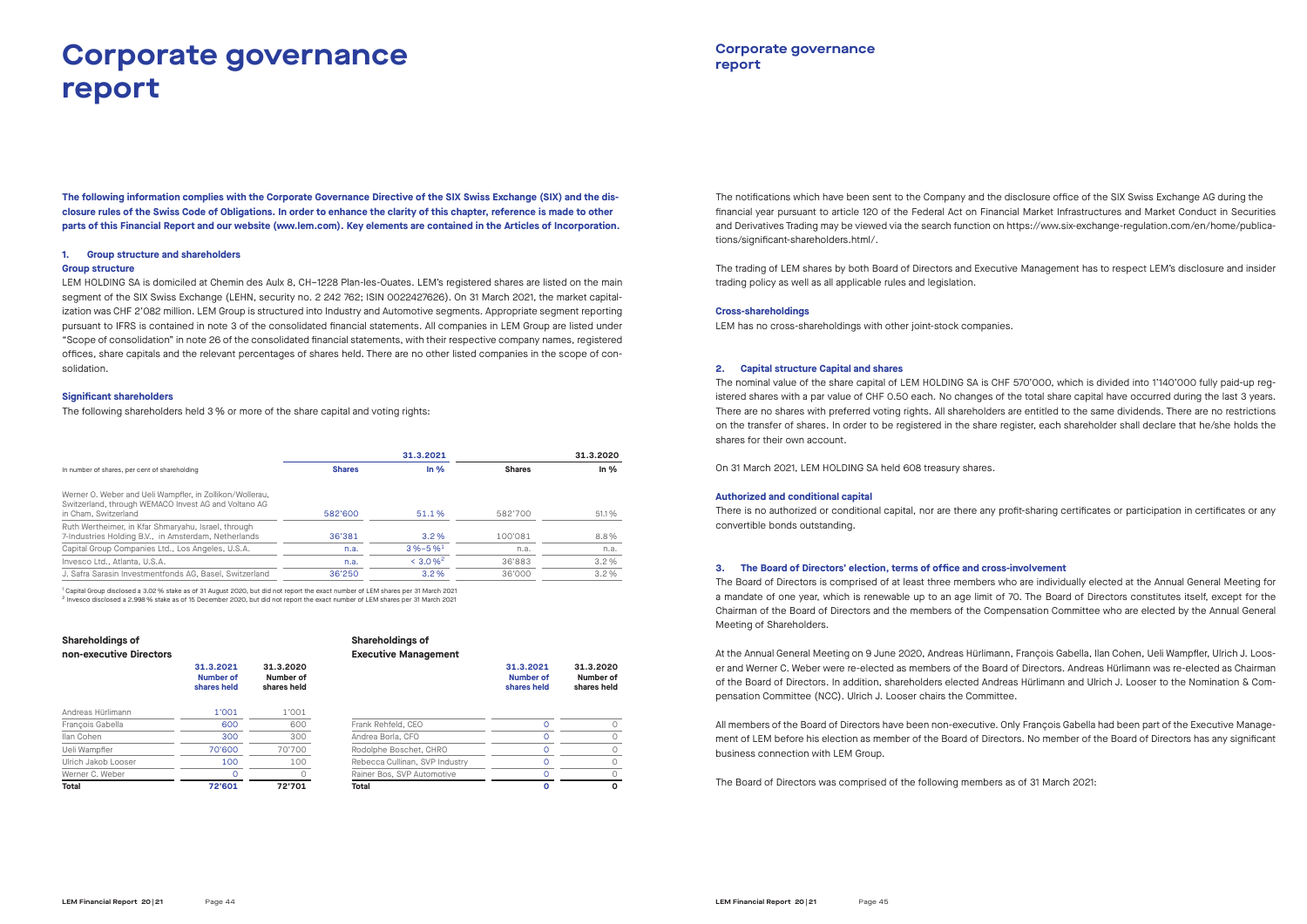**Andreas Hürlimann**

**Nationality** Swiss **Born in** 1964

#### **Position**

Chairman of the Board of Directors, Chairman of the Strategy Committee, Member of the Nomination and Compensation Committee

#### **Entry** 2011

#### **Professional background**

- Since 2011, Entrepreneur
- 2005 – 2010, Managing Director, Spencer Stuart, Zürich
- 1999 – 2005, Global Director of Industry Practices and Member of the Executive Board, Arthur D. Little Inc., Zürich, Lisbon, London and Paris
- 1990 – 1999, international business development, sales and management roles with Siemens Schweiz AG, ABB Power Generation AG and Oerlikon Aerospace Inc., Zürich, Baden, Montréal

#### **Other notable activities**

- Condis SA, Rossens, Member of the Board of Directors
- HMT Microelectronic AG, Biel/Bienne, Member of the Board of Directors
- Sobrado Software AG, Cham, Chairman of the Board of Directors
- ElectricFeel AG, Zürich, Member of the Board of Directors
- Novo MOF AG, Villigen, Member of the Board of Directors
- themissinglink ag, Cham, Member of the Board of Directors
- Sustainable Real Estate Investments SICAV, Zürich, Chairman of the Board of Directors
- Steiner Investment Foundation, Zürich, Member of the Board of Trustees

#### **Education**

- M. Sc. Electrical Engineering, ETH Zürich, Switzerland
- DAS Finance, University of Zürich, Switzerland

**François Gabella Nationality** Swiss **Born in** 1958

#### **Position**

Member of the Board of Directors, Member of the Strategy Committee

**Entry** 2018

#### **Professional background**

- 2010 – 2018, CEO, LEM Group
- 2006 – 2010, CEO, Tesa SA
- 2002 – 2006, SVP, Areva
- 1996 – 2002, Business Area Manager, ABB Power Transformers

#### **Other notable activities**

- Vice President of Swissmem, Zürich
- Economie Suisse, Member of the Board, Zürich
- Optotune AG, Dietikon, Member of the Board of Directors
- Switzerland Global Enterprise, Zürich, Member of the Advisory Board
- Fischer Connectors SA, Saint-Prex, Member of the Board of Directors
- Sonceboz SA, Sonceboz, Member of the Board of Directors
- Sensirion AG, Stäfa, Member of the Board of Directors
- Nextlens AG, Dietikon, Member of the Board of Directors

#### **Education**

- M. Sc. Microtechnics EPFL, Lausanne, Switzerland
- MBA IMD, Lausanne, Switzerland

**Ilan Cohen Nationality** Israeli **Born in** 1956

## **Position**

Member of the Board of Directors **Entry** 2010

#### **Professional background**

- Since 2019, Chairman and CEO of Caja Robotics
- 2009 – 2019, President, Servotronix Motion System Ltd.
- 2008 – 2009, General Manager, Kollmorgen Industrial & Commercial Engineered Solutions Ltd. (Danaher Group)
- 1997 – 2008, President and CEO, Kollmorgen Servotronix Ltd.
- 1987, Founder, Servotronix Ltd.
- 1983 – 1990, Associate professor, University of Tel Aviv, Israel

#### **Other notable activities**

- Caja Robotics, Israel, Chairman of the Board of Directors
- EZReider, Israel, Member of the Board of Directors
- Negba Houses for Children at Risk in Israel, Chairman of the Board

#### **Education**

- Ph.D. Control System, Ecole Polytechnique de Bruxelles, Belgium
- MSEE, CALTECH Pasadena, USA
- M.Sc. and BSEE Electro-mechanical engineer,
- Ecole Polytechnique de Bruxelles, Belgium





**Nationality** Swiss **Born in** 1957

#### **Position** Member of the Board of Directors, Chairman of the Nomination and Compensation Committee, Member of the Audit and Risk Committee

#### **Entry** 2015

#### **Professional background**

- Since 2009, Berg Looser Rauber & Partner (BLR&Partners)
- 2001 – 2009, Accenture, various positions including Managing Director Austria/Switzerland/Germany Management Consulting and Chairman Accenture AG (Switzerland)
- 1987 – 2001, McKinsey & Company, industry, energy, pharma and public sector practices, partner election 1993

#### **Other notable activities**

- Kardex AG, Member of the Board of Directors
- u-blox AG, Member of the Board of Directors
- Bachofen Holding AG, Chairman of the Board of Directors
- University of Zürich, Member of the University Council
- Economiesuisse, Member of the Board
- University Hospital Balgrist, Member of the Board
- Swiss-American Chamber of Commerce
- Swiss National Science Foundation, Member of the Executive Committee of the Foundation Council (until 31 Dec 2020), Member of the Foundation Council (ongoing)

#### **Education**

- M.Sc. Physics, ETH Zürich, Switzerland
- M.A. HSG, University of St. Gallen, Switzerland



# **Nationality** Swiss



**Born in** 1950

#### **Position**

Member of the Board of Directors, Chairman of the Audit and Risk Committee

#### **Entry** 2007

#### **Professional background**

- Since 2004, Founder and Senior Partner, Wampfler & Partner AG, Zürich
- 1998 – 2004, Director, STG Schweizerische Treuhandgesellschaft, Zürich
- 1974 – 1998, STG Coopers & Lybrand, Zürich (Partner since 1991)

#### **Other notable activities**

- Swisa Holding AG (Swisa Group), Cham, Chairman of the Board of Directors
- Merbag Holding AG (Merbag Group), Cham, Vice Chairman of the Board of Directors
- Caspar Finanz AG (Traco Power Group), Baar, Member of the Board of Directors
- Rebew AG, Zürich, Member of the Board of Directors
- Voltano AG, Cham, Owner and Chairman of the Board of Directors

#### **Education**

- Lic. oec., University of Zürich, Switzerland
- Certified auditor

**Werner C. Weber Nationality** Swiss **Born in** 1960

**Position**

Member of the Board of Directors, Member of the Strategy Committee

#### **Entry** 2017

#### **Professional background**

- Since 1998, weber schaub & partner ag, Partner
- Prior thereto in particular Freddy Burger Management Group in Zürich as Legal Counsel and General Secretary, and PricewaterhouseCoopers AG in Zürich as Legal and Tax Counsel

**LEM Financial Report 20|21** Page 46 **Page 46** Page 47 **Page 47** Page 47 **LEM Financial Report 20|21** Page 47

#### **Other notable activities**

- WEMACO Invest AG, Zug, Member of the Board of Directors
- weber schaub & partner ag, Zürich, Member of the Board of Directors
- Arosa Bergbahnen AG, Arosa, Member of the Board of Directors
- Schilthornbahn AG, Lauterbrunnen, Member of the Board of Directors
- City Parkhaus Aktiengesellschaft, Zürich, Member of the Board of Directors
- MedioSearch AG, Bern / SkySmile AG, Zürich, Member of the Board of Directors

#### **Education**

- Dr. iur. University of Zürich, Switzerland
- Admitted as an attorney-at-law in Zürich, Switzerland
- Mediator SBA, Zürich, Switzerland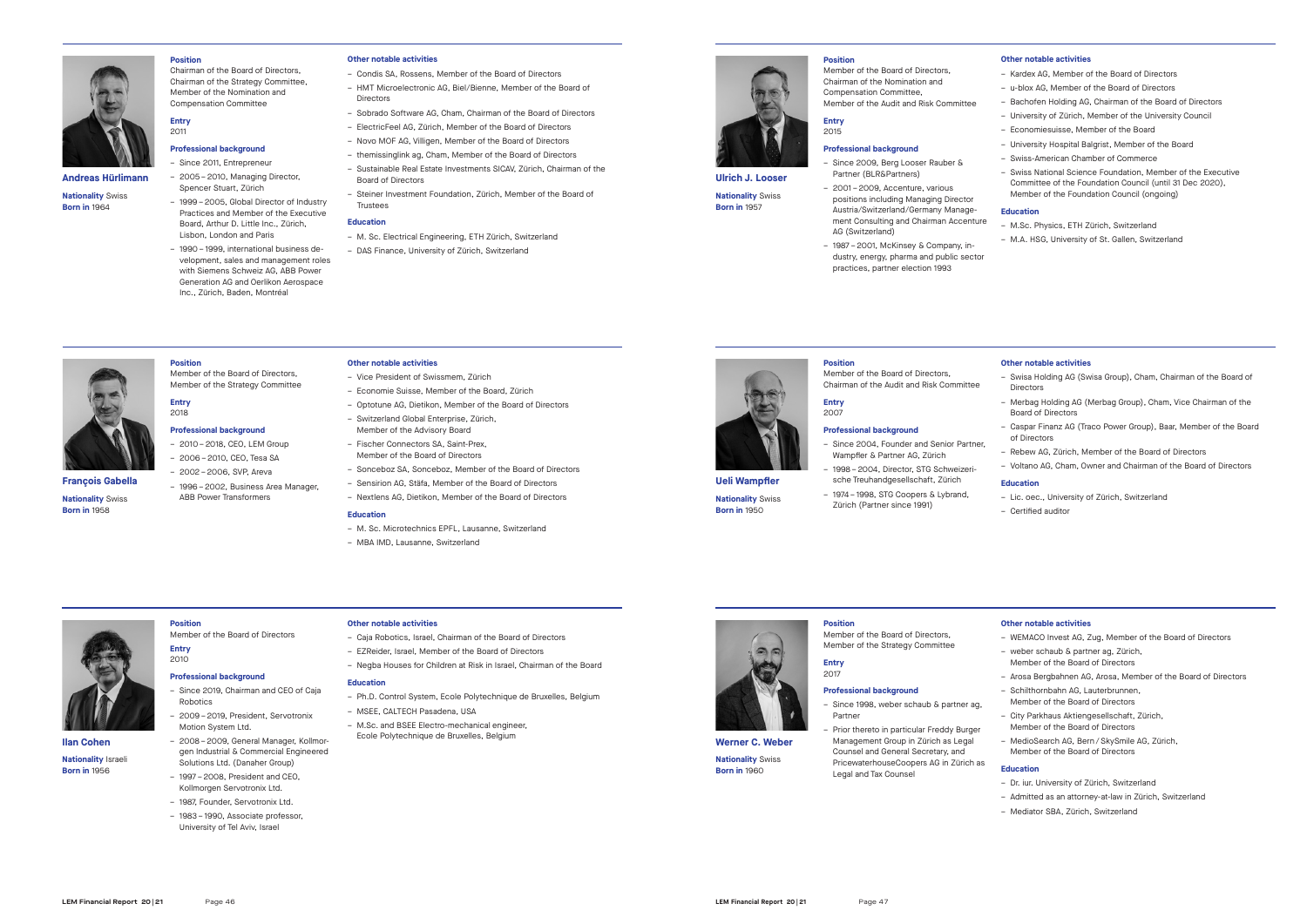#### **External mandates**

Pursuant to Article 31 of the Articles of Incorporation, members of the Board of Directors may not hold more than ten additional mandates of which no more than four may be in listed companies. The following mandates are not subject to the above limitations: (a) mandates in companies which are controlled by LEM or which control LEM; (b) up to five mandates held at the request of LEM or companies controlled by it; and (c) up to six mandates in associations, charitable organizations, foundations, trusts and employee welfare foundations. Mandates shall mean mandates in the supreme governing body of a legal entity, which is required to be registered in the commercial register or a corresponding foreign register. Up to 20 mandates in different legal entities which are under joint control or same beneficial ownership are deemed one mandate.

#### **Internal organizational structure**

The Board of Directors meets as often as necessary, but six annual meetings are planned in advance. In the completed financial year, six full-day meetings were held. The meetings usually take place at the Company's registered office in Plan-les-Ouates. The Chairman, after consulting with the CEO and the Chairmen of the committees, determines the agenda for the Board meetings. The members of the Board of Directors can ask for additional items to be included on the agenda. They receive supporting documents beforehand, allowing for a comprehensive preparation of the meeting. The CEO and CFO attend the meetings of the Board of Directors as non-voting guests. Depending on the topics, other members of Executive Management participate in the meetings in order to respond to specific questions. Decisions can be taken by the Board of Directors if at least half of the Directors are present, and a simple majority of them is sufficient. In the event of tie, the Chairman has the casting vote. Minutes of the meetings including decisions taken are prepared by the CFO and distributed to the members of the Board of Directors, the CEO and the CFO.

The Board of Directors reviews its working procedures, the efficiency and effectiveness of its teamwork as well as its interaction with the Management of the Company on a regular basis. Regular feedback sessions at the end of a meeting provide valuable inputs for the continuous improvement of the Board's coherence and leadership.

#### **Definition of areas of responsibility**

The Board of Directors delegates the management of the Company to the CEO to the extent permitted by the Swiss Code of Obligations. The Board of Directors reviews and assesses at least on an annual basis and takes decisions in the following areas:

- review and approval of the strategy, business plan, annual business objectives and budget for the LEM Group;
- approval of creation/closing of any subsidiary and purchase/sale of any interest in any company or entry into any merger or ioint venture agreement:
- appointment/dismissal of the Executive Management;
- monitoring the ethical and legal behavior of LEM;
- review of human resources management, including employee satisfaction and management development and legal, intellectual property, social and environmental aspects.

#### **Information and control systems of the Board of Directors vis-à-vis Executive Management**

The Board of Directors ensures that it receives sufficient information from the Management to perform its supervisory duty and to make the necessary decisions.

The Board of Directors obtains the information required to perform its duties through several means:

- the Board of Directors receives monthly and quarterly reports on the current development of the business;
- informal meetings and teleconferences are held as required between the Chairman and the CEO as well as between the Chairman and individual members of the Board of Directors;
- the Committees meet at regular intervals and exchange detailed information with the Executive Management;
- the Board of Directors receives detailed information to each agenda item one week before the Board meeting;
- each Executive Manager joins at least one but usually multiple Board sessions in any given year.

#### **Business risk management**

In compliance with Swiss law, LEM is using a standardized procedure to analyze its business risks. LEM's risk management covers all types of risk: financial, operational and strategic – including the external business environment, compliance and reputational aspects.

The Executive Management conducts an annual risk analysis. The results and consecutive action plans are thereafter presented to and formally approved by the Board of Directors.

The risk management approach follows five steps: in a first step, potential hazards are evaluated and a consolidated list with 5 to 10 main hazards is set up. In a second step, each hazard is assessed by a product of probability and quantified impact. Step two results in a risk map, which visualizes LEM's potential risk environment. In step three, an action plan is put in place to mitigate the risks. The hazards thereafter are revalued a second time, taking into consideration the mitigation measures. In step four, the action plan is validated and thereafter monitored on a bi-annual basis (step five).

#### **Internal control system**

In compliance with Swiss law, LEM has put in place an internal control system.

Starting from the material positions in the annual financial results, the important underlying processes and process owners have been identified. For each process, key risks that could lead to errors in the financial reporting have been identified. For each key risk, key controls have been defined and responsibilities assigned to assure effective compliance and documentation of the key controls. The process has been presented to and approved by the Audit & Risk Committee.

Looking forward, the process owners will perform an annual process review whereby identified weaknesses shall be continuously improved and key risks and controls shall be updated. Based on the input of the process owners, the CFO prepares an annual report on the internal control system, which is presented to and discussed with the Audit & Risk Committee.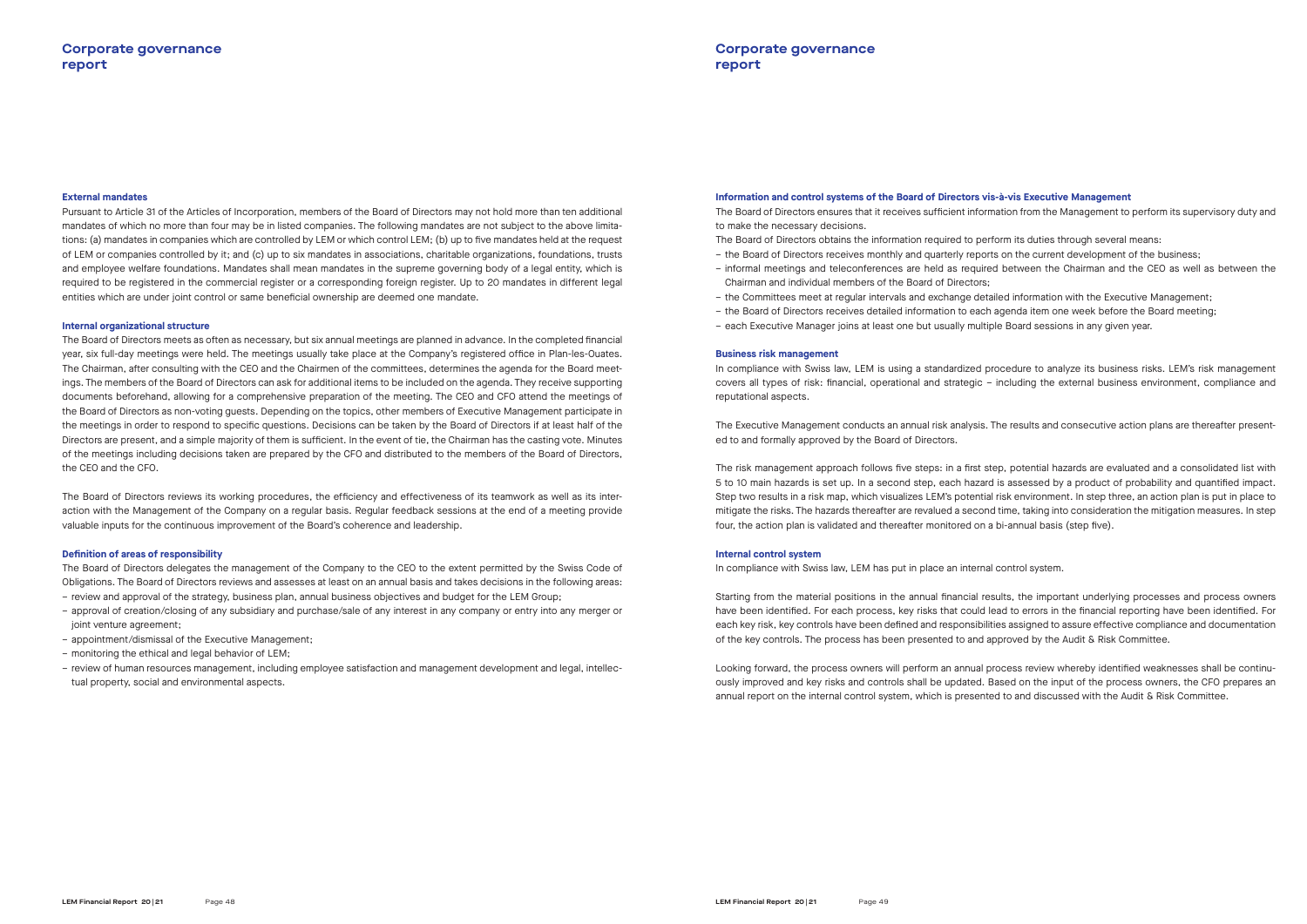#### **Committees**

Three standing committees support the Board of Directors. They are comprised of at least two non-executive members of the Board of Directors. They meet whenever necessary but at least twice a year.

- The primary objective of the Audit & Risk Committee (ARC) is to provide the Board of Directors with effective support in financial matters, in particular the selection and supervision of the external auditor, assessment of the effectiveness, compliance and clarity of the Group financial reporting and the assessment and preparation of the financial reports to the shareholders. Furthermore, it reviews critical accounting policies, financial control mechanisms and compliance with corresponding laws and regulations as well as the development and continuous improvement of the internal control system. If required, the external Group auditors are invited to participate at the meeting. The ARC prepares proposals to be decided by the Board of Directors. In the completed financial year, three half-day meetings were held.
- The Nomination & Compensation Committee (NCC) deals with succession, recruitment and compensation of the members of the Board of Directors and the Executive Management. It ensures and monitors the personnel development plan and adequate succession planning for the middle and top management. It supports the Board of Directors in establishing and reviewing the compensation strategy and guidelines and the performance objectives as well as in preparing the proposals to be submitted to the General Meeting regarding the compensation of the Board of Directors and of the Executive Management. It reviews and updates the compensation policy for the members of the Board of Directors and the Executive Management and the performance-based compensation system for the Executive Management. The NCC prepares proposals to be decided by the Board of Directors. In the completed financial year, five half-day meetings were held.
- The primary objective of the Strategy Committee (SC) is to assist the Board of Directors in fulfilling its duties with respect to determining the Company's strategy and the appropriate means to pursue it, including LEM's organizational setup. As strategic work and its successful implementation is based upon coordinated and interlocking activities between Executive Management and the Board of Directors, the SC ensures close collaboration with the CEO and the Executive Management. The SC prepares proposals to be decided by the Board of Directors. The Board of Directors may also decide to delegate members of the SC to assist in steering longer-term strategic initiatives by joining the project steering committee. In the completed financial year, two half-day meetings and three telephone conferences were held.



- 2009 – 2015, VP Drives, Brose China Co., Ltd.
- 2006 – 2009, Managing Director, Hella Shanghai Electronics Co., Ltd.
- 2004 – 2006, Siemens VDO China, Director Body/Chassis Electronics
- 04. Siemens VDO Germany, Director R&D Body/Chassis Electronics

#### Electrical Engineering, Erlangen-Nuremberg, Germany

- 2019 – 2020, VP HR integration, Danaher
- 19, Senior Vice President HR & Communications, Beckman Coulter
- 2013 – 2016, Global Vice President HR & Communications, Radiometer
- 013, Head of HR France, Europe, Chemistry Business Unit, Beckman Coulter
- 006, HR Manager Europe, Datascope Corp
- 02, International HR Manager, Cartier

f Political Science, Paris Sorbonne, France l International Human Resources Management, ENS Cachan, France

#### **4. Executive Management**

The Executive Management was comprised of the following members as of 31 March 2021:

#### **Previous companies and positions**

18. SVP Industry, LEM Group

#### **Previous companies and positions**

- 015, CFO, Schindler France
- 007, Field Operations Manager, Schindler China
- 03, Area Controller, Schindler Asia Pacific
- 99. Head of Group Consolidation, SAirGroup

#### A. HSG, Finance and Accounting, St. Gallen, Switzerland

#### **Previous companies and positions**

| <b>Frank Rehfeld</b><br><b>Nationality German</b><br><b>Born in 1968</b>     | <b>Function</b><br>CEO<br><b>With LEM since</b><br>2016                                 | <b>Previous cor</b><br>$-2016 - 201$<br>$-2009-20$<br>$-2006-20$<br>$-2004-20$<br>$-1996 - 200$<br><b>Education</b><br>- Dipl. Eng.                                       |
|------------------------------------------------------------------------------|-----------------------------------------------------------------------------------------|---------------------------------------------------------------------------------------------------------------------------------------------------------------------------|
| <b>Andrea Borla</b><br><b>Nationality Swiss</b><br><b>Born in 1967</b>       | <b>Function</b><br>CFO<br><b>With LEM since</b><br>2015                                 | <b>Previous cor</b><br>$-2008-20$<br>$-2003-20$<br>$-1999 - 200$<br>$-1996-199$<br><b>Education</b><br>$-$ Ph.D., M.A                                                     |
| <b>Rodolphe Boschet</b><br><b>Nationality French</b><br><b>Born in 1967</b>  | <b>Function</b><br><b>CHRO</b><br><b>With LEM since</b><br>2020                         | <b>Previous cor</b><br>$-2019 - 202$<br>$-2016 - 201$<br>$-2013 - 201$<br>$-2006-20$<br>$-2002 - 20$<br>$-1997 - 200$<br><b>Education</b><br>- Masters of<br>- Masters in |
| <b>Rebecca Cullinan</b><br><b>Nationality British</b><br><b>Born in 1970</b> | <b>Function</b><br>Senior Vice President<br>Industry<br><b>With LEM since</b><br>2019   | <b>Previous cor</b><br>$-2018-201$<br>Automotiv<br>$-2015 - 201$<br>$-2002-20$<br>$-1998-200$<br><b>Education</b><br>- MBA Unive<br>Jiangsu U                             |
| <b>Rainer Bos</b><br><b>Nationality German</b><br><b>Born in 1962</b>        | <b>Function</b><br>Senior Vice President<br>Automotive<br><b>With LEM since</b><br>2015 | <b>Previous cor</b><br>$-2011 - 201$<br>$-2001 - 201$<br>$-1991 - 1999$<br><b>Education</b><br>- Dipl. Eng.                                                               |







#### **Previous companies and positions**

- 19, Managing Director, South Europe, Middle East & Africa, re Lighting/Magnetti Marelli
- 
- 18, Managing Director, South East Asia, Valeo
- 015, Various Management Position, France, Valeo
- 02, Senior Consultant, UK, IHS Global Insight

ersity of Westminster UK, BSc in Mechanical Engineering, niversity China

#### **Previous companies and positions**

- 15, General Manager, Amphenol Tuchel Electronics GmbH 11, Business Unit Director, Delphi Deutschland GmbH 99, Key Account Manager, Continental-Teves KGaA
- Industrial Engineering, TU Darmstadt, Germany

Frank Rehfeld Andrea Borla Rodolphe Boschet Rebecca Cullinan Rainer Bos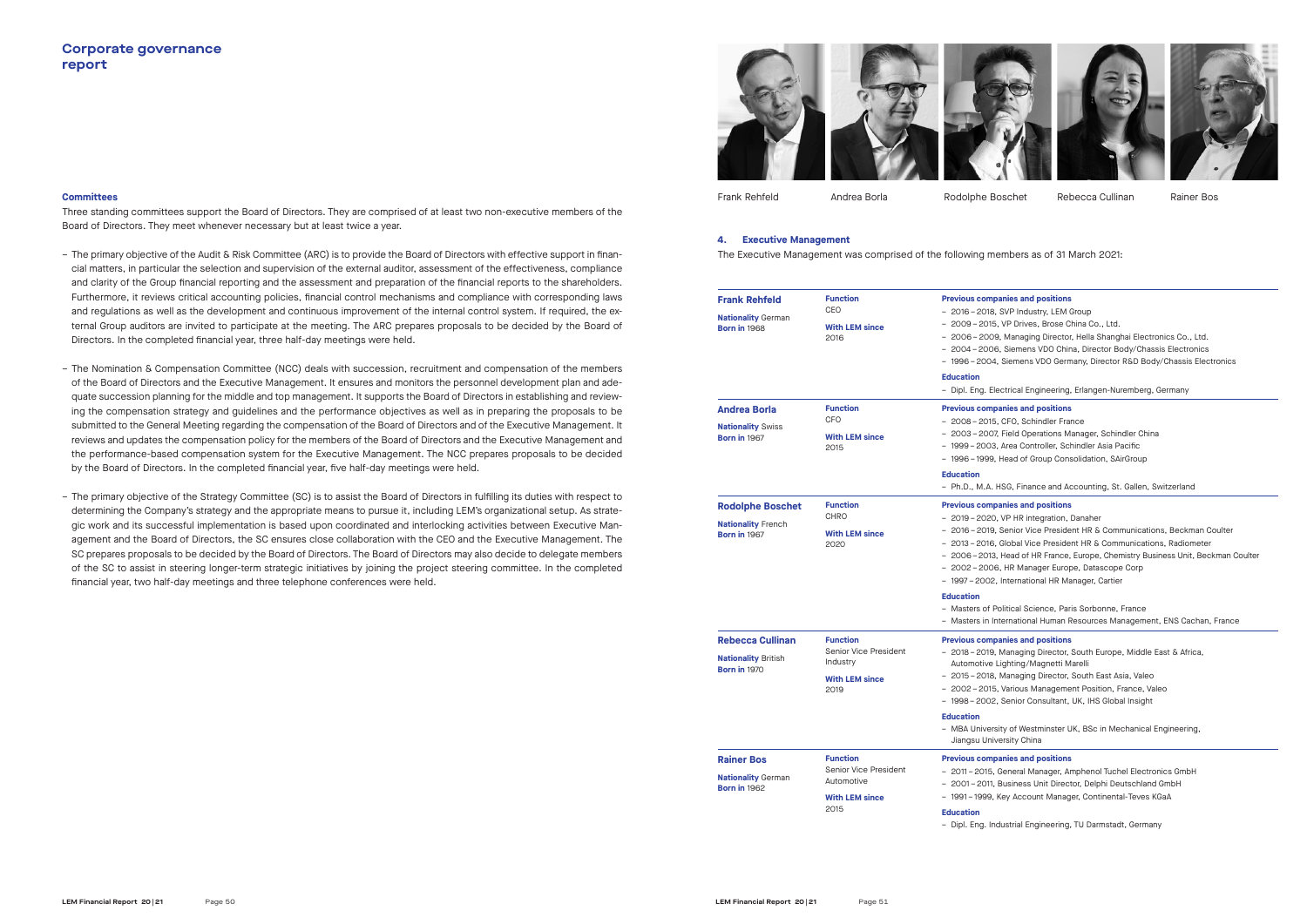None of the members of the Executive Management have other activities in governing or supervisory bodies, any official functions or political posts nor any permanent management functions for important Swiss and foreign interest groups.

#### **External mandates**

Pursuant to Article 31 of the Articles of Incorporation, and subject to approval by the Board of Directors, members of the Executive Management may not hold more than three additional mandates of which no more than one may be in listed companies. The following mandates are not subject to the above limitations: (a) mandates in companies which are controlled by LEM or which control LEM; (b) up to five mandates held at the request of LEM or companies controlled by it; and (c), subject to approval by the Board of Directors, up to three mandates in associations, charitable organizations, foundations, trusts and employee welfare foundations. Mandates shall mean mandates in the supreme governing body of a legal entity, which is required to be registered in the commercial register or a corresponding foreign register. Up to 20 mandates in different legal entities which are under joint control or same beneficial ownership are deemed one mandate.

#### **Management contracts**

There are no management contracts with companies or individuals outside LEM Group.

#### **5. Compensation**

Please refer to the compensation report on page 54.

#### **6. Shareholders' participation rights**

The rules on shareholders' participation rights are outlined in the Articles of Incorporation. The rules for the convening of General Meetings, the participation rights and the majority rules for decisions all follow Swiss law. The complete Articles of Incorporation can be downloaded from the Investor Relations pages on the website. http://www.lem.com/images/stories/files/ HQ/en/Investors/AGM Docs/2014/LEM\_Holding\_SA\_Articles\_of\_Association\_26062014.pdf

#### Voting rights and representation restrictions and inscription in the share register

There are no limitations on voting rights for shareholders who are entered into the shareholders' register with voting rights. Anyone purchasing registered shares is registered by the Board of Directors in the share register on request as a shareholder with voting rights, provided he/she expressly declares that the shares have been bought and will be held for their own account. Each shareholder may be represented by the independent representative or by a third party who need not be a shareholder of LEM HOLDING SA.

#### **Statutory quorums**

The Articles of Incorporation contain no deviation from the applicable law. In case a second vote is necessary for elections, a relative instead of the absolute majority of the votes represented is required.

#### **Convocation of the General Meeting of the Shareholders**

Registered shareholders are convened to General Meetings by ordinary mail and by publication in the Swiss Official Gazette of Commerce at least 20 calendar days prior to the day of the meeting.

#### **Agenda**

According to Article 12 of the Articles of Incorporation, one or several shareholders who collectively hold 10 % of the share capital can call for a shareholders' meeting and submit matters to be placed on the agenda.

#### **Dividend policy**

LEM targets a payout ratio significantly above 50 % of the consolidated net profit for the year, to be proposed by the Board of Directors to the Annual General Meeting.

#### **7. Change of control and defensive measures Opting-out clause**

Any shareholder is released from the obligation to submit a public takeover offer to all shareholders if his participation in LEM exceeds 33 1/3 % of the voting rights.

#### **Clauses on changes of control**

There is no particular clause in the Articles of Incorporation for changes of control. No member of the Executive Management will receive additional severance payments if dismissed in the case of a change of control of the Company.

#### **8. Auditors**

The duration of the auditors' mandate is one year. Ernst & Young has been auditing LEM since the financial year 2005/06, with Roland Ruprecht bearing the responsibility for the audit since 2018/2019. As required by law, the auditor-in-charge is changed every seven years. Ernst & Young audits the Group's consolidated financial statements as well as all of LEM's Group companies in Switzerland and abroad that are subject to a statutory audit requirement. The audit fees and fees for additional services are as follows:

#### **Type of service**

| In CHF thousands              | 2020/21 | 2019/20 |
|-------------------------------|---------|---------|
| Audit fees                    | 338     | 363     |
| Additional audit-related fees | 41      |         |
| <b>Total</b>                  | 379     | 363     |

The Audit Committee evaluates and controls the performance (focus on areas that involve significant risk to LEM, ability to provide effective and practical recommendations, open and effective communication and coordination), fees, and independence of the auditors each year. It discusses and reviews the scope of the audits, and the resulting feedback. Based on this information, it determines which changes and improvements are necessary. The auditor's report on the results of their audits both orally and in writing. Financial statements as well as management letters are discussed in the ARC in the presence of the external auditors. During 2020/21 Ernst & Young attended two regular ARC meetings.

#### **9. Information policy**

LEM informs its shareholders about the business status and its results on a quarterly basis in the form of press releases. These, together with the Annual Review and Financial Report, are made publicly available on its website (http://www.lem.com/en/ in-vestors) and may be obtained in printed form from the company's headquarters. Once a year, LEM holds a presentation for the media, investors and financial analysts. Internal processes assure that price-sensitive facts are published without delay in accordance with the ad hoc publicity rules of the SIX Swiss Exchange. At www.lem.com, detailed information is available, e.g., the Articles of Incorporation, interim and annual reports, investor presentations, press releases as well as the financial calendar.

Contact for investors and media: Andrea Borla, CFO, Chemin des Aulx 8, CH–1228 Plan-les-Ouates, or send an e-mail to investor@lem.com (phone: +41 22 706 12 50).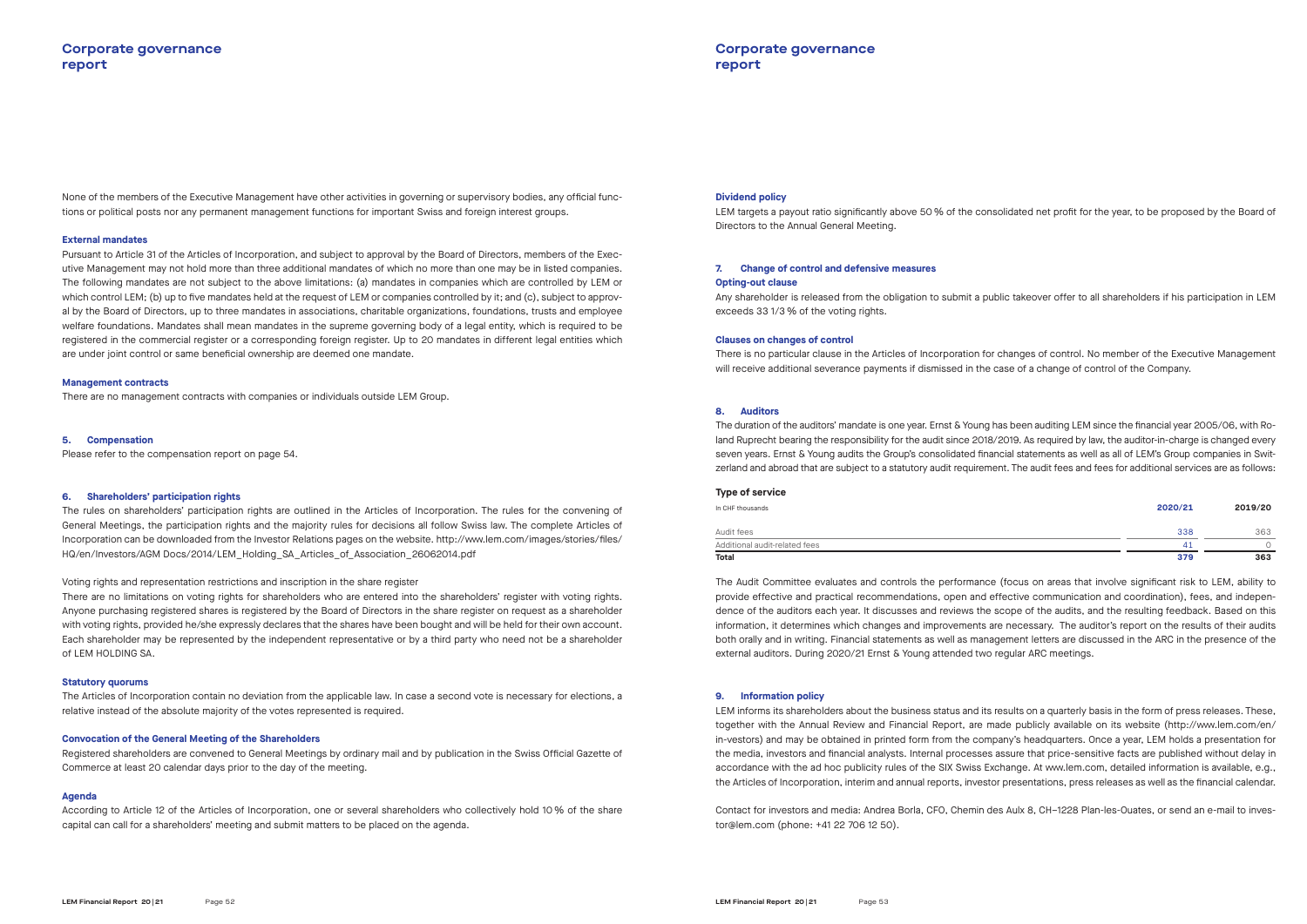**The future of LEM depends on our ability to attract, develop and retain talented people. Among the many measures we use to achieve this goal are competitive compensation policies. Our compensation policies are designed to align the interests of the Executive Management and the Board of Directors with the interests of Shareholders.**

#### **In brief**

#### Core principles

LEM's compensation policies are designed to reward results and performance as well as to create long-term value for Shareholders. The compensation policies are reviewed on an annual basis.

LEM's Articles of Incorporation (www.lem.com/en/Investors > Corporate Governance) contain provisions regarding the approval of compensation of the Board of Directors (BoD) and the Executive Management (Article 27), the supplementary amount for new members of the Executive Management (Article 28), the general compensation principles (Article 29) as well as provisions regarding the agreements with members of the Board of Directors and the Executive Management (Article 30).

The Compensation Report is based on section 5 of the annex to the Corporate Governance Directive issued by SIX Exchange Regulation AG and articles 13 to 17 of the Ordinance Against Excessive Compensation in Listed Stock Companies (OaEC).

#### Compensation of the Board of Directors

The compensation of the Board of Directors consists exclusively of a fixed fee paid in cash. There is no variable compensation. The compensation of the Chairman and the members of the Board of Directors depends on the responsibility of each member and the related work such as Committee activity.

#### Compensation of the Executive Management

In order to encourage and reward results that contribute to the sustainable success of LEM, the total compensation of the Executive Management consists of three elements: base salary, variable compensation and non-wage compensation. The target-setting process for the variable compensation is carried out on an annual basis and includes quantitative and qualitative performance criteria, including LEM's financial results.

The members of the Executive Committee are entitled to attend the Board meetings relevant to their function but are excluded from any deliberation and decision on their compensation. The compensation authorities are summarized in the following table:

| <b>Beneficiary</b>                  | <b>Compensation element</b>                          | Proposal                       | Approval                                           |
|-------------------------------------|------------------------------------------------------|--------------------------------|----------------------------------------------------|
| <b>BoD and Executive Management</b> | Compensation principles                              | NCC                            | BoD within limits of articles<br>of association    |
| <b>BoD</b>                          | Aggregate maximum amount<br>fixed compensation       | BoD based on NCC proposal      | Annual General Meeting<br>(prospective approval)   |
| <b>BoD</b>                          | Individual compensation                              | <b>NCC</b>                     | <b>BoD</b>                                         |
| <b>Executive Management</b>         | Aggregate maximum amount<br>fixed annual base salary | BoD based on NCC proposal      | Annual General Meeting<br>(prospective approval)   |
| <b>Executive Management</b>         | Aggregate amount short-term<br>incentive             | BoD based on NCC proposal      | Annual General Meeting<br>(retrospective approval) |
| <b>Executive Management</b>         | Aggregate maximum amount<br>long-term incentive      | BoD based on NCC proposal      | Annual General Meeting<br>(prospective approval)   |
| <b>Executive Management</b>         | Individual compensation                              | NCC based on proposal from CEO | <b>BoD</b>                                         |
| CEO                                 | Individual compensation                              | Chairman of the BoD            | <b>BoD</b>                                         |

## **Compensation report**

#### **1. Board of Directors**

1.1 General principles for compensation of non-executive Directors The compensation of the Board of Directors is approved by the Annual General Meeting upon proposal by the Board of Directors based upon recommendation from the Nomination & Compensation Committee (NCC). The remuneration of the Board of Directors consists of a fixed cash payment and is reviewed on an annual basis. The remuneration compensates for the personal responsibility and exposure as member of the Board of Directors and the work related to the Board of Directors' membership. There is neither a variable compensation nor any participation in an equity-based compensation plan.

1.2 Compensation for members of the Board of Directors

The Board of Directors adopted a remuneration scheme with a fixed membership fee paid in cash of gross CHF 250'000 for the Chairman and CHF 80'000 for each member. Committee activity is compensated by membership fees of CHF 40'000 for the Committee's Chairman and CHF 20'000 for each member. The tables below show the compensation per member of the Board of Directors in the financial years 2019/20 and 2020/21 for their term of office. At the Annual General Meeting held on 9th June 2020, the Shareholders approved a maximum compensation amount for the term of office from the Annual General Meeting 2020 until the Annual General Meeting 2021 of CHF 1'100'000. The actual costs for the Company are CHF 948'000.

#### **2020/21**

| In CHF thousands                     | Annual fees (A) | <b>Total compensation</b> | <b>Taxes, social security</b><br>charges and similar<br>contributions (B) | Total $(A) + (B)$ |
|--------------------------------------|-----------------|---------------------------|---------------------------------------------------------------------------|-------------------|
| Andreas Hürlimann <sup>1, 5, 6</sup> | 310             | 310                       | 27                                                                        | 337               |
| Ueli Wampfler <sup>2</sup>           | 120             | 120                       | 11                                                                        | 131               |
| Ulrich Jakob Looser <sup>3, 4</sup>  | 140             | 140                       | 13                                                                        | 153               |
| Ilan Cohen <sup>a</sup>              | 100             | 100                       | $\overline{9}$                                                            | 109               |
| Werner C. Weber <sup>7</sup>         | 100             | 100                       | 9                                                                         | 109               |
| François Gabella <sup>7</sup>        | 100             | 100                       | 9                                                                         | 109               |
| <b>Total</b>                         | 870             | 870                       | 78                                                                        | 948               |
| 2019/20                              |                 |                           |                                                                           |                   |
| In CHF thousands                     | Annual fees (A) | <b>Total compensation</b> | Taxes, social security<br>charges and similar<br>contributions (B)        | Total $(A) + (B)$ |

| In CHF thousands                                                                                                                                                     | Annual fees (A)                                                                                                                                                                                                                        | <b>Total compensation</b> | charges and similar<br>contributions (B) | Total $(A) + (B)$ |
|----------------------------------------------------------------------------------------------------------------------------------------------------------------------|----------------------------------------------------------------------------------------------------------------------------------------------------------------------------------------------------------------------------------------|---------------------------|------------------------------------------|-------------------|
| Andreas Hürlimann <sup>1, 5, 6</sup>                                                                                                                                 | 310                                                                                                                                                                                                                                    | 310                       | 27                                       | 337               |
| Ueli Wampfler <sup>2</sup>                                                                                                                                           | 120                                                                                                                                                                                                                                    | 120                       | 11                                       | 131               |
| Ulrich Jakob Looser <sup>3, 4</sup>                                                                                                                                  | 140                                                                                                                                                                                                                                    | 140                       | 13                                       | 153               |
| Ilan Cohen <sup>7, a</sup>                                                                                                                                           | 120                                                                                                                                                                                                                                    | 120                       | 11                                       | 131               |
| Werner C. Weber                                                                                                                                                      | 100                                                                                                                                                                                                                                    | 100                       | 9                                        | 109               |
| François Gabella                                                                                                                                                     | 80                                                                                                                                                                                                                                     | 80                        |                                          | 87                |
| Total                                                                                                                                                                | 870                                                                                                                                                                                                                                    | 870                       | 78                                       | 948               |
| <sup>a</sup> including the amount of CHF 20'000 for R&D<br>contribution<br><sup>1</sup> Chairman of the Board<br><sup>2</sup> Chairman of the Audit & Risk Committee | <sup>4</sup> Chairman of the Nomination & Compensation Committee<br><sup>5</sup> Member of the Nomination & Compensation Committee<br><sup>6</sup> Chairman of the Strategy Committee<br><sup>7</sup> Member of the Strategy Committee |                           |                                          |                   |

<sup>3</sup> Member of the Audit & Risk Committee

| 310 | 27 | 337 |
|-----|----|-----|
| 120 | 11 | 131 |
| 140 | 13 | 153 |
| 120 | 11 | 131 |
| 100 | 9  | 109 |
| 80  |    | 87  |
| 870 | 78 | 948 |
|     |    |     |

<sup>7</sup> Member of the Strategy Committee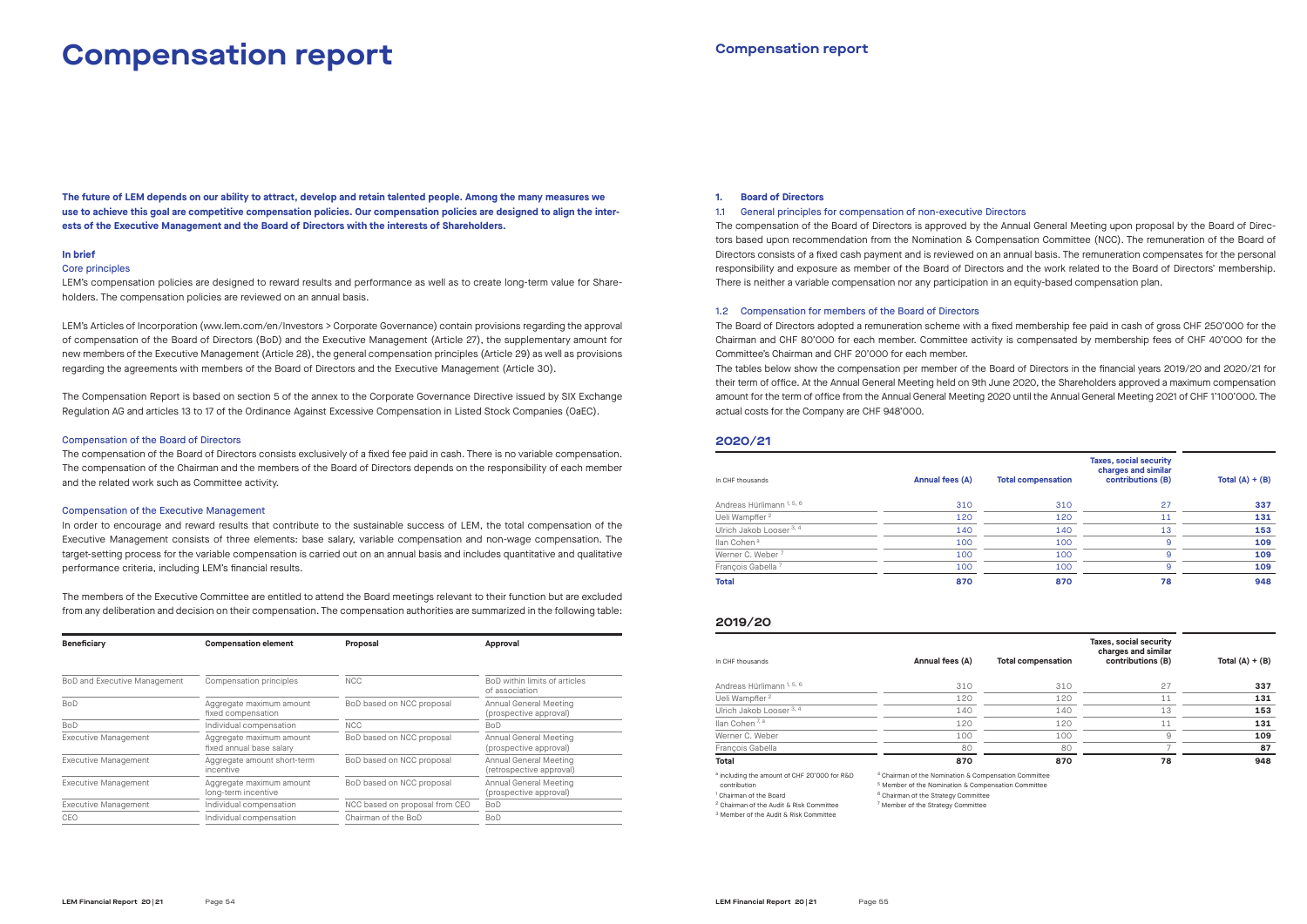#### **2. Executive Management**

#### 2.1 General principles for compensation of Executive Management

The aggregate compensation of the Executive Management is approved by the Shareholders at the Annual General Meeting upon proposal by the Board of Directors. The proposals of the Board of Directors are based on NCC recommendation. The compensation of the Executive Management is reviewed by the Board of Directors on an annual basis.

The total compensation of the Executive Management is composed of the following elements:

| <b>Compensation element</b> | Instrument               | <b>Purpose</b>                                                                                | <b>Drivers</b>                                                            | Range and cap                     | Shareholder approval                                          |
|-----------------------------|--------------------------|-----------------------------------------------------------------------------------------------|---------------------------------------------------------------------------|-----------------------------------|---------------------------------------------------------------|
| Base salary                 | Monthly cash<br>payments | Pay for the function                                                                          | Scope and responsibili-<br>ties, profile and compe-<br>tencies            | N/A                               | Prospective maximum<br>amount (October -<br>September)        |
| Short-term incentive        | Annual cash<br>payment   | Pay for annual<br>performance                                                                 | Business and individual<br>performance through-<br>out the financial year | $0\% - 139\%$ of<br>target amount | Retrospective                                                 |
| Long-term incentive         | Annual cash<br>payment   | Participation in sustaina-<br>ble company success,<br>alignment with<br>Shareholder interests | Achieved value creation<br>over three consecutive<br>financial years      | $0\% - 200\%$ of<br>target amount | Prospective maximum<br>amount for payout<br>three years later |
| Non-wage<br>compensation    | Pension<br>contributions | Protect against risks<br>plus retirement and<br>dependents' coverage                          | Local legislation and<br>market practice                                  | N/A                               |                                                               |

The total compensation is in line with the market for comparable industrial companies considering the various remuneration levels for different functions and locations. Furthermore, the compensation mix between base salary, variable compensation and non-wage compensation reflects sectorial and functional market practice. The full Board of Directors periodically reviews, sets and approves the compensation system, based on the recommendation of the Nomination & Compensation Committee. The latest external benchmark was performed in 2019 with support of Willis Towers Watson. The Global Grade factor has been used to define the peer group, which allows comparability between companies based on revenues, number of employees, geographical scope, business complexity and diversity. No additional mandates were awarded to Willis Towers Watson.

#### 2.1.1 Base salary of Executive Management

Base salaries are paid monthly as fixed cash amounts.

#### 2.1.2 Variable compensation of Executive Management

The target-setting process for the Leadership-for-Results (L4R) plan is part of the LEM performance management and is carried out on an annual basis by the NCC. All variable compensation is paid in cash and after approval by the Shareholders. The Chairman of the Board of Directors (for the CEO) and the NCC (for the other members of the Executive Management) prepare objectives and performance evaluations based on personal performance review.

#### Short-term incentive related to the Executive's function, responsibility and obtained results

Each Executive's individual target amount for the short-term incentive plan is communicated to the Executive at the beginning of the financial year together with the objectives and their weighting. The target amount and the objectives are based on the role and impact of the Executive as well as annual company priorities. Objectives are linked to audited financial indicators such as EBIT and Net Profit, other quantitative indicators as well as qualitative targets based on strategic initiatives. At the end of the year, the performance on each objective is evaluated resulting in the total amount to be paid.

The number of objectives is large enough to allow each Executive to reach a fair level of short-term variable compensation rewarding for the results achieved even under changed business conditions. Since the degree of achievement of set objectives has to be evaluated at the end of the period, a clear understanding of the metrics to be applied is established at the time of target setting and kept constant over the period. For each objective, the curve between minimum and maximum bonus level is defined. Ambitious but achievable objectives are set as targets, at which 100 % of the respective target amount is attributed.

For Executive Management, the minimum payout of the short-term incentive is 0 % of the target amount and the weighted maximum payout is 139 %. The target amount of the short-term incentive represents between 18 % and 25 % of the total target compensation.

The short-term incentive payout is presented for retrospective approval to the Shareholders along with the Annual Report and the financial statements of the same financial year at the Annual General Meeting 2021 prior to being paid out.

## Long-term incentive related to the sustainable financial performance of LEM Group

The long-term incentive is defined as an annual target amount and is based on the performance of LEM evaluated over a period of three consecutive financial years (2018/19 – 2020/21). The performance criterion is the cumulated Economic Value Added (EVA) over these three financial years. The Board of Directors defines the EVA objective at the beginning of year one and the evaluation of the performance takes place at the end of year three. Once the forward-looking EVA objective is defined, this EVA objective remains unchanged over the three-year period.

For Executive Management, the minimum payout of the long-term incentive is 0 % of the target amount and the maximum payout is 200 %. The target amount of the long-term incentive represents between 12 % and 22 % of the total target compensation.

For the long-term incentive cycle 2018/19 to 2020/21, the maximum amount approved prospectively by the Shareholders at the Annual General Meeting in 2018 is CHF 1'200'000 for payout in 2021.

#### 2.1.3 Non-wage compensation of Executive Management

For Executive Management, non-wage compensation consists of pension plans (retirement benefits) only.

Executive Management benefits from LEM's Swiss pension plan, considered a defined contribution plan under Swiss law that provides retirement benefits and risk insurance for death and disability. IFRS, on the contrary, considers this plan as a defined benefits plan. The insured base salary follows Swiss professional pension regulations without limitation of the amount. The pension fund is funded by contributions from the company and the insured Executive.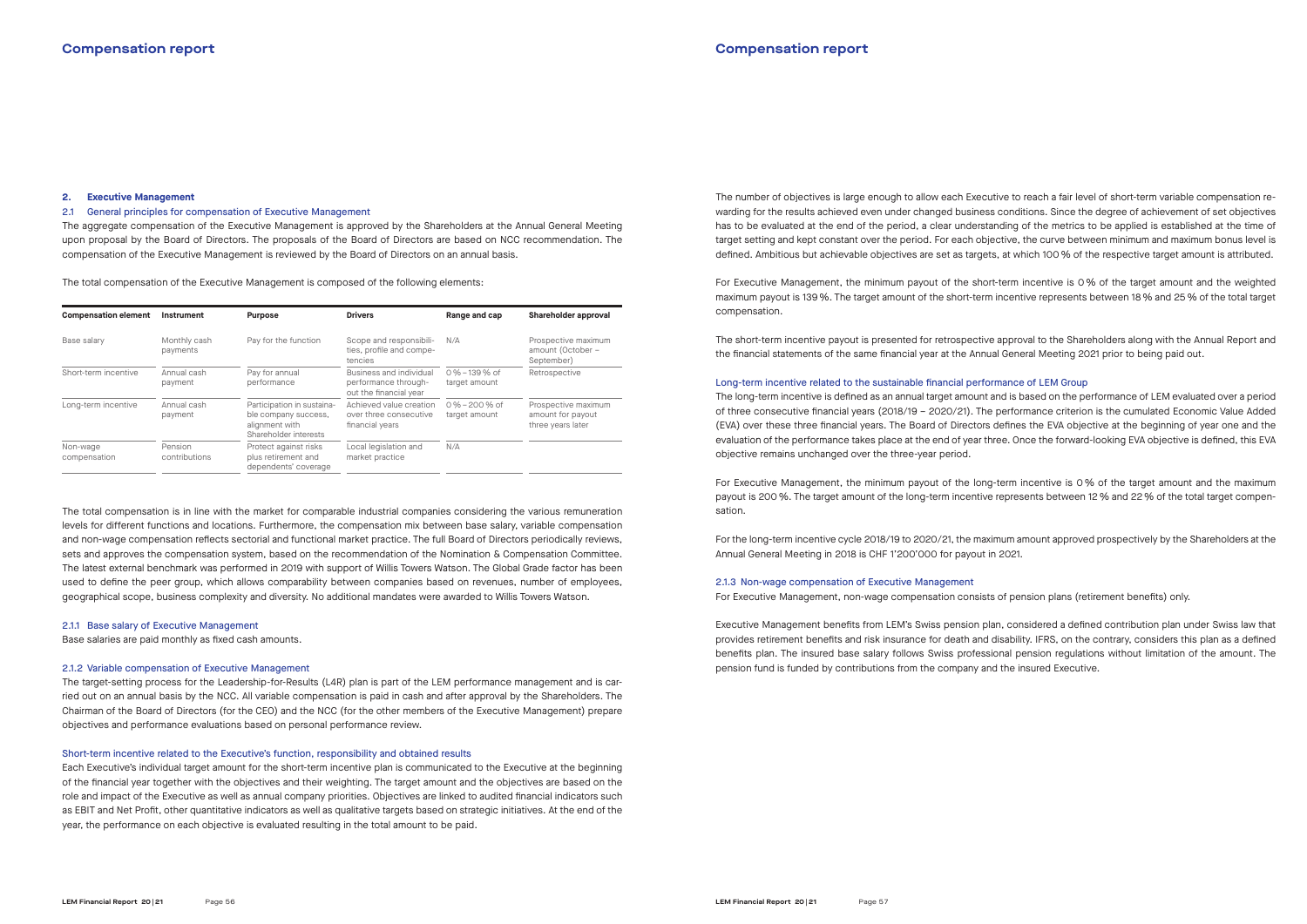#### 2.2 Remuneration of Executive Management

#### **2020/21**

| In CHF thousands                              | Base salary <sup>2</sup> | <b>Short-term</b><br>incentive | Long-term<br><i>incentive</i> | Company's<br>contribution<br>to pension fund | <b>Total</b><br>compensation | Company's<br>contribution to<br>social security<br>charges |
|-----------------------------------------------|--------------------------|--------------------------------|-------------------------------|----------------------------------------------|------------------------------|------------------------------------------------------------|
| Frank Rehfeld, CEO                            | 525                      | 308                            | 226                           | 48                                           | 1'107                        | 106                                                        |
| Executive management (excl. CEO) <sup>1</sup> | 1'165                    | 587                            | 314                           | 118                                          | 2'182                        | 207                                                        |
| <b>Total</b>                                  | 1'690                    | 895                            | 540                           | 165                                          | 3'290                        | 312                                                        |

<sup>1</sup> including CHRO (pro-rated 6.3 months)

2 Exceptional payment to compensate for unused vacation rights during the Covid 19 Pandemic

### **2019/20**

| In CHF thousands                              | <b>Base salary</b> | <b>Short-term</b><br>incentive | Long-term<br>incentive | Company's<br>contribution<br>to pension fund | <b>Total</b><br>compensation | Company's<br>contribution to<br>social security<br>charges |
|-----------------------------------------------|--------------------|--------------------------------|------------------------|----------------------------------------------|------------------------------|------------------------------------------------------------|
| Frank Rehfeld, CEO                            | 458                | 218                            | 186                    | 47                                           | 909                          | 78                                                         |
| Executive management (excl. CEO) <sup>1</sup> | 796                | 387                            | 298                    | 83                                           | 1'564                        | 133                                                        |
| <b>Total</b>                                  | 1'254              | 605                            | 484                    | 129                                          | 2'473                        | 211                                                        |

<sup>1</sup> including Senior Vice President Industry (pro-rated 4.5 months)

The amounts are shown as follows:

- Base salary: CHF 1'689'000 as paid out in the reporting period
- Short-term incentive 2020/21: CHF 895'000 as proposed to the Annual General Meeting on 24th June 2021 for payout in July 2021.
- Long-term incentive: CHF 540'000 as accrued for or paid out during the reporting period
- Pension fund contributions: CHF 165'000 as accrued for or paid during the reporting period
- Company's contributions to social security charges: CHF 312'000 as accrued for or paid during the reporting period

Amounts approved by previous Annual General Meetings related to the period reported above:

- Maximum amount base salary (for the period from 1 October 2019 to 30 September 2020): CHF 1'800'000
- Maximum amount base salary (for the period from 1 October 2020 to 30 September 2021): CHF 1'830'000
- Short-term incentive amount for 2019/20 for payment in 2020: CHF 659'811
- Maximum amount long-term incentive 2018/19 2020/21 for payment in 2021: CHF 1'200'000
- Pension fund contribution and company contribution to social security charges as paid out or accrued for in the reporting period are included in the above amounts.

The overall variable remuneration paid out for 2020/21 to the Executive Committee ranged from 32 % to 50 % of the total compensation.

### **3. Loans to current and former members of the Board of Directors and Executive Management and related parties**

Our Articles of Incorporation do not provide the basis to grant loans to current or former members of the Board of Directors, the Executive Management or to any related party. Therefore, no loans have been granted in the financial years 2019/20 and 2020/21 or in any previous year.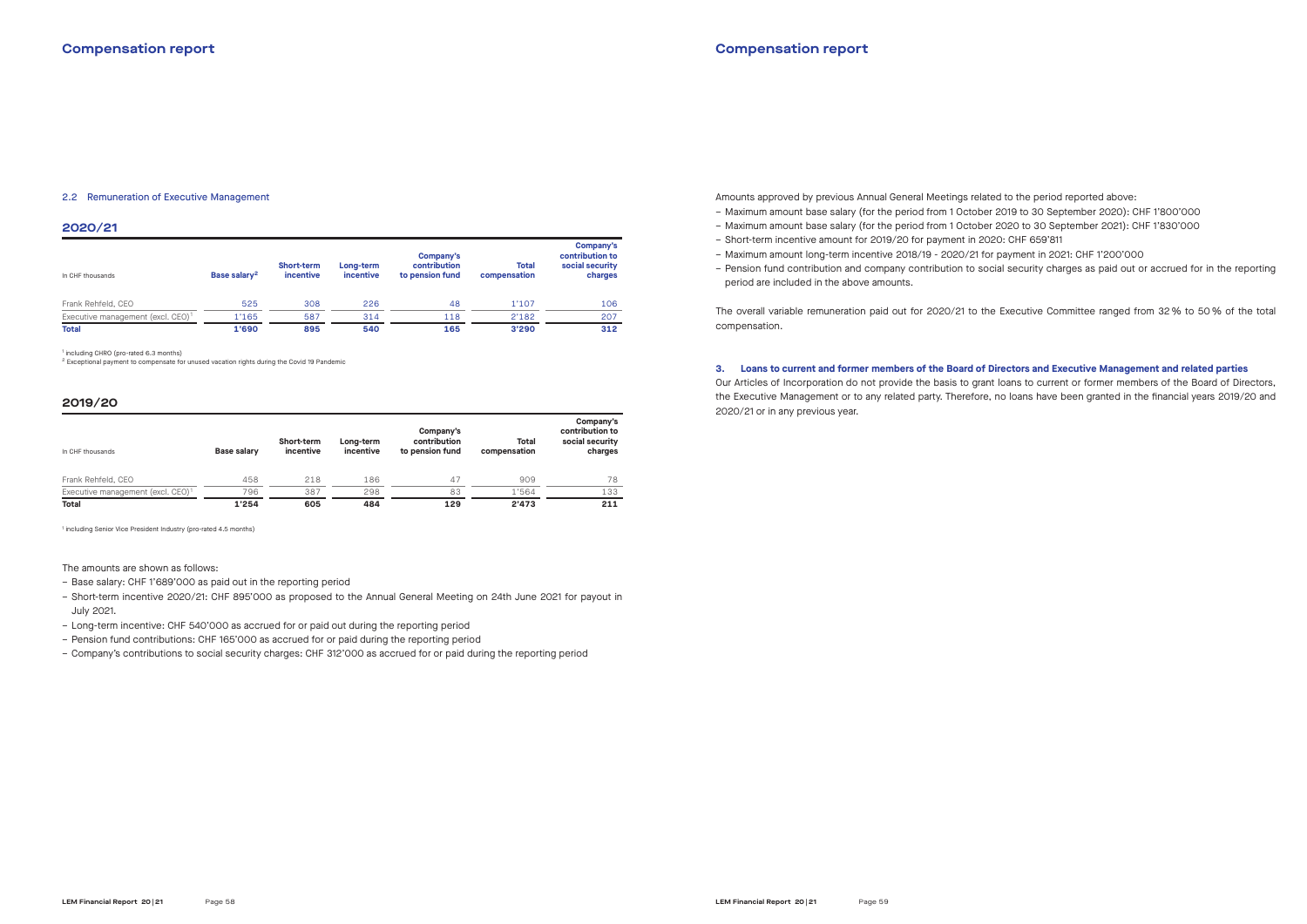#### **Report of the statutory auditor on the compensation report**

We have audited the compensation report of LEM Holding SA for the year ended 31 March 2021. The audit was limited to the information according to articles 14–16 of the Ordinance against Excessive Compensation in Stock Exchange Listed Companies (Ordinance) contained in the note 1.2 on page 55 and on note 2.2 on page 58 of the compensation report.

#### Board of Directors' responsibility

The Board of Directors is responsible for the preparation and overall fair presentation of the compensation report in accordance with Swiss law and the Ordinance. The Board of Directors is also responsible for designing the remuneration system and defining individual remuneration packages.

#### Auditor's responsibility

Our responsibility is to express an opinion on the compensation report. We conducted our audit in accordance with Swiss Auditing Standards. Those standards require that we comply with ethical requirements and plan and perform the audit to obtain reasonable assurance about whether the compensation report complies with Swiss law and articles 14 – 16 of the Ordinance.

An audit involves performing procedures to obtain audit evidence on the disclosures made in the compensation report with regard to compensation, loans and credits in accordance with articles 14 – 16 of the Ordinance. The procedures selected depend on the auditor's judgment, including the assessment of the risks of material misstatements in the compensation report, whether due to fraud or error. This audit also includes evaluating the reasonableness of the methods applied to value components of remuneration, as well as assessing the overall presentation of the compensation report.

We believe that the audit evidence we have obtained is sufficient and appropriate to provide a basis for our opinion.

#### Opinion

In our opinion, the compensation report for the year ended 31 March 2021 of LEM Holding SA complies with Swiss law and articles 14 – 16 of the Ordinance.

To the General Meeting of LEM Holding SA, Plan-les-Ouates Lancy, 12 May 2021

Ernst & Young Ltd

## **Auditor's report**



#### **Roland Ruprecht**

Licensed audit expert (Auditor in charge)

**Victoria Napoly** Licensed audit expert

# **LEM HOLDING SA**



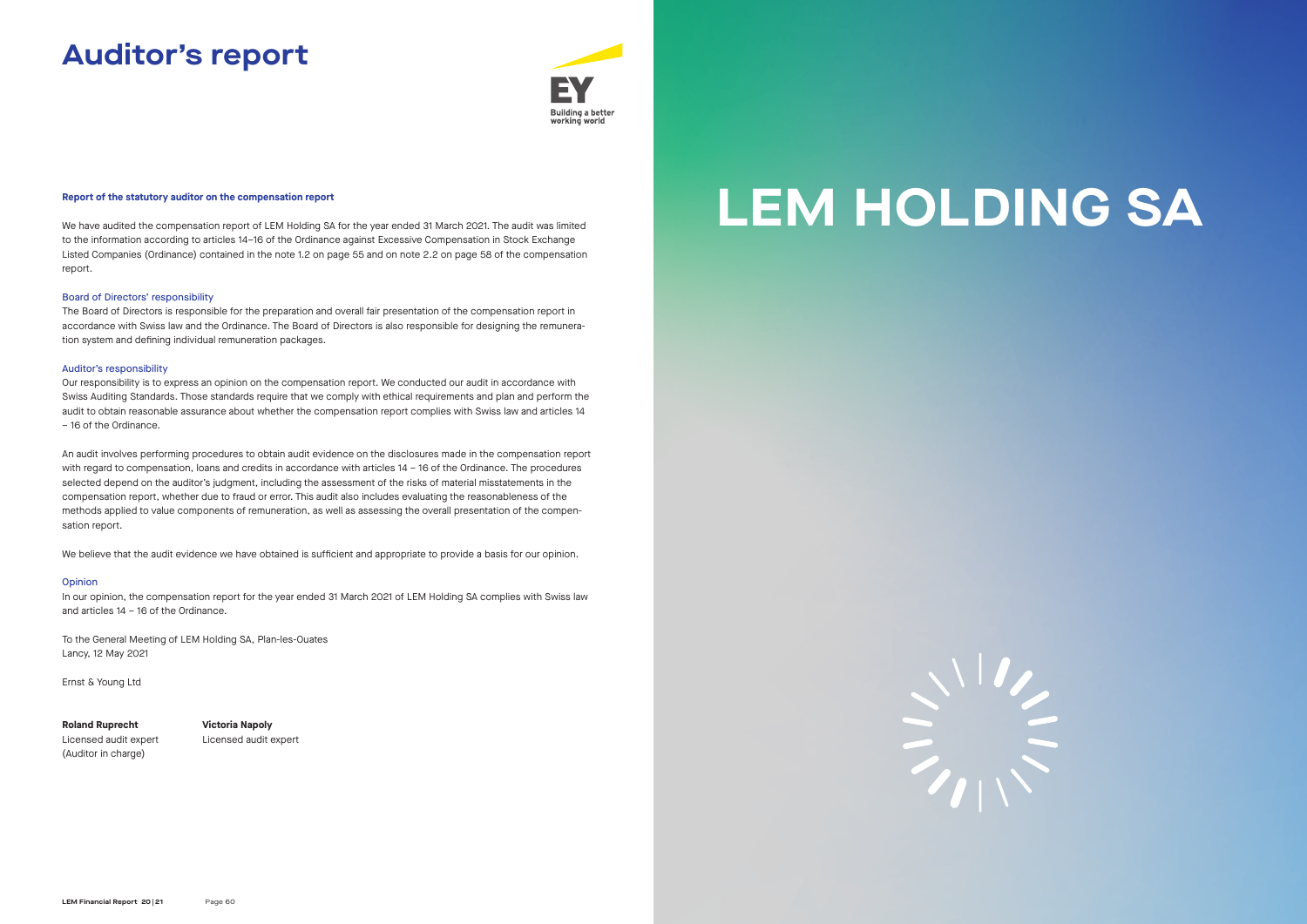## **Balance sheet**

**(before distribution of earnings)**

#### **Assets**

| In CHF thousands                               | <b>Notes</b> | 31.3.2021 | 31.3.2020 |
|------------------------------------------------|--------------|-----------|-----------|
| <b>Current assets</b>                          |              |           |           |
| Cash and cash equivalents                      |              | 3'315     | 3'652     |
| Loans to affiliated companies                  | 4            | 98'897    | 66'290    |
| Current assets from affiliated companies       |              | 1'912     | 1'588     |
| Other current assets                           |              | 57        | 395       |
| Other current assets from affiliated companies | 4            | 55'368    | $\Omega$  |
| <b>Total current assets</b>                    |              | 159'549   | 71'925    |
| <b>Noncurrent assets</b>                       |              |           |           |
| Investments in affiliated companies            |              | 41'930    | 68'191    |
| <b>Total noncurrent assets</b>                 |              | 41'930    | 68'191    |
| <b>Total assets</b>                            |              | 201'480   | 140'116   |

## **Liabilities and equity**

| In CHF thousands                              | <b>Notes</b> | 31.3.2021 | 31.3.2020 |
|-----------------------------------------------|--------------|-----------|-----------|
| <b>Current liabilities</b>                    |              |           |           |
| Current financial liabilities                 |              | 24'000    | 9'000     |
| Loans from affiliated companies               | 4            | 48'521    | 14'918    |
| Current liabilities from affiliated companies |              | 77        | 53        |
| Other current liabilities                     |              | 3'197     | 1'825     |
| <b>Total current liabilities</b>              |              | 75'796    | 25'797    |
| Equity                                        |              |           |           |
| Share capital                                 | $\mathbf{2}$ | 570       | 570       |
| Legal reserves                                |              | 285       | 285       |
| - balance carried forward<br>Free reserves    |              | 68'465    | 36'061    |
| - profit for the year                         |              | 57'520    | 77'983    |
| Treasury shares                               | 3            | (1'156)   | (581)     |
| <b>Total equity</b>                           |              | 125'684   | 114'319   |
| <b>Total liabilities and equity</b>           |              | 201'480   | 140'116   |

## **Income statement**

### **Income**

| In CHF thousands                          | <b>Notes</b> | 2020/21 | 2019/20 |
|-------------------------------------------|--------------|---------|---------|
| Dividend from affiliated companies        | 5            | 54'544  | 76'083  |
| Interest income from affiliated companies |              | 2'768   | 2'144   |
| Foreign exchange gain                     | 6            | 2'075   | 1'497   |
| Other financial income                    |              | 442     | 56      |
| Other income from affiliated companies    | Δ            | 30'906  | 6'150   |
| <b>Total income</b>                       |              | 90'735  | 85'930  |

### **Expense**

| In CHF thousands                             | <b>Notes</b> | 2020/21  | 2019/20 |
|----------------------------------------------|--------------|----------|---------|
| Office, administration and personnel expense |              | (4'400)  | (4'360) |
| Participations' impairment                   |              | (26'260) | 0       |
| Financial expense                            |              | (256)    | (436)   |
| Foreign exchange loss                        | 6            | (1'798)  | (2'673) |
| <b>Total expense</b>                         |              | (32'714) | (7'469) |
| <b>Profit before taxes</b>                   |              | 58'022   | 78'460  |
| Income taxes                                 |              | (501)    | (477)   |
| Net profit for the year                      |              | 57'520   | 77'983  |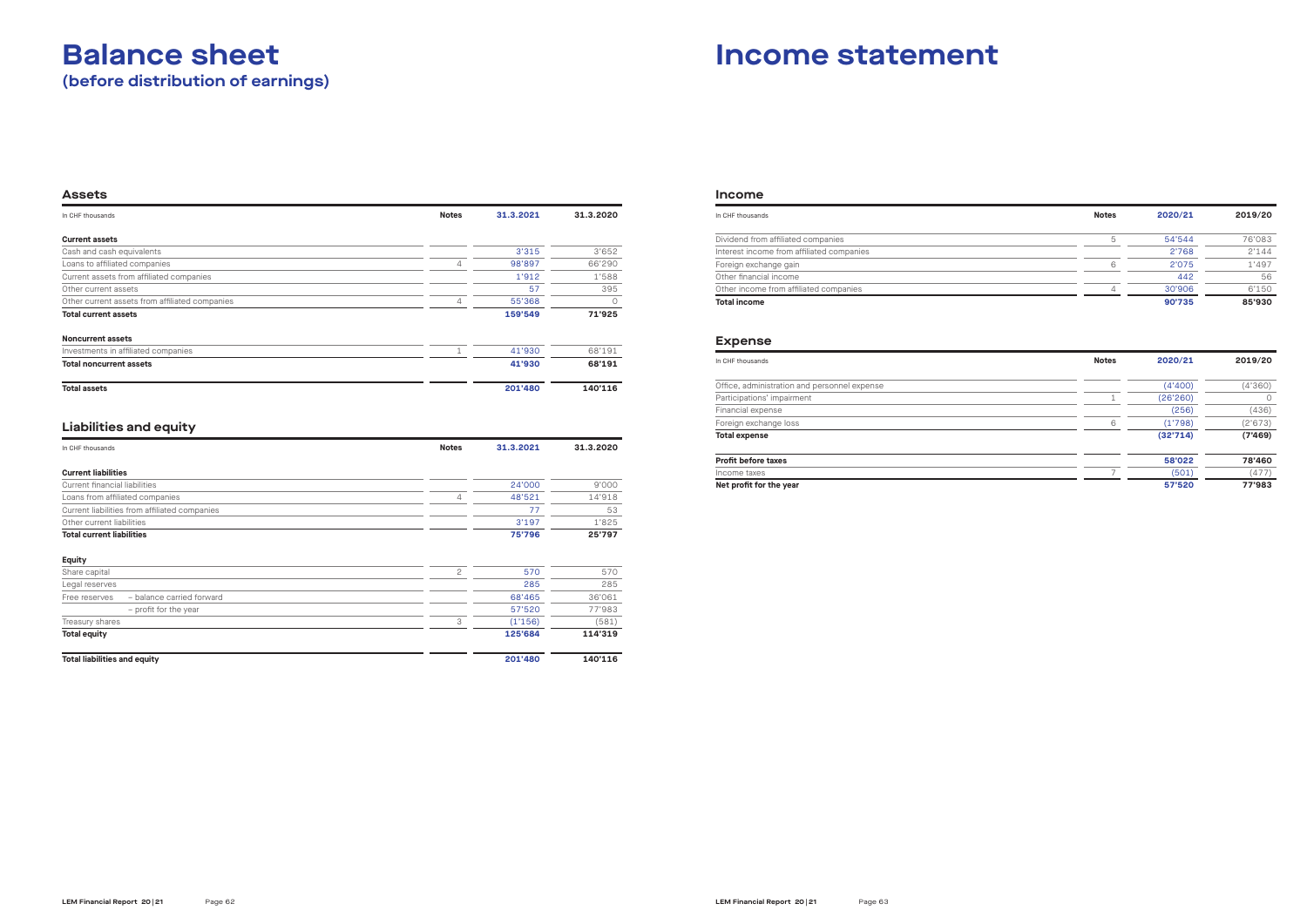## **Notes to the financial statements**

#### **Principles for the establishment of the financial statements**

The accompanying financial statements have been prepared in accordance with the requirements of the Swiss Code of Obligations. Regarding the inclusion of LEM Holding SA in the consolidated financial statements, the accounting and reporting principles described in the notes to the consolidated financial statements apply.

LEM Holding SA does and did not have any employees.

#### **1. Investments in affiliated companies**

| In CHF thousands                 | 31.3.2021 | 31.3.2020 |
|----------------------------------|-----------|-----------|
| Historical cost minus impairment | 41'930    | 68'191    |
| Total                            | 41'930    | 68'191    |

This year, considering the lower activity due to Covid–19 outbreak in certain regions and also the slow-down of the growth perspectives in some other regions in relation with the ongoing technological shift in the Automotive segment, some participations have been impaired for a total amount of CHF 26.3m, which explains the decrease.

#### **2. Share capital**

|                           | Number of<br>shares | Par value per<br>share in CHF | <b>Capital in CHF</b><br>thousands |
|---------------------------|---------------------|-------------------------------|------------------------------------|
| Opening capital 1.4.2020  | 1'140'000           | 0.50                          | 570                                |
| Change of capital         |                     |                               |                                    |
| Closing capital 31.3.2021 | 1'140'000           | 0.50                          | 570                                |

#### **3. Treasury shares**

|                        |               |          | Price per share in CHF |          |           |
|------------------------|---------------|----------|------------------------|----------|-----------|
|                        | <b>Number</b> | High     | Average                | Low      | thousands |
| Value 1.4.2019         | 795           |          |                        |          | 983       |
| Purchases at cost      | 6'773         | 1'500.27 | 1'302.78               | 902.11   | 8'824     |
| Sales at cost          | (7'012)       | 1'520.00 | 1'315.69               | 917.47   | (9'226)   |
| <b>Value 31.3.2020</b> | 556           |          |                        |          | 581       |
| Purchases at cost      | 7'846         | 1'940.38 | 1'595.19               | 1'002.10 | 12'516    |
| Sales at cost          | (7'794)       | 1'970.22 | 1'532.01               | 1'011.32 | (11'940)  |
| <b>Value 31.3.2021</b> | 608           |          |                        |          | 1'156     |

Subsidiaries of LEM HOLDING SA did not own any shares of LEM HOLDING SA. Treasury shares are valued at the lower of cost or market value.

#### **4. Other current assets and loans from/to affiliated companies**

In 2020/21, LEM Holding received CHF 30m dividend in kind from LEM Intellectual Property SA, company under liquidation, being a receivable from LEM International SA.

The other CHF 25.4m receivable are resulting from the sale of a 5-year usufruct Trademark license to LEM International SA, which has been concluded in March 2021.

The increase of the loan from the affiliated companies is coming from LEM Intellectual Property SA having transferred the cash received in relation with last year Intellectual Property sale to LEM International SA.

The increase of the loan to the affiliated companies is coming from LEM International SA and from LEM China Co. Ltd to finance the above-mentioned payment of Intellectual Property.

#### **5. Dividend from affiliated companies**

The dividends from subsidiary decrease is mainly coming from LEM International SA which did not pay any dividends in 2020/21 whereas a CHF 23.3m dividend in 2019/20.

#### **6. Exchange effect**

| In CHF thousands                                   | 2020/21 | 2019/20 |
|----------------------------------------------------|---------|---------|
| Exchange gains/(losses)                            | 764     | (1'572) |
| Fair value revaluation on derivatives <sup>1</sup> | (1'133) | 488     |
| Gains/(losses) on derivatives <sup>1</sup>         | 647     | (93)    |
| <b>Exchange effect</b>                             | 277     | (1'176) |

1 Position includes cost of derivative hedging.

#### **7. Income taxes**

| In CHF thousands                                  | 2020/21 | 2019/20 |
|---------------------------------------------------|---------|---------|
| Current taxes                                     | (501)   | ,477    |
| Adjustments of tax provisions of previous periods |         |         |
| <b>Total</b>                                      | (501)   | (477)   |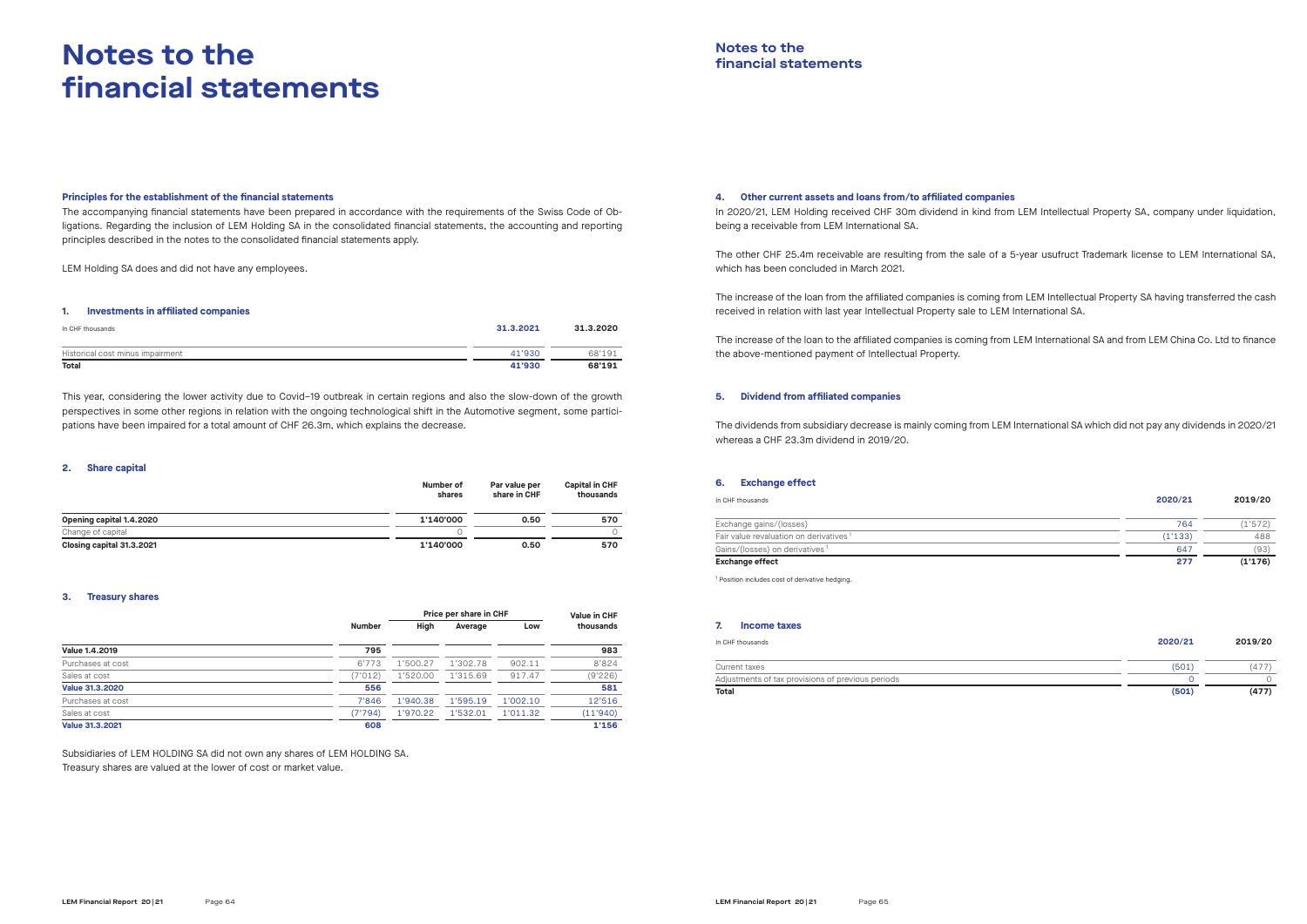#### **8. Significant shareholders according to article 663c of the Swiss Code of Obligations**

On 31 March 2021, the following shareholders held 3 % or more of the share capital and voting rights:

|                                                                                                                                       |               | 31.3.2021                | 31.3.2020     |       |
|---------------------------------------------------------------------------------------------------------------------------------------|---------------|--------------------------|---------------|-------|
| In number of shares, percent of shareholding                                                                                          | <b>Shares</b> | In%                      | <b>Shares</b> | In%   |
| Werner O. Weber and Ueli Wampfler, in Zollikon/Wollerau, Switzerland, through WEMACO<br>Invest AG and Voltano AG in Cham, Switzerland | 582'600       | 51.1%                    | 582'700       | 51.1% |
| Ruth Wertheimer, in Kfar Shmaryahu, Israel, through 7-Industries Holding B.V.,<br>in Amsterdam, Netherlands                           | 36'381        | $3.2\%$                  | 100'081       | 8.8%  |
| Capital Group Companies Ltd., Los Angeles, USA                                                                                        | n.a.          | $3\% - 5\%$ <sup>1</sup> | n.a.          | n.a.  |
| Invesco Ltd., Atlanta, USA                                                                                                            | n.a.          | $<$ 3.0 % <sup>2</sup>   | 36'883        | 3.2%  |
| J. Safra Sarasin Investmentfonds AG, Basel, Switzerland                                                                               | 36'250        | $3.2\%$                  | 36'000        | 3.2%  |
|                                                                                                                                       |               |                          |               |       |

1 Capital Group disclosed a 3.02 % stake as of 31 August 2020, but did not report the exact number of LEM shares per 31 March 2021 2 Invesco disclosed a 2.998 % stake as of 15 December 2020, but did not report the exact number of LEM shares per 31 March 2021

### **9. Guarantees in favor of third parties on behalf of subsidiaries**

| In CHF thousands            | 31.3.2021 | 31.3.2020 |
|-----------------------------|-----------|-----------|
| Amount of guarantees issued | 1'814     | 1'803     |
|                             |           |           |

#### **10. Shareholdings**

#### **Shareholdings of nonexecutive Directors**

|                     | 31.3.2021<br><b>Number of</b><br>shares held | 31.3.2020<br>Number of<br>shares held |
|---------------------|----------------------------------------------|---------------------------------------|
| Andreas Hürlimann   | 1'001                                        | 1'001                                 |
| François Gabella    | 600                                          | 600                                   |
| Ilan Cohen          | 300                                          | 300                                   |
| Ueli Wampfler       | 70'600                                       | 70'700                                |
| Ulrich Jakob Looser | 100                                          | 100                                   |
| Werner C. Weber     |                                              | $\circ$                               |
| <b>Total</b>        | 72'601                                       | 72'701                                |

#### **Shareholdings of Executive Management**

|                                | 31.3.2021<br><b>Number of</b><br>shares held | 31.3.2020<br>Number of<br>shares held |
|--------------------------------|----------------------------------------------|---------------------------------------|
| Frank Rehfeld, CEO             |                                              |                                       |
| Andrea Borla, CFO              |                                              | 0                                     |
| Rodolphe Boschet, CHRO         |                                              | $\circ$                               |
| Rebecca Cullinan, SVP Industry |                                              | 0                                     |
| Rainer Bos, SVP Automotive     |                                              | ∩                                     |
| <b>Total</b>                   |                                              | $\mathbf{o}$                          |

#### **Proposed appropriation of available earnings**

| In CHF thousands                           | 31.3.2021 | 31.3.2020 |
|--------------------------------------------|-----------|-----------|
| Balance brought forward from previous year | 67'884    | 35'079    |
| Variation of treasury shares               | (575)     | 402       |
| Net profit for the year                    | 57'520    | 77'983    |
| <b>Total available earnings</b>            | 124'829   | 113'464   |
| <b>Proposal of the Board of Directors</b>  |           |           |
| Ordinary dividend                          | (47'880)  | (45'580)  |
| <b>Balance to be carried forward</b>       | 76'949    | 67'884    |

The Board of Directors proposes the distribution of an ordinary dividend of CHF 42 per share. Net of 35% withholding tax, this is an ordinary cash dividend of CHF 27.3 per share.

The proposed appropriation of available earnings is made in compliance with article 671 of the Code of Obligations. Shares held by LEM Holding SA or any of its subsidiaries are not entitled to dividends.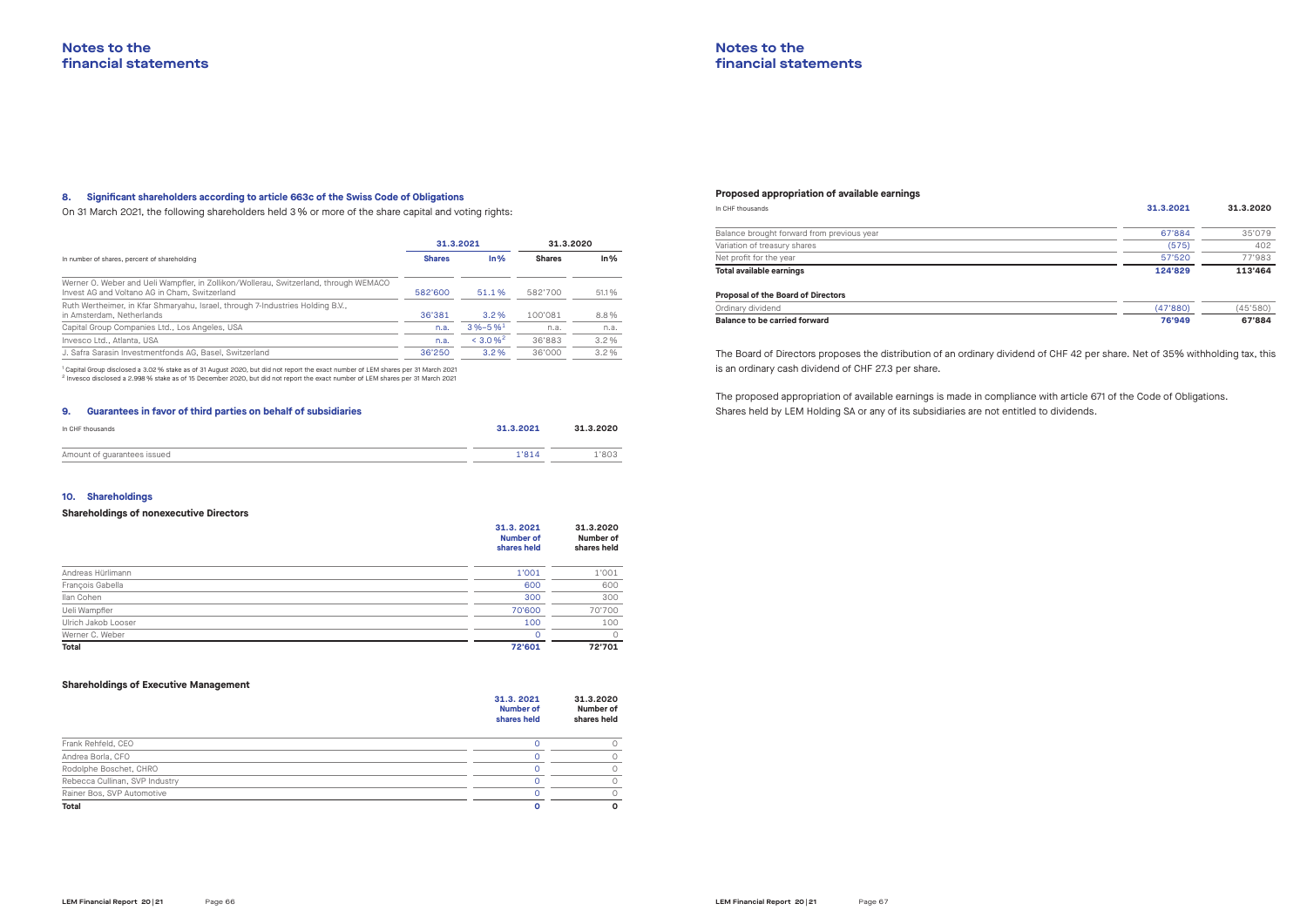#### **Report of the statutory auditor on the financial statements**

As statutory auditor, we have audited the financial statements of LEM Holding SA, which comprise the balance sheet, income statement and notes (pages 62 to 67), for the year ended 31 March 2021.

#### Board of Directors' responsibility

The Board of Directors is responsible for the preparation of the financial statements in accordance with the requirements of Swiss law and the company's articles of incorporation. This responsibility includes designing, implementing and maintaining an internal control system relevant to the preparation of financial statements that are free from material misstatement, whether due to fraud or error. The Board of Directors is further responsible for selecting and applying appropriate accounting policies and making accounting estimates that are reasonable in the circumstances.

#### Auditor's responsibility

Our responsibility is to express an opinion on these financial statements based on our audit. We conducted our audit in accordance with Swiss law and Swiss Auditing Standards. Those standards require that we plan and perform the audit to obtain reasonable assurance whether the financial statements are free from material misstatement.

An audit involves performing procedures to obtain audit evidence about the amounts and disclosures in the financial statements. The procedures selected depend on the auditor's judgment, including the assessment of the risks of material misstatement of the financial statements, whether due to fraud or error. In making those risk assessments, the auditor considers the internal control system relevant to the entity's preparation of the financial statements in order to design audit procedures that are appropriate in the circumstances, but not for the purpose of expressing an opinion on the effectiveness of the entity's internal control system. An audit also includes evaluating the appropriateness of the accounting policies used and the reasonableness of accounting estimates made, as well as evaluating the overall presentation of the financial statements. We believe that the audit evidence we have obtained is sufficient and appropriate to provide a basis for our audit opinion.

#### Opinion

In our opinion, the financial statements for the year ended 31 March 2021 comply with Swiss law and the company's articles of incorporation.

#### Report on key audit matters based on the circular 1/2015 of the Federal Audit Oversight Authority

Key audit matters are those matters that, in our professional judgment, were of most significance in our audit of the financial statements of the current period. We have determined that there are no key audit matters to communicate in our report.

## **Auditor's report**



**Roland Ruprecht** Licensed audit expert (Auditor in charge)

**Victoria Napoly** Licensed audit expert



## **Auditor's report**

#### Report on other legal requirements

We confirm that we meet the legal requirements on licensing according to the Auditor Oversight Act (AOA) and independence (article 728 CO and article 11 AOA) and that there are no circumstances incompatible with our independence.

In accordance with article 728a para. 1 item 3 CO and Swiss Auditing Standard 890, we confirm that an internal control system exists, which has been designed for the preparation of financial statements according to the instructions of the Board of Directors.

We further confirm that the proposed appropriation of available earnings complies with Swiss law and the company's articles of incorporation. We recommend that the financial statements submitted to you be approved.

To the General Meeting of LEM Holding SA, Plan-les-Ouates Lancy, 12 May 2021

Ernst & Young Ltd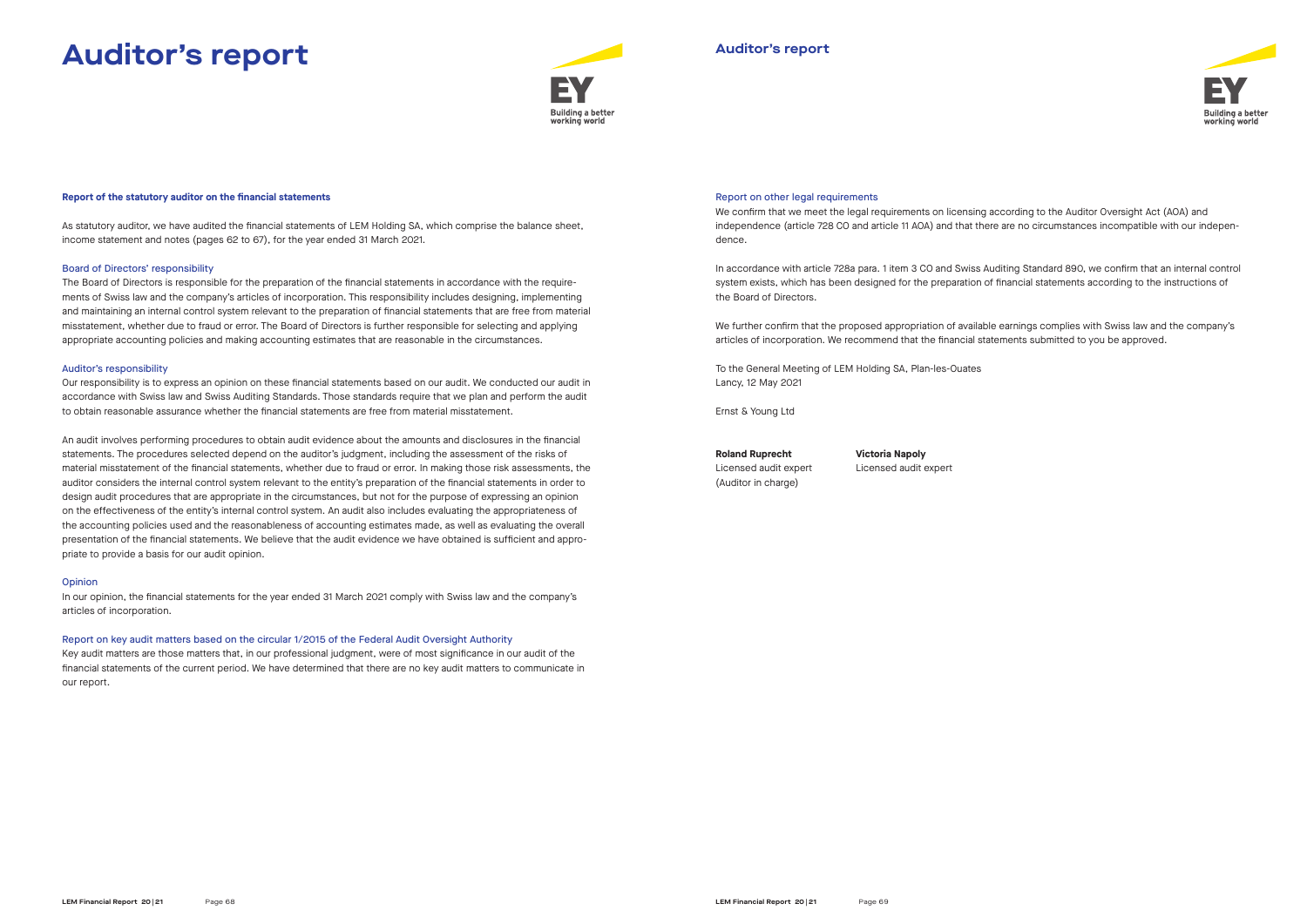#### **Europe**

### **LEM HOLDING SA** Chemin des Aulx 8 CH–1228 Plan-les-Ouates

**LEM International SA** Chemin des Aulx 8 CH–1228 Plan-les-Ouates

### **LEM Intellectual Property SA** Avenue Beauregard 1 CH–1700 Fribourg

**LEM Management Services Sàrl** Chemin des Aulx 8 CH–1228 Plan-les-Ouates

### **LEM Tech France SAS** Les Allées du Parc Allée des Parcs 575/655 F–69800 Saint-Priest

**LEM Europe GmbH** Frankfurter Straße 74 D–64521 Groß-Gerau

**LEM Europe GmbH, Branch Austria** Concorde Business Park 2/F/6 A–2320 Schwechat

**LEM Europe GmbH, Branch Belgium**  Egelantierlaan 2 B–1851 Humbeek

### **LEM Europe Denmark, Filial af LEM Europe GmbH**  Haraldsvej 60A,1. DK–8960 Randers

**LEM Europe GmbH, Succursale France** Avenue Galois 15 F–92340 Bourg-la-Reine

### **LEM Europe GmbH, Succursale Italia** Via V. Bellini 7 I–35030 Selvazzano Dentro, PD

**LEM Europe GmbH, Branch UK** Suite 10 West Lancs Investment Centre Mapleview Whitemoss Business Park UK-Skelmersdale WN8 9TG

### **LEM Bulgaria EOOD** Iliensko Shosse 8 BG–1220 Sofia

**LEM Russia, LLC** Staritskoe Shosse 15 RU–170040 Tver

**Asia**

**LEM Electronics (China) Co. Ltd** Linhe Street 28, Shunyi District CN–101300 Beijing

**LEM Japan KK** 2–1–2 Nakamachi JP-Machida, 194–0021 Tokyo

### **LEM Management Services Sàrl, Branch India** Level 2, Connaught Place Bund Garden Road IN–411 001 Pune

### **LEM Management Services Sàrl, Branch Korea** Seocho-Dong Wonil Bldg.1–3F (311) 10 Nambushuhwan-Ro 333-Gil Seocho-Gu KR-Seoul

**LEM Management Services Sàrl, Taiwan Branch** 7F., No. 342, Wenlin Road Shilindistrict TWN–11163 Taipei

#### **North America**

**LEM U.S.A., Inc.** 11665 West Bradley Road USA-Milwaukee, WI 53224

## **Group subsidiaries**

LEM is a global player with production plants and development centers in Beijing (China), Geneva (Switzerland), Tokyo (Japan) and Sofia (Bulgaria). The Company has a dedicated R&D Center in Lyon (France) and sales offices at all its customers' locations and offers seamless service around the globe.

For a complete list of subsidiaries and offices, refer to www.lem.com > Contact > Sales Locator

**Copyright**  © 2021 LEM HOLDING SA, Plan-les-Ouates

**Concept and text** LEM Cabinet Privé de Conseils SA, Genève Process AG, Zurich

**Design**  Process AG, Zurich

**Photos**  Mara Truog, Zurich Getty Images

**Printing** Druckprodukt, Zurich